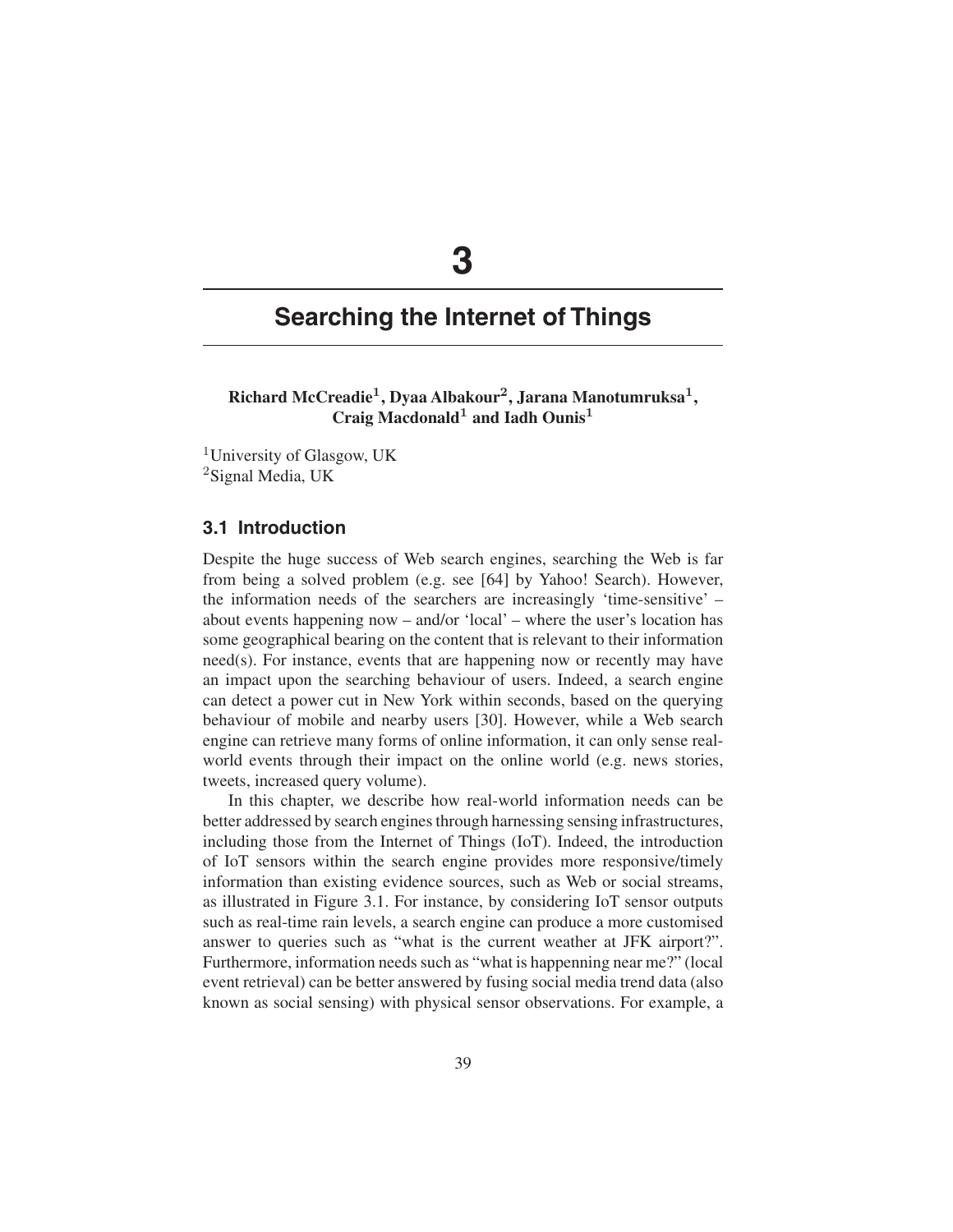

**Responsiveness** 

Figure 3.1 Data sources available to an IoT-connected search engine.

party in the town square might be detected through a combination of people posting about it on Twitter, with crowd density analysis over CCTV camera feeds from the square. It is also possible to provide recommendations (e.g. for tourists) about points-of-interest to visit, that are appropriate to particular personalised interests of the users and their current contextual situation (time, location, travelling with friends, etc.). In doing so, search engines can help users satisfy new forms of information needs needs centred on real-world events.

In the following sections, we first provide details of search infrastructure technologies suitable for obtaining and indexing observations from a plethora of diverse IoT-connected sensors (Section 3.2); Later, we show how physical sensor information and socially-sensed information – combined with such technologies – can be adapted for tasks such as local event retrieval (Section 3.3), event topic identification (Section 3.4) and venue recommendations (Section 3.5). We conclude this chapter by discussing the outlook for the field and some interesting future directions and applications for IoT technologies in the search domain (Section 3.6).

## **3.2 A Search Architecture for Social and Physical Sensors**

To achieve effective and efficient search over sensor data streams, it is important to have a suitable search architecture. Early exploration into the sensor space focused on the development of tools and techniques for searching sensor data using classical information retrieval techniques and architectures [17, 28]. These approaches exploit sensor ontologies [46] in order to decouple user queries from the low-level details of the underlying sensors. For instance, they might map a rain gauging data stream to particular weather-related queries, such that current rain data can be displayed when a user enters one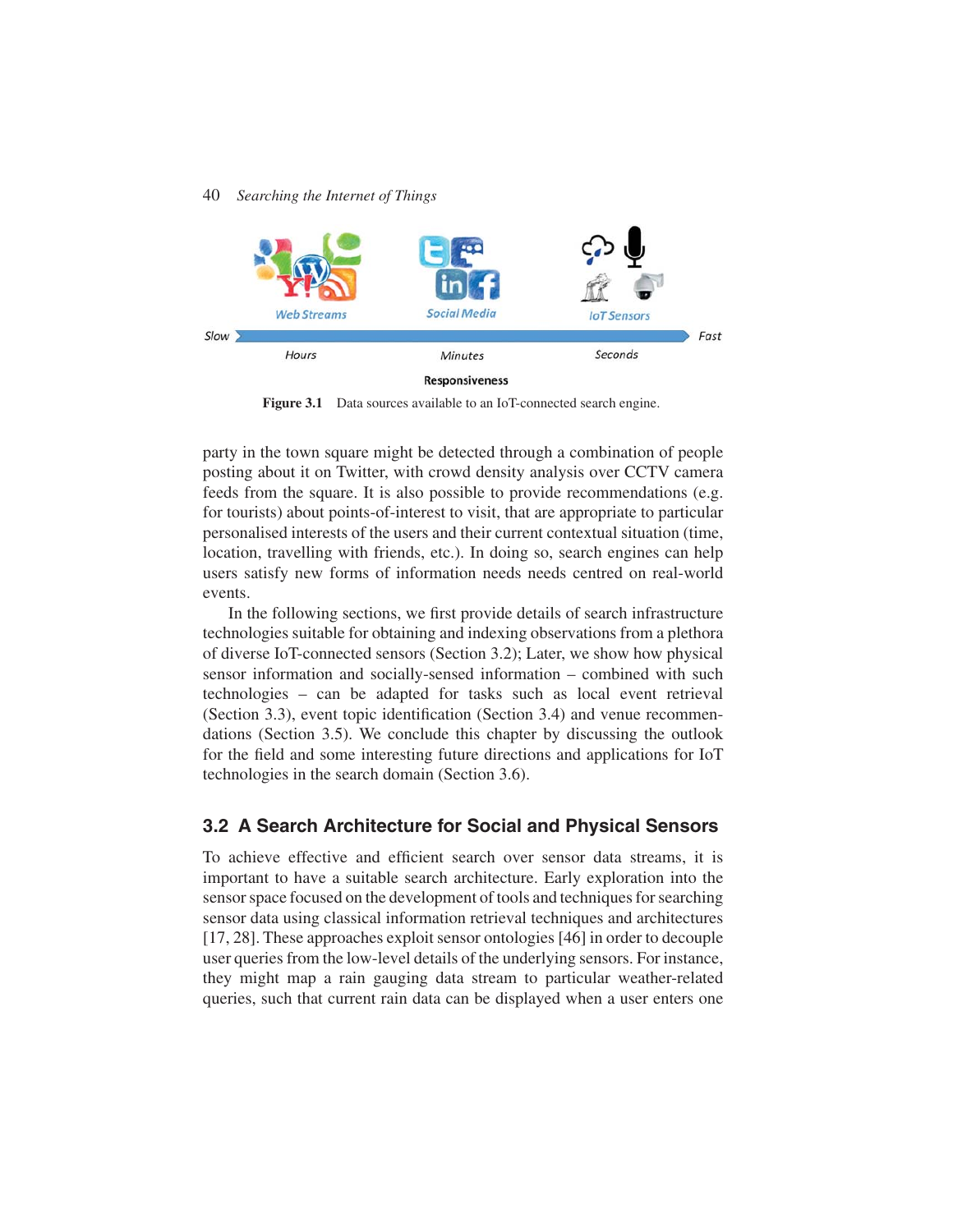of those queries. However, these ontologies are quite brittle in the face of changes in the user's query semantics and need to be hand-crafted for each domain/sensor stream. Hence, they cannot provide effective search over the arbitrary large and diverse sources of multimedia data derived from both physical and social sensors. Furthermore, sensor integration is only one of the components that are needed when building an IoT-enabled search engine. It is also critical to have effective and efficient indexing and retrieval processes over the sensor data, as well as have the ability to leverage the new search capabilities to build applications beyond the classic 'search bar'.

More recently, the SMART (Search engine for MultimediA enviRonment generated contenT) project<sup>1</sup> developed a framework [4] that aims to solve these issues, by providing an infrastructure where multimedia sensing devices in the social and physical world can be easily integrated into a central search system. By doing so, each sensor can provide information about their environment (physical or social) and make it available in real-time for search. As one of the most modern IoT search platforms in use today, we summarise the components that comprise SMART in Section 3.2.1. We then discuss some of the key challenges when building and deploying an effective IoT search engine like SMART in Section 3.2.2

## **3.2.1 Search engine for MultimediA enviRonment generated contenT (SMART)**

SMART [4] is a framework designed to enable multimedia IoT sensing devices, both social and physical, to be integrated into a real-time search system. The architecture of the SMART framework is comprised of three distinct layers, as illustrated in Figure 3.2. At the lowest level we have the sensing devices that provide the physical world data. The edge node represents the software layer that processes the raw sensor data to produce metadata about the environment, which is streamed in real-time to the search engine using an appropriate representation. Examples of processing algorithms can include crowd data analysis for video streams or speech recognition in audio streams. The search layer collects the metadata streams from the various edge nodes and indexes them in real-time using an efficient distributed index structure. It also employs an event detection and ranking retrieval model that uses features extracted over the metadata streams to satisfy the user's information need. For instance, as will be described later in our discussion on search applications in

<sup>1</sup> http://www.smartfp7.eu/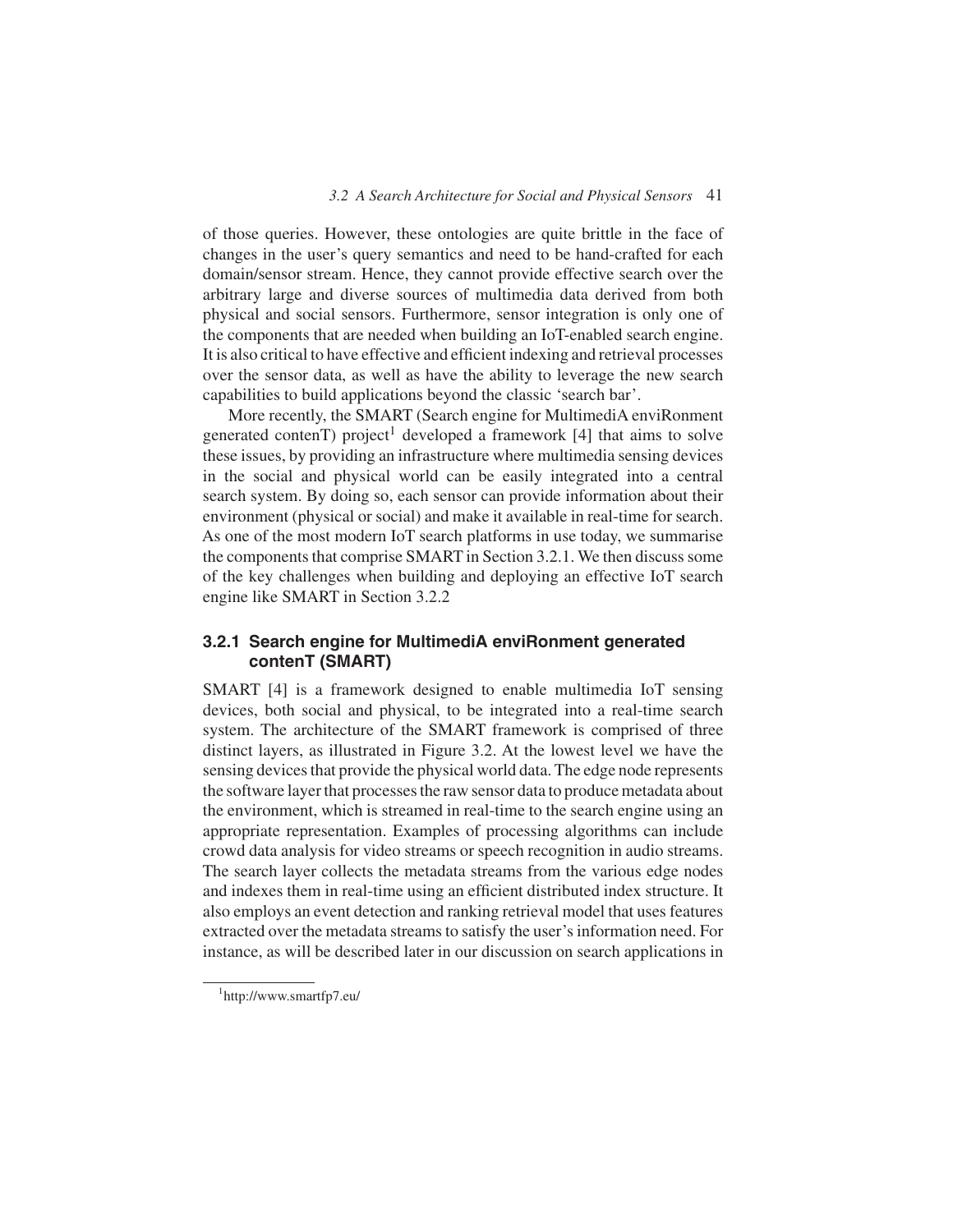

**Figure 3.2** Architecture of the SMART framework.

Sections 3.3, and 3.4, the search service can be used to rank real-world events detected from the sensor streams that a user might be interested in attending. Queries can be either directly specified, or anticipated by the search layer using contextual information about the user, e.g. the user's location or their social profile. Finally the *application/visualisation layer* at the top offers reusable APIs to develop applications that can issue queries to the SMART engine and process or visualise the results. We further describe these three layers in more detail below.

## **Edge Node Layer**

The edge node is the interface of SMART with the physical world. Each edge node can cover sensors from a single geographic area, e.g. a building block or a public square in the city centre. At each edge node, signal streams are processed to extract events/patterns that might be of value for answering one or more information needs. The signal streams can either be derived from physical sensors (e.g. audio/visual streams or environmental measurements), or from real-time Web crawling/social network streams. To achieve this, the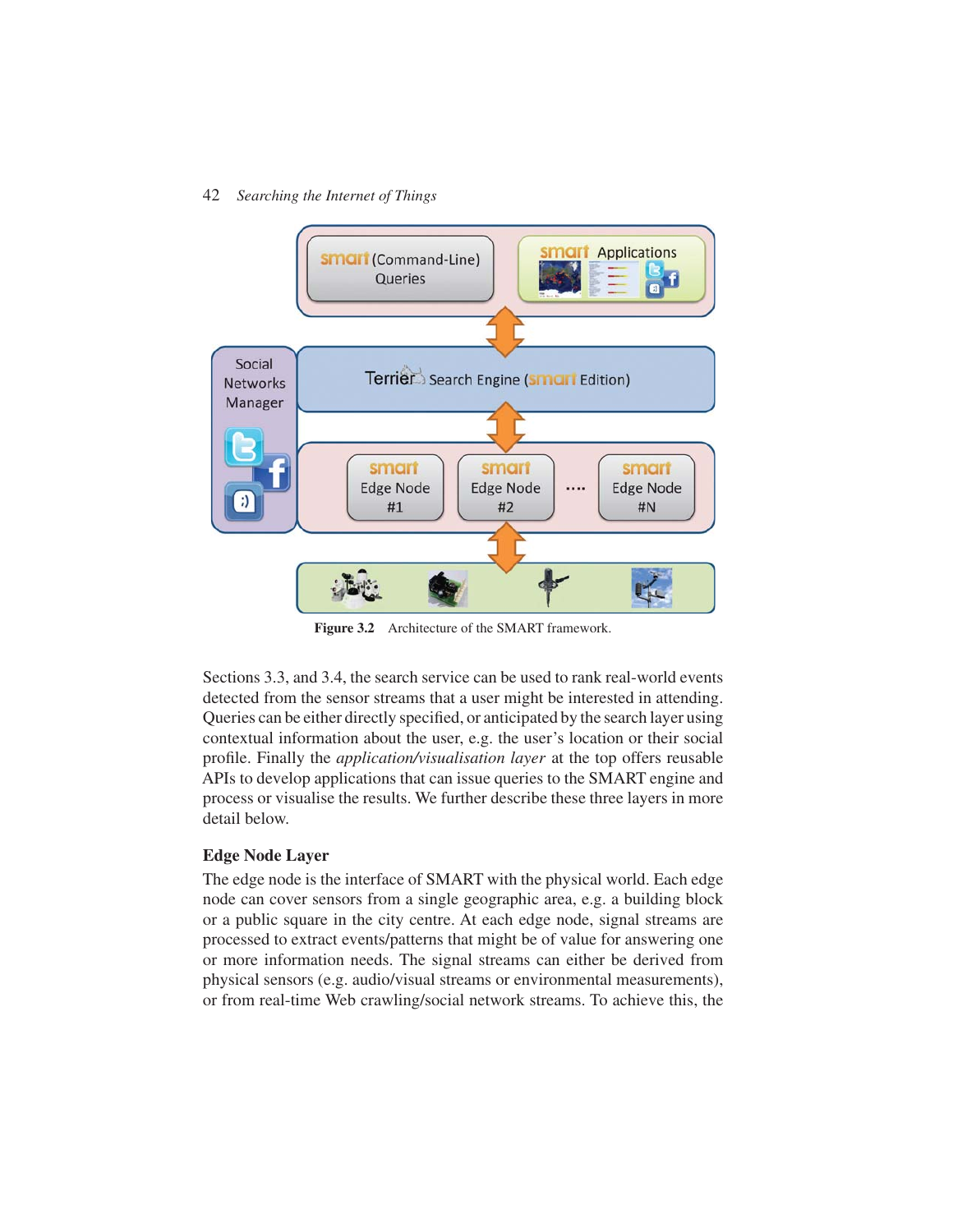

**Figure 3.3** Edge node components.

design of the edge node is influenced by state-of-the-art IoT platforms and Linked Data techniques. The edge node architecture is shown in Figure 3.3. As we can see from Figure 3.3, at the lowest level of the edge node lies the sensors themselves. These sensors are interfaced with via sensor drivers, that allow for the connection to the sensor and the streaming ingestion of the raw sensor data into the edge node. The raw sensor data is then subject to processing by one or more perceptual components, which convert that data into a form that is more actionable. For instance, a perceptual component for an air quality sensor might take a CO2 reading and convert it to a label such as 'Normal' or 'High' based on external knowledge about what CO2 levels are acceptable. Next, the processed sensor outputs are sent to the Intelligent Fusion Manager of the edge node. This manager enables the reasoning over the outputs of different sensors within that edge node concurrently. For instance,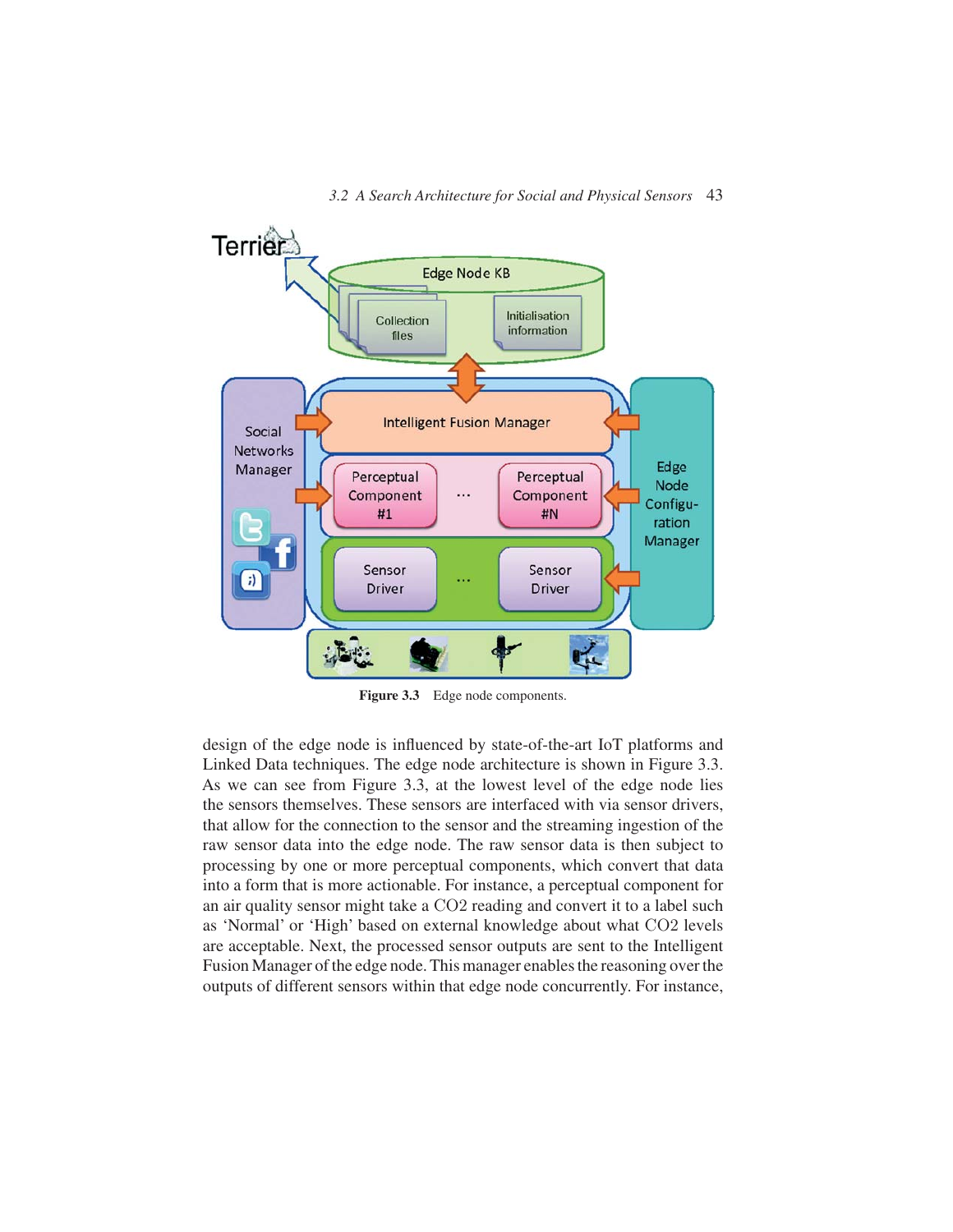for an edge node responsible for tracking a shopping street, with physical CCTV camera streams spaced along that street and a social sensor looking for posts geo-located within that street, the manager might merge crowd signals from the CCTV cameras with the volume of social media activity to predict the number of people currently shopping there. Finally, the output of the intelligent fusion manager and the perceptual components feed an edge node knowledge base, which stores the observations made over the sensors across time. For instance, continuing the shopping street example above, the knowledge base would store the population estimates for the street at different times of the day. The edge node knowledge base content is stored as series of collection files that can be indexed by the search layer.

#### **Search Engine Layer**

The SMART search layer indexes in real-time streams of collection files from edge nodes, along with other conventional streams (such as social network posts or Web documents). It is built using the Terrier<sup>2</sup> open source search engine [48] with enhanced real-time indexing and a scalable distributed architecture to handle the large amount of streams. The SMART search layer is comprised of 7 core components as illustrated in Figure 3.4. The Indexing Component is responsible for the representation, storage and organisation of the information streams provided, such that they are available for later retrieval. It ingests the streams of collection files from edge nodes and social/Web documents (via data feed connectors), and performs a real-time indexing of those streams into appropriate data structures that allow for efficient retrieval. Real-time indexing ensures that as soon as an item (such as a social media post or street density summary) arrives on one of the input streams, that item will be searchable immediately. The index is distributed across multiple index shards (machines) so as to cope with a potentially high number and volume of social sensor streams, ensuring the scalability of the overall system architecture. This is achieved through the use of the distributed stream processing platform Storm.<sup>3</sup> Storm is one of the new generation of distributed real-time computation platforms, which provides an easy means to distribute complex software topologies across multiple machines, while maintaining fault tolerance and low management overheads. In this case, the content indexing pipeline is represented as a series of processing nodes (known as 'bolts'), where each node/bolt can be replicated and distributed across a local

<sup>&</sup>lt;sup>2</sup>http://terrier.org

<sup>&</sup>lt;sup>3</sup>http://storm.apache.org/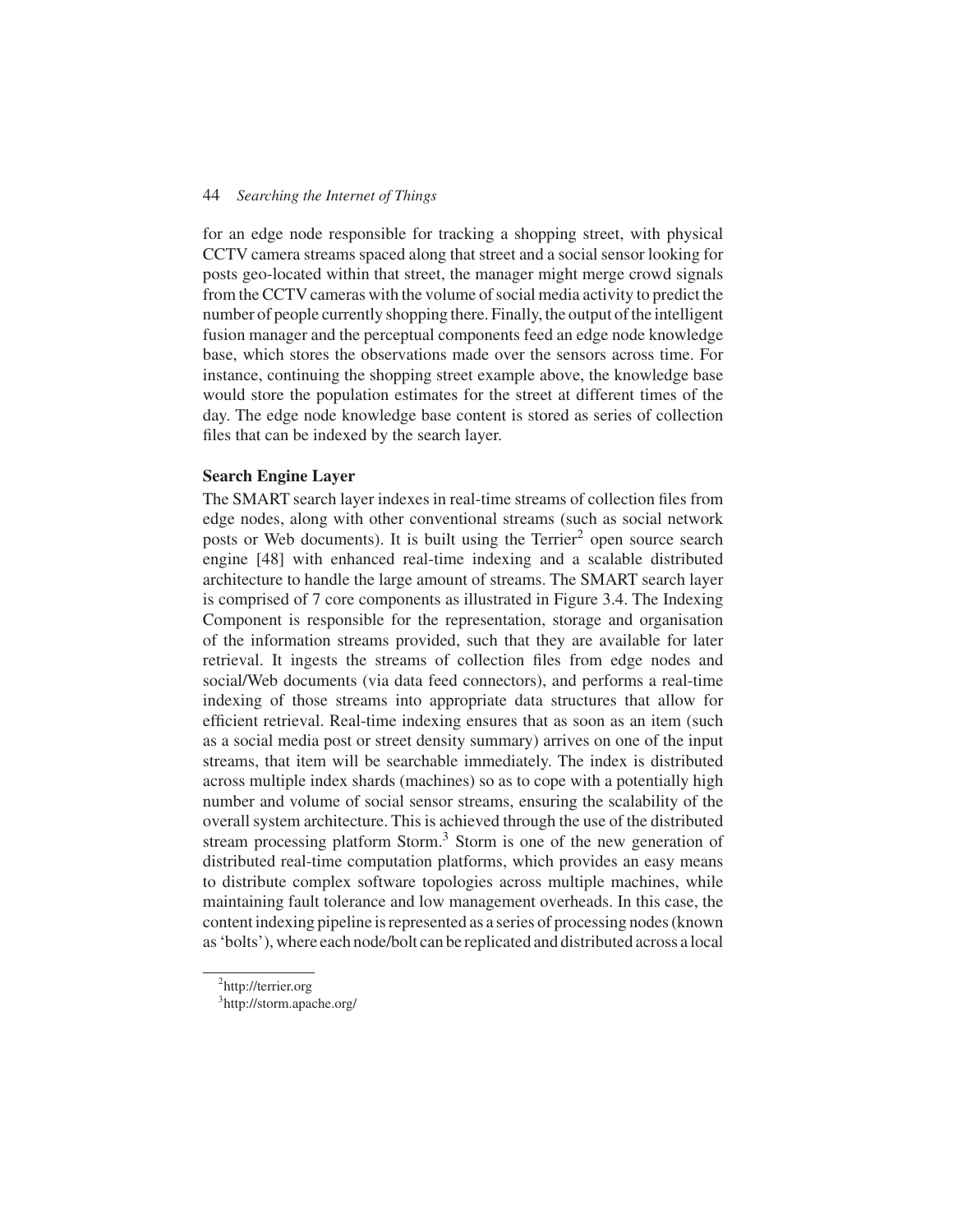

**Figure 3.4** Components overview of the SMART search layer.

or cloud service machine cluster to achieve scalability. Next, the query processing component identifies the user information needs as specified explicitly by the user. Queries can be anticipated or expanded by observing past occurring patterns. The Matching, Retrieval and Ranking Component is responsible for matching explicit or implicit user queries against the index to *identify, rank* and *recommend* events/locations according to how they satisfy the users' information needs. This component relies on newly developed retrieval and recommendation models that can identify interesting "unusual" events across sensor (inc. social) metadata streams. The Filtering Component identifies in real-time events (or social network posts) as they happen that match a user's running query. This permits a user to be notified of new events that they will find interesting. This component handles queries after they have been submitted to the SMART search layer (as running queries) so that updates are streamed back to the higher level applications in real-time. The Search Logs Component maintains a recording of the search behaviour of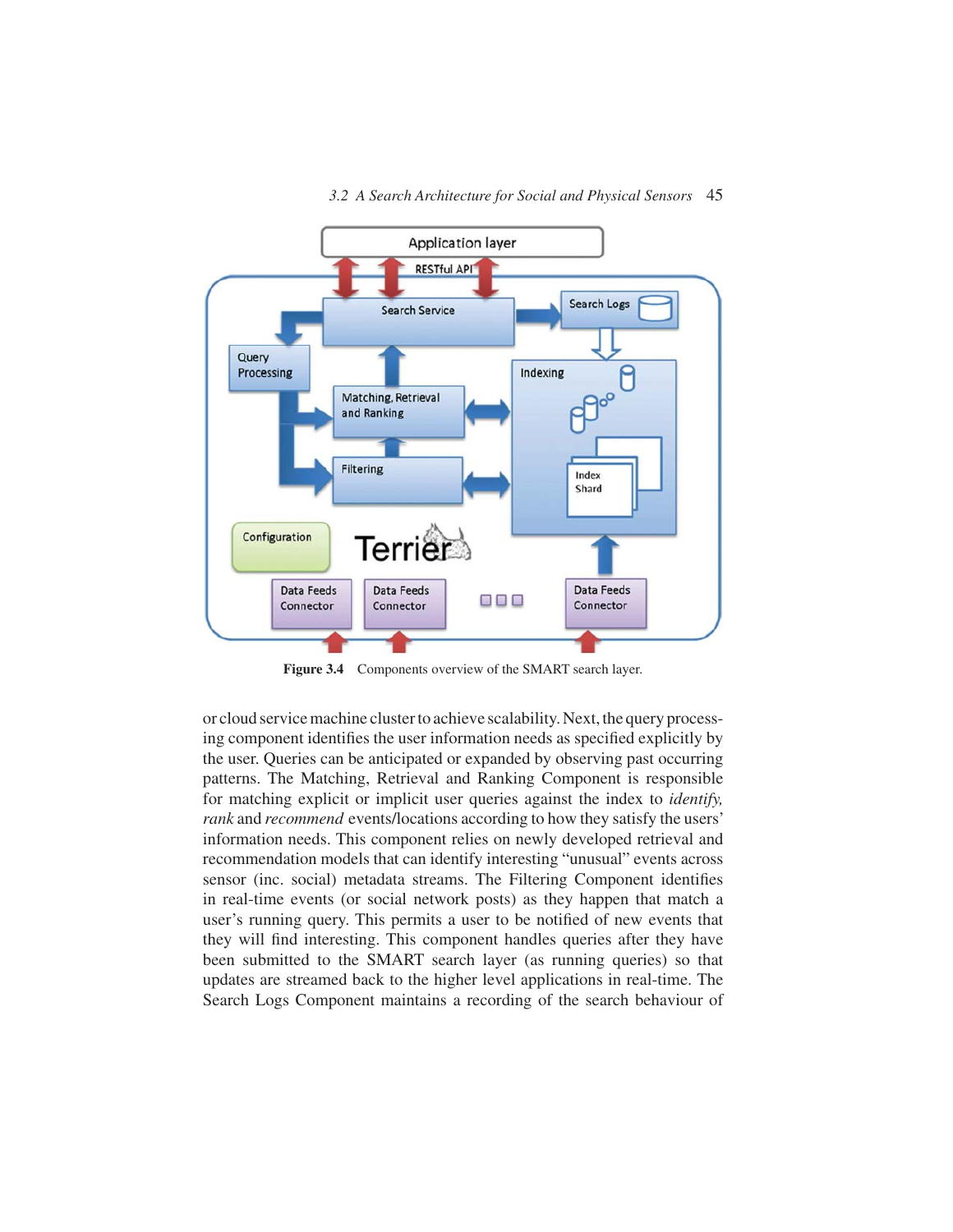the user population. The search behaviour includes the user interactions with the application such as the queries that have been issued in a user search session, which search results have been displayed and any documents clicked by the user. This implicit feedback obtained by monitoring the users' search behaviour can be fed back into the SMART search layer, for example, to improve the effectiveness of the search results or the recommendations. The Search Engine API Component provides an interface to the SMART search layer where the main functionalities (search and running queries) are defined and are made available to higher level applications or services. Finally, the Configuration Component offers a series of administrative functionalities, such as the setup of the data streams to use as input and the choice of the matching algorithms to deploy.

#### **Application Layer**

The top layer of the SMART platform contains the software applications that can deliver the real benefits of the framework to the end-user. The application layer mainly supports developers who want to create Web 2.0 services or smart phone applications that exploit the framework capabilities. For example, the application layer includes open source end-user web applications that offer user interfaces to issue queries explicitly, or implicitly using the user context, to the search engine API and receive in real-time up-to-date results (events). In addition, it includes open source mashups that use the search layer visualisation APIs to display newly-breaking events, such as real-time balloon pop-ups on a map.

## **3.2.2 Challenges in Building an IoT Search Engine**

Importantly, there are a variety of challenges when implementing an IoT search architecture like SMART. First, data stream collection and processing algorithms are needed to provide a uniform means to interface with a wide array of sensor types and to perform processing on those sensors' output to make that output interpretable/useful to the search engine. For instance, a raw video feed cannot be directly used to answer a user's information need. However, processing that feed through crowd analysis software to get crowd density for a street might be useful to predict the number of people visiting the area. Furthermore, some types of sensor streams require pre-filtering to make them useful. For example, it might be advantageous to define a social sensor, by filtering down a wider stream of posts to only those from a particular geographical region [2]. Within SMART, functionality like this is performed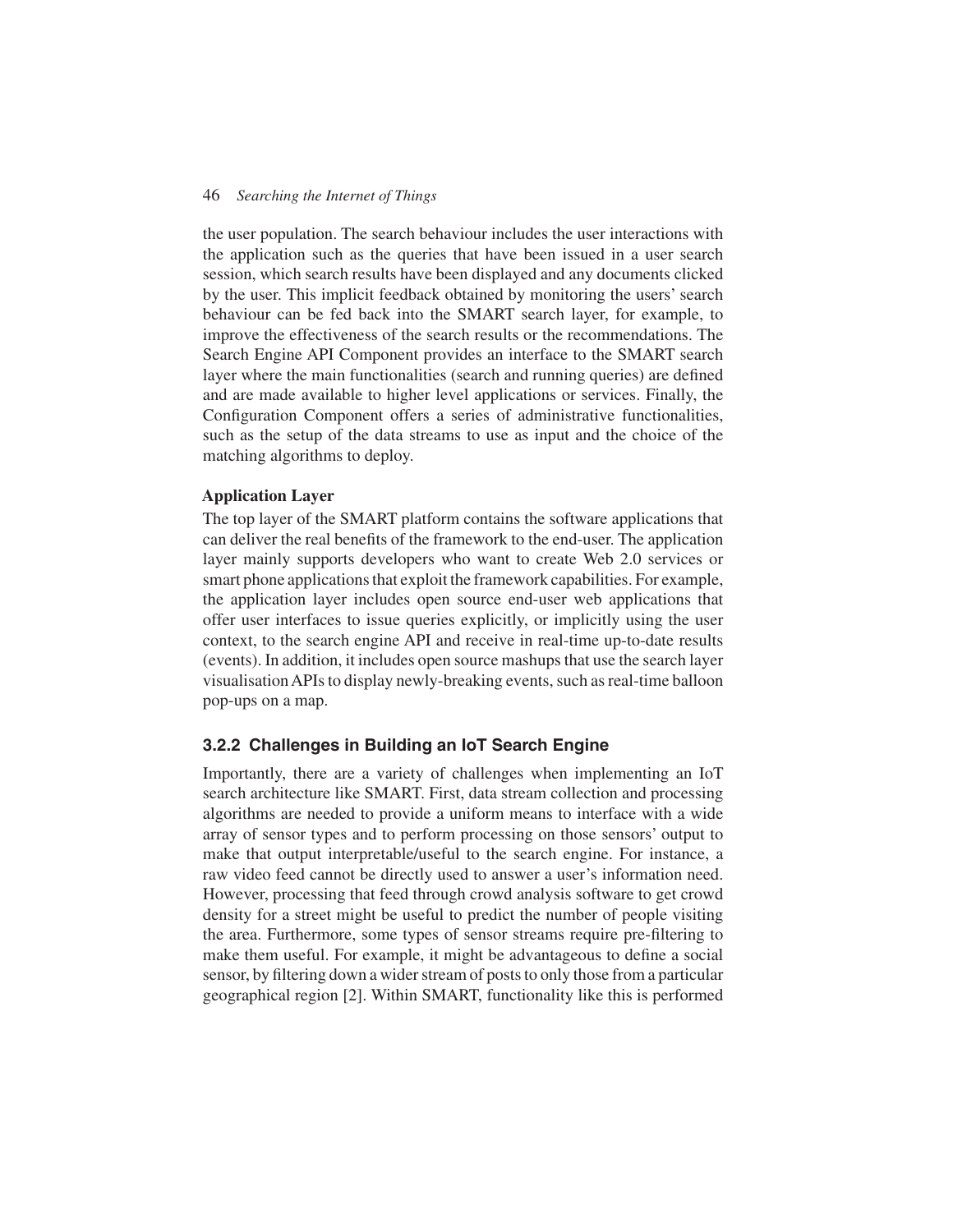by the perceptual components within each edge node. However, to incorporate the ever-growing range of IoT devices, new processing algorithms tailored to these devices will be needed.

Second, a common metadata model is needed to enable the processed sensor outputs to be mapped into a standardised metadata stream [12]. This is important, since often individual sensors only act as weak indicators of some higher level activity that the user might want to search for. For instance, if we want to detect live music in a city square, we might want to combine evidence from social sensors like discussions on Twitter, with physical evidence such as a locally captured audio or crowd density analysis from the square (c.f. Section 3.4). The use of a common metadata model can facilitate concurrent reasoning across multiple sensor streams by mapping lots of weak metadata signals from different sensors into the same format. For instance, SMART uses a model based on the OGC's Sensor Web Enablement standards [13] within the Intelligent Fusion Manager to achieve this.

Next, within the search engine itself, the efficient real-time indexing of the underlying metadata streams is critical. In particular, in an IoT environment, thousands of sensors can be feeding the search engine concurrently, and users expect the most up-to-date results. Hence, the search engine needs to be able to ingest high volume sensor streams in real-time while concurrently serving search requests over the most recent data. To achieve this, distributed stream processing platforms such as  $Storm<sup>4</sup>$  or Apache Spark<sup>5</sup> are used, as they allow for the low-latency processing of content in a distributed scale-out manner.

Finally, the types of queries and underlying information needs within the IoT search space are markedly different to those observed within a classical Web search domain. As a consequence, new retrieval models designed for these novel information needs are required. For instance, for an event search engine, a model that can effectively rank current (and possibly predict future) events based on criteria such as relevance, interestingness to the user or timeliness, are needed. Furthermore, in some applications, such as venue suggestions (that we will cover in detail later in Section 3.5), additional criteria needs to be considered, such as the user location (and hence distance to the event) and other contextual features such as the time of the day or the current weather. Current systems rely on state-of-the-art learning-to-rank techniques [39] to learn an effective combination of these diverse types of evidence when ranking.

<sup>4</sup> https://github.com/nathanmarz/storm/

<sup>5</sup> http://spark.apache.org/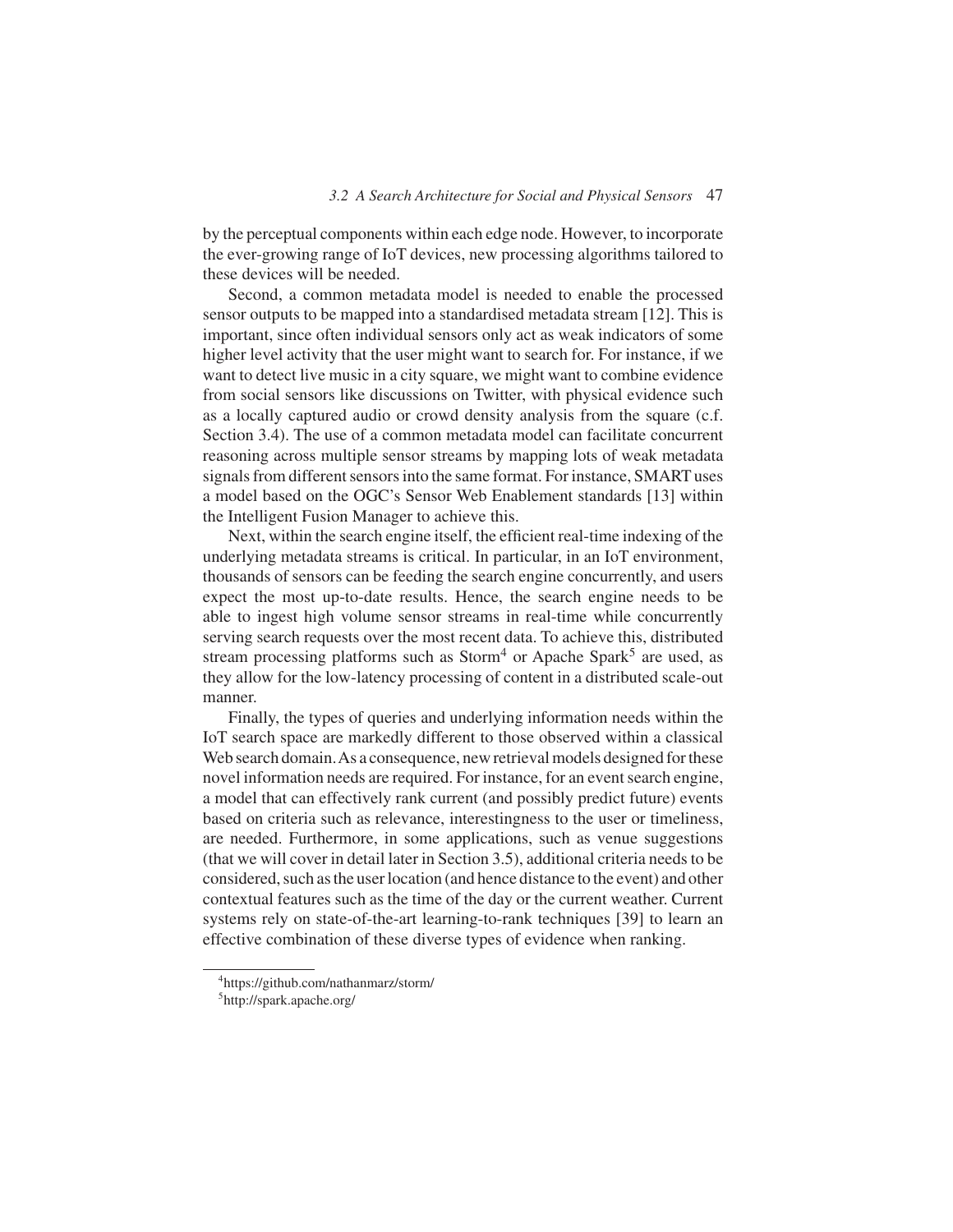In the remainder of this chapter we discuss three recent applications of the SMART framework that examined how to satisfy new user information needs using social and IoT sensing. In particular, we discuss social sensing with SMART for event retrieval in Section 3.3. Section 3.4 describes an application where IoT sensor streams were fused with social evidence for event topic identification. Finally, we discuss context sensitive venues-recommendation based on social sensing in Section 3.5.

## **3.3 Local Event Retrieval**

It has been suggested that a large proportion of queries submitted to web search engines has a "local intent" and that these queries compose the majority of searches submitted from mobile phones [58]. Examples of information needs expressed by such queries include "what is happening near me?" or "finding restaurants in the Covent Garden district". The prevalence of such queries highlights the importance of building effective local search tools that serve this type of information need. In this section, we present an approach for local event retrieval, where we rely solely on social media as a *social sensor* to detect events in real-time.

## **3.3.1 Social Sensors for Local Event Retrieval**

Our motivation stems from the fact that the communities of users in Twitter often share messages about local events as they progress [66]. To give the reader a concrete example of how local events are reflected in social media, we plot in Figure 3.5 the volume of tweets that are posted within London and contain the phrase "beach boys" over a period of 12 days, where "beach boys"



Figure 3.5 A plot of the volume of tweets in London that contain the phrase "beach boys" over time.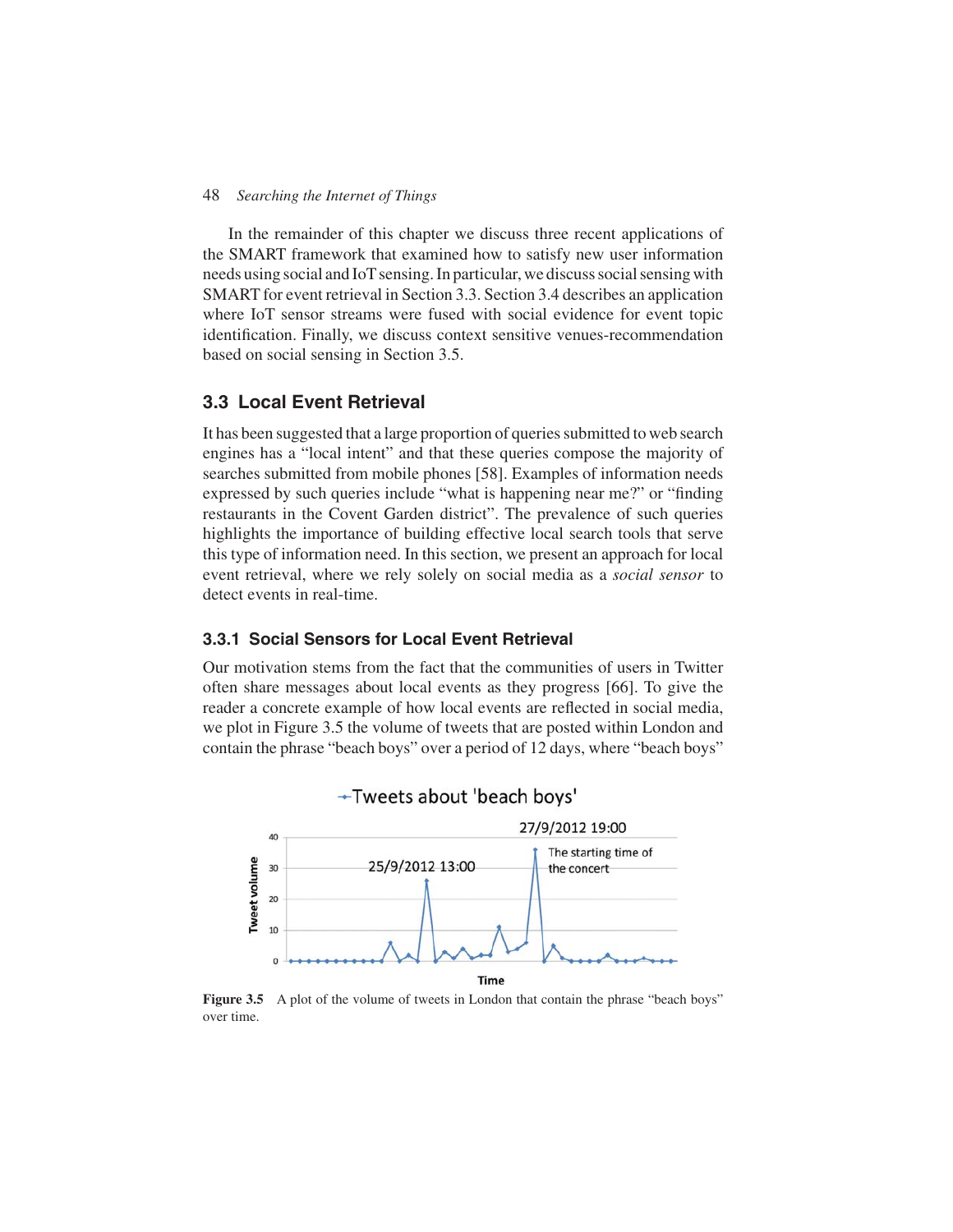is the name of a rock band who held a concert in London's Royal Albert Hall during the considered time period. We observe that just before and during the concert, tweets mentioning the "beach boys" within London have spiked. This is an indication that the concert as a real-world event has been reflected in the tweeting activities within the city.

Recently, there have been some attempts to harness social media for event-based information retrieval (IR). This includes (i) identifying social media content relevant to *known* events [10, 54] and (ii) detecting *unknown* events using user-generated content in social media [11, 45, 55]. In the first case, social media content is identified to provide users with more information about a planned event (e.g. a festival or a football match). Users would be able, for example, to access tweets about ticket prices before the event, or Flickr photos posted by attendees after the event. The second case is more challenging as there is no prior knowledge about the events. While some approaches have focused on detecting news-related events [55], or simply clustering social media content based on a database of targeted events [11], a recent work has devised methods for retrieving global events from Twitter archives that correspond to an arbitrary query (event type); a problem which the authors called "structured event retrieval" over Twitter [45].

Unlike [45], which focused on non-local events, we make use of the opportunities that social media can bring to *local* search services. In particular, we define a new *localised* IR task that extends the aforementioned structured event retrieval task introduced in [45]. The task we propose aims at identifying and ranking local events based on social media activities in the area where the events occur. In other words, we use social media as a *social sensor* to detect local events in real-time.<sup>6</sup>

The work presented here advances the state-of-the-art in detecting and locating unknown events in social media and proposes a new IR task of local event retrieval, which is described next.

## **3.3.2 Problem Formulation**

Our overall goal is to identify and rank local events happening in the real-world as a response to a user query. For a formal definition of a local event, we adopt a definition that has been previously used in the new event detection broadcast news task of the TDT (Topic Detection and Tracking) evaluation forum.

<sup>6</sup> Treating social media as a social sensor has also been suggested in previous work, for example [54] and the EU FP7 social sensors project http://www.socialsensor.eu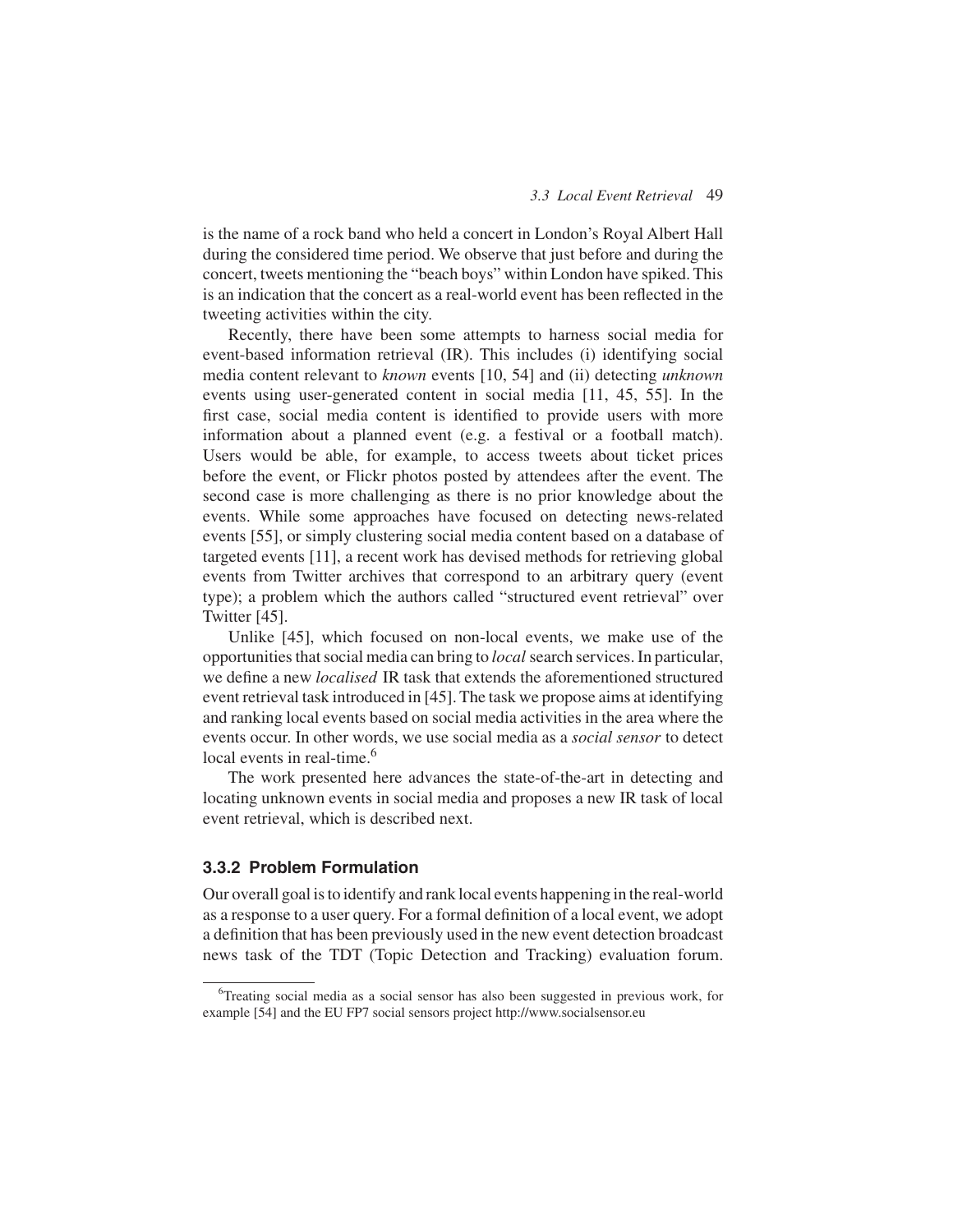This definition states that an event is something that occurs in a certain place at a certain time. Formally, we consider a set of locations  $\mathcal{L} = \{l_1, l_2, \ldots\}$ that are of interest to the user. The granularity of locations can vary from buildings and streets to entire cities. For example, we might consider each location to represent an area in a city in which the user is located. The city in this case is considered to be divided into equally sized areas specified by polygons of geographical coordinates, or we can use the divisions defined by the local authority such as postcodes or boroughs. Each location  $l_i$  at a certain time  $t_j$  is denoted by the tuple  $\langle l_i, t_j \rangle$ . We define the problem of local event retrieval as follows. For a user interested in local events within locations  $\mathcal L$ (explicitly defined or implicitly inferred from the current user's location), the event retrieval framework aims to score tuples  $\langle l_i, t_j \rangle$  according to how likely  $t_i$  represents a starting time of an event within the location  $l_i$  that matches the user query.An event is considered relevant if it matches the explicit query of the user and/or the implicit context of the user (the time of the query, the location of the user and or her profile). In other words, the event retrieval framework defines a ranking function that gives a score  $R(q, \langle l_i, t_j \rangle)$  for each tuple  $\langle l_i, t_j \rangle$ with regards to the user's query *q*. Examples of events to retrieve include festivals, football matches or security incidents. When expressed explicitly by a user, a *query* is assumed to be in the form of a bag of words (e.g. "live music", "conference").

When using Twitter as a social sensor, a location  $l_i$  at a certain time  $t_j$ is characterised by the tweeting activities observed at that location within a given timeframe  $(t_j - t_{j-1})$ . The tweeting activities are represented with a set of tweets originating from that location shared publicly within the given timeframe  $(t_j - t_{j-1})$ . This set of tweets is denoted by  $T_{i,j}$ . Note that the fixed timeframe is defined using an arbitrary sampling rate  $\theta$ ;  $\forall j : t_j - t_{j-1} = \theta$ . An event happening in the real-world is represented by a tuple  $\langle l, t_s, t_f \rangle$ ; where l is the location where the event is taking place,  $t_s$  is the starting time and  $t_f$  is the finishing time. Our aim is to use the tweeting activities as the main source of evidence to define the ranking function  $R(q, \langle l_i, t_j \rangle)$ . More specifically and to define the ranking function, we use the set of tweets  $T_{i,j}$ , and a time series of tweets  $T_{i,j} = \langle \dots, T_{i,j-2}, T_{i,j-1}, T_{i,j} \rangle$  in the location  $l_i$  before the current time  $t_i$ . This allows us to identify sudden changes in the tweeting activities, which may have been triggered by an occurrence of an event. Moreover, the event retrieval framework can identify a subset of the tweet set  $T_{i,j}$  that matches the query, which may help the user in the event information seeking process.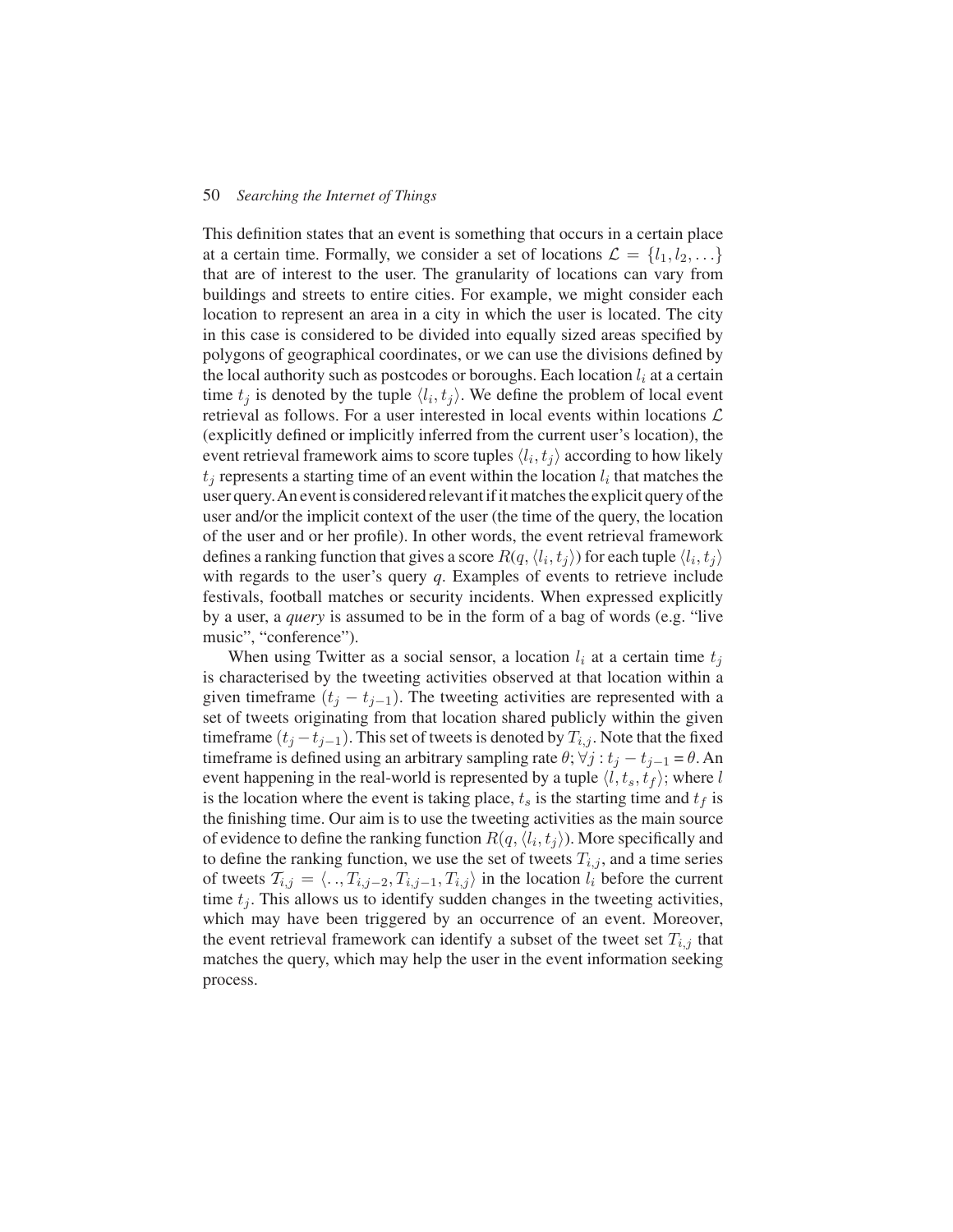## **3.3.3 A Framework for Event Retrieval**

The framework aims to define an effective ranking function that scores tuples of time and location according to how likely they represent the starting time and the location of a relevant event for a given query. Note that with regards to the previous definition of the local event retrieval problem in Section 3.3.2, as a first step, we are not aiming to determine the finishing time of an event. As discussed in Section 3.3.2, here we aim to use tweets as the main source of evidence to score the tuples. In particular, we define two components built on this evidence:

- 1. The first component is based on the intuition that social media may reflect real-world events, hence when an event occurs somewhere we expect to find topically related social posts about it originating from the location where it occurs. To instantiate this component, for each location at a given time, i.e. for each tuple  $\langle l_i, t_j \rangle$ , we measure how much the tweets  $T_{i,j}$  corresponding to the tuple are topically related to the query  $q$ .
- 2. The second component is based on the intuition that events trigger an increasing tweeting activity [66] causing peaks of tweeting rates during the event (bursts). For this component, we aim to quantify the change in the tweeting rate, the volume of tweets over time, observed at  $\langle l_i, t_j \rangle$  when compared to previous observations over time at the same location. In other words, we aim to measure the unusual tweeting behaviour that may indicate an occurrence of an event. To compute the tweeting rate, we can either consider all the tweets posted within the given timeframe at the given location or only a subset of those which are relevant to the user query, e.g. tweets which contain terms of the query.

Following this, the ranking function can be defined as a linear combination of the previous two components as follows:

$$
R(q, \langle l_i, t_j \rangle) \propto (1 - \lambda) \cdot S(q, T_{i,j}) + \lambda \cdot E(q, \langle l_i, t_j \rangle)
$$
 (3.1)

where  $S(q, T_{i,j})$  is the score of the tweet set  $T_{i,j}$  that quantifies how much they are topically related to the query  $q; E(q, \langle l_i, t_j \rangle)$  is a score proportionate to the change in the tweeting rate with regards to the query *q* at the given time  $t_i$  within the location  $l_i$ , and  $0 \leq \lambda \leq 1$  is a parameter to control the contribution for each component in the linear combination in Equation (3.1). Next, we show how we approach the problem of quantifying each component.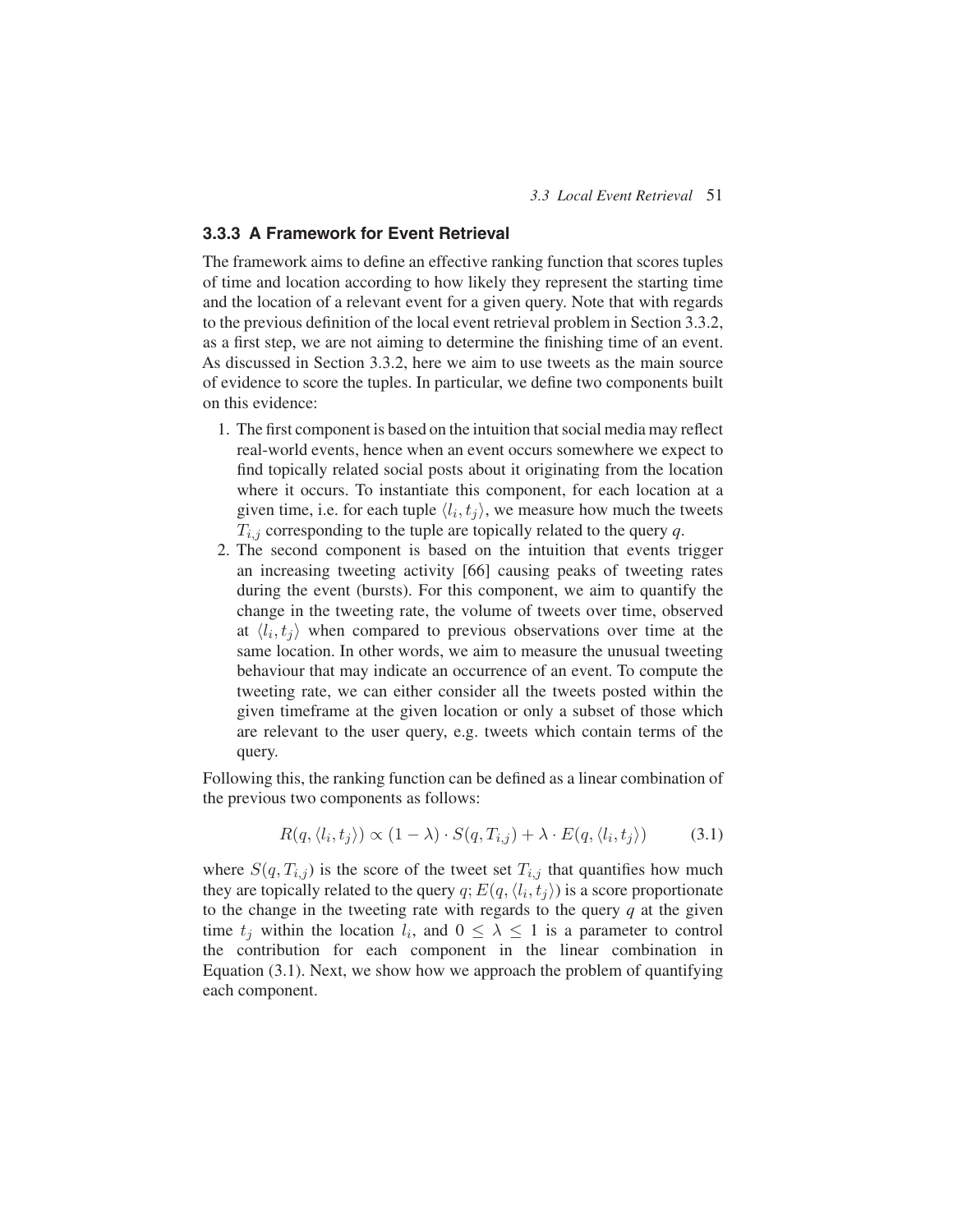#### **Aggregating Tweets**

To estimate  $S(q, T_{i,j})$  in Equation (3.1), we propose to borrow ideas and techniques originally designed for the IR problem of expert search. In expert search, a profile of an expert candidate is typically represented by the documents associated to the candidate [8, 41]. Similarly, the tuple  $\langle l_i, t_j \rangle$ is associated with a set of tweets. Inspired by [41], the score of each tuple (candidate) can be estimated by aggregating the retrieval scores (votes) for each tweet (document) associated to it. In [41], several voting techniques were used to aggregate the scores. We use the intuitive, yet effective, CombSUM voting technique, which estimates the final score of the tweet set representing a tuple (candidate) as follows:

$$
S(q, T_{i,j}) = \sum_{t \in Rel(q) \cap T_{i,j}} (Score(q, t))
$$
\n(3.2)

where *Rel(q)* is the subset of tweets that match the query *q* and *Score(q, t)* is the individual retrieval score obtained by a traditional bag-of-words ranking function, e.g. BM25 [53]. Higher scores represent more topically related tweets for the considered tuple.

## **Change Point Analysis**

The problem of quantifying the score  $E(q, \langle l_i, t_j \rangle)$  in Equation (3.1) maps well to *change point analysis*, a previously studied problem in the statistics literature, e.g. [34, 35]. Change point analysis aims at identifying points in time series data where the statistical properties change. It has been previously applied to detect events in continuous streams of data. For example, Guralnik *et al.* developed change point detection techniques that can accurately detect events in traffic sensor data [29]. In our case, the change point analysis can be applied on the tweeting rate in a location  $l_i$  to quantify the probability that the tweeting rate at a certain time  $t_i$  represents a change point when compared retrospectively to previous points in time  $t_{j-1}, t_{j-2}, \ldots, t_{j-k}$ . We apply the Grubb's test [27] as a change point detection technique as it is computationally inexpensive and it has been successfully applied in a similar context, namely first story detection from Twitter and Wikipedia [47]. Given a location  $l_i$  and at each point of time, e.g. on minute intervals, we maintain a moving window of size *k* points, e.g. *k* minutes, over the previous observations. We apply the Grubb's test to each moving window to determine if the tweeting rate of the last point is an outlier that stands out with respect to the tweeting rates of previous observations. With Grubb's test,  $r_j$  is an outlier if  $v = (r_j - \overline{x}_{j,k})/\sigma^2 > z$ , where  $\overline{x}_{i,k}$  is the mean tweeting rate in the window  $(t_{i-k}, t_i)$ ,  $\sigma$  is the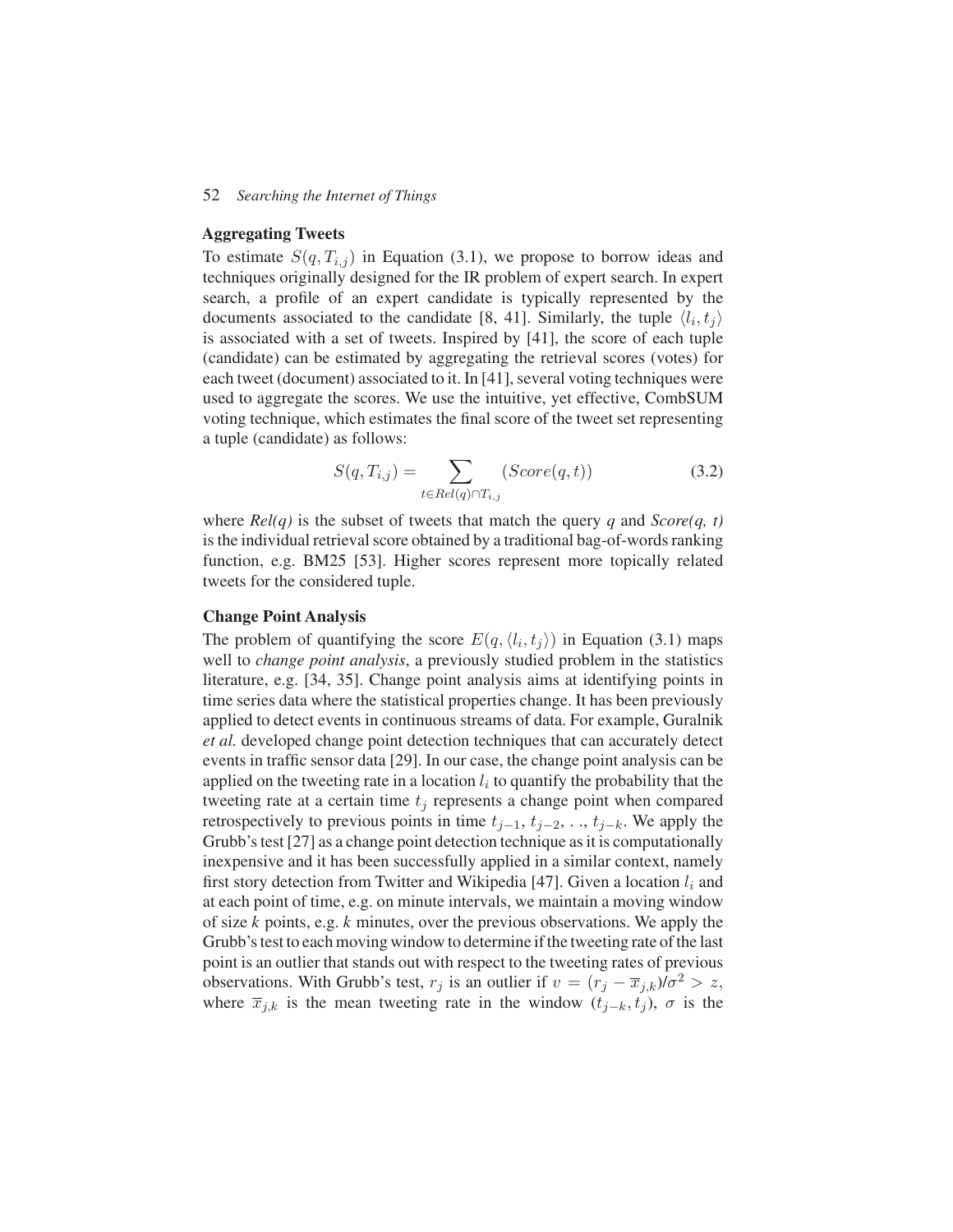standard deviation of the tweeting rates in the window  $(t_{j-k}, t_j)$ , and *z* is a fixed threshold. Note that this test gives a binary decision for each point in time. We smooth this binary decision into a normalised score and use it for the second component of Equation (3.1) as follows:

$$
E(q, \langle l_i, t_j \rangle) = E_c(t_j) = 1 - e^{\left(\frac{-\ln 2}{z} \cdot v\right)}
$$
\n(3.3)

where  $0 \le E_c(t_j) \le 1$  represents a score of a change point using the Grubb's test. Note that when  $v = z$ , the resulting score in Equation (3.3) is equal to 0.5. As previously discussed, the tweeting rate  $r_i$  can be estimated in two different ways: (i) By simply using the volume of tweets posted in the given location within the timeframe corresponding to  $t_j$ , i.e.  $r_j = |T_{i,j}|$ . We call this a *query independent* (QI) tweeting rate; and (ii) By using the score of the voting technique described above, i.e.  $r_j = S(q, T_{i,j})$ . We call this a *query dependent* (QD) tweeting rate.

It should be noted that this framework can operate in a real-time fashion on top of the SMART architecture (Section 3.2) where social feeds are incrementally indexed such that the retrieval components are able to provide the freshest results.

#### **3.3.4 Summary**

We have devised an event retrieval framework that is capable of identifying and ranking local events in a response to a user query. In [5], we have conducted an experiment on a large collection of geo-located tweets (over 1 million) collected during a period of 12 days within London. Aligned with the tweets, we have collected, through the use of crowdsourcing, local events that took place in London from local news sources. We have evaluated the effectiveness of our framework in identifying and ranking these events through its application on the geo-located tweets. Our empirical results suggest that detecting local events from Twitter using our framework is feasible but challenging. In particular, the results show that our event retrieval framework is capable of identifying and ranking "popular" events (those found by crowdworkers and reported in the web) within a city. However, when applied on more localised events, the retrieval effectiveness of the framework degrades, possibly because of their low coverage on Twitter. To deal with this caveat, in the next section, we fuse the metadata extracted from physical IoT sensors along with the social media activity to identify topics of events happening in the real-world.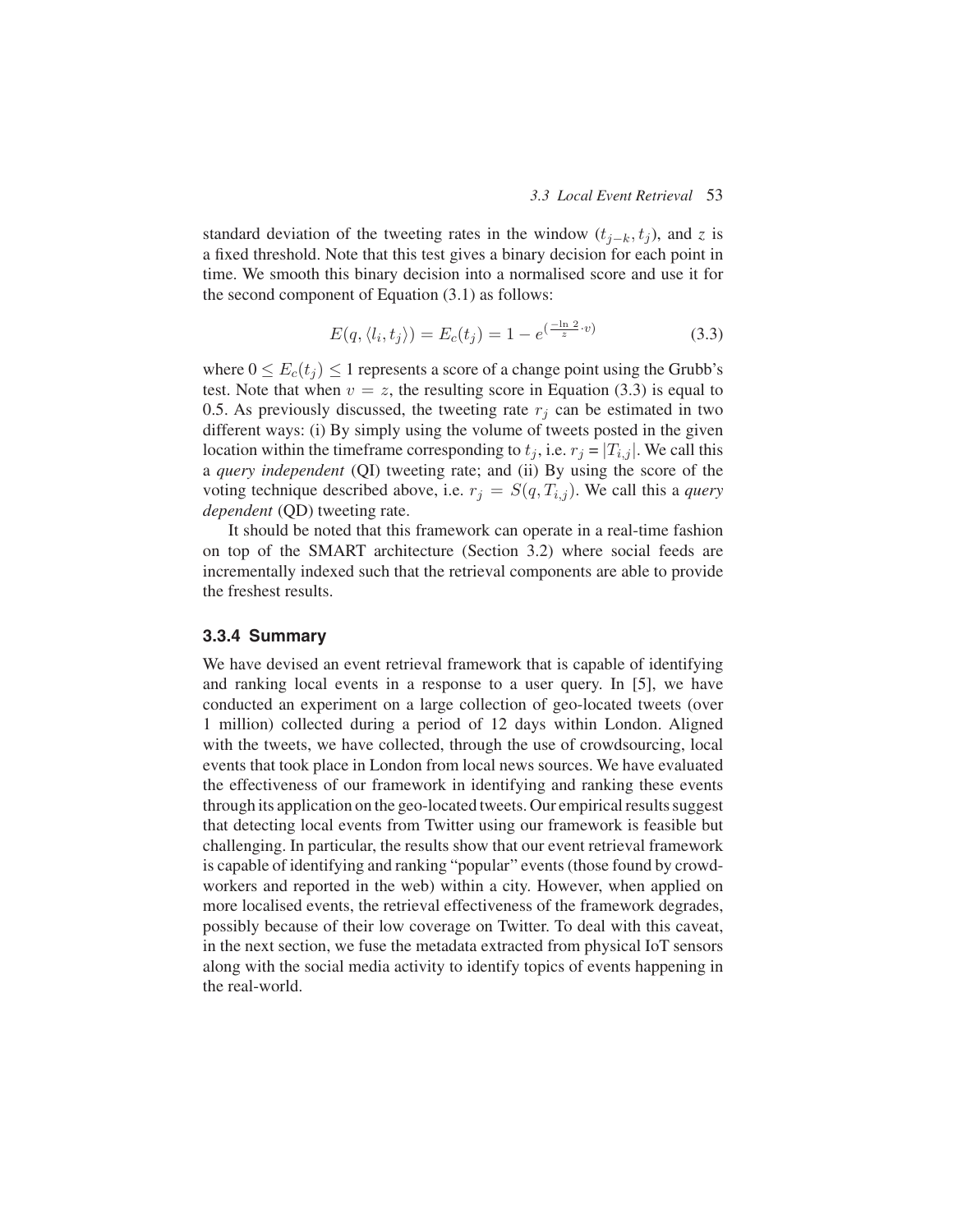## **3.4 Using Sensor Metadata Streams to Identify Topics of Local Events in the City**

In Section 3.3, we addressed local event retrieval by using social media activity as a sensor to detect and rank events. However, social media may only cover very popular events as users may not necessarily comment on all events taking place in the city. Therefore, physical sensors that record observations about the status of the environment can provide additional evidence about the events taking place in the city. These sensors can take the form of visual sensors such as CCTV cameras, acoustic sensors such as microphones or possibly environmental sensors.

There is a wealth of research on identifying low-level human activities from acoustic and visual sensors. Often, this involves sensor signal processing to extract sensor features for modelling human activities. For example, Atrey *et al.* [7] developed a Gaussian Mixture Model using a variety of features derived from audio signal processing to classify human activities into vocal classes, such as talking and shouting, and non-vocal classes, such as walking and running. Similar approaches also used audio signal features to identify low-level human activities that are related to security incidents, such as breaking glass or explosions [25]. In addition to using acoustic sensors, several studies have been conducted to identify low-level human activities from videos. Since its introduction in 2002, the TRECVID evaluation campaign [49] has tackled a variety of contentbased retrieval tasks from video recordings to support video search and navigation. This includes the semantic indexing of video segments, whereby videos are mapped to concepts, which can be certain objects or human activities [49]. Another related task is multimedia event detection, where the aim is to identify predefined classes of events in the videos. In this task, the existing effective approaches employ classifiers trained with motion features from the videos [50]. Moreover, classifying human interactions identified in video recordings has been studied to detect surveillance-related incidents [18].

Although the aforementioned approaches derive useful semantics about the multimedia content, they only consider low-level human activities. In other words, they provide sensor metadata describing low-level human activities in the physical environment. However, to the best of our knowledge, no previous work has investigated combining these sensor metadata to detect and retrieve higher level complex events taking place in the city, such as music concerts or entertainment shows, which may involve several lower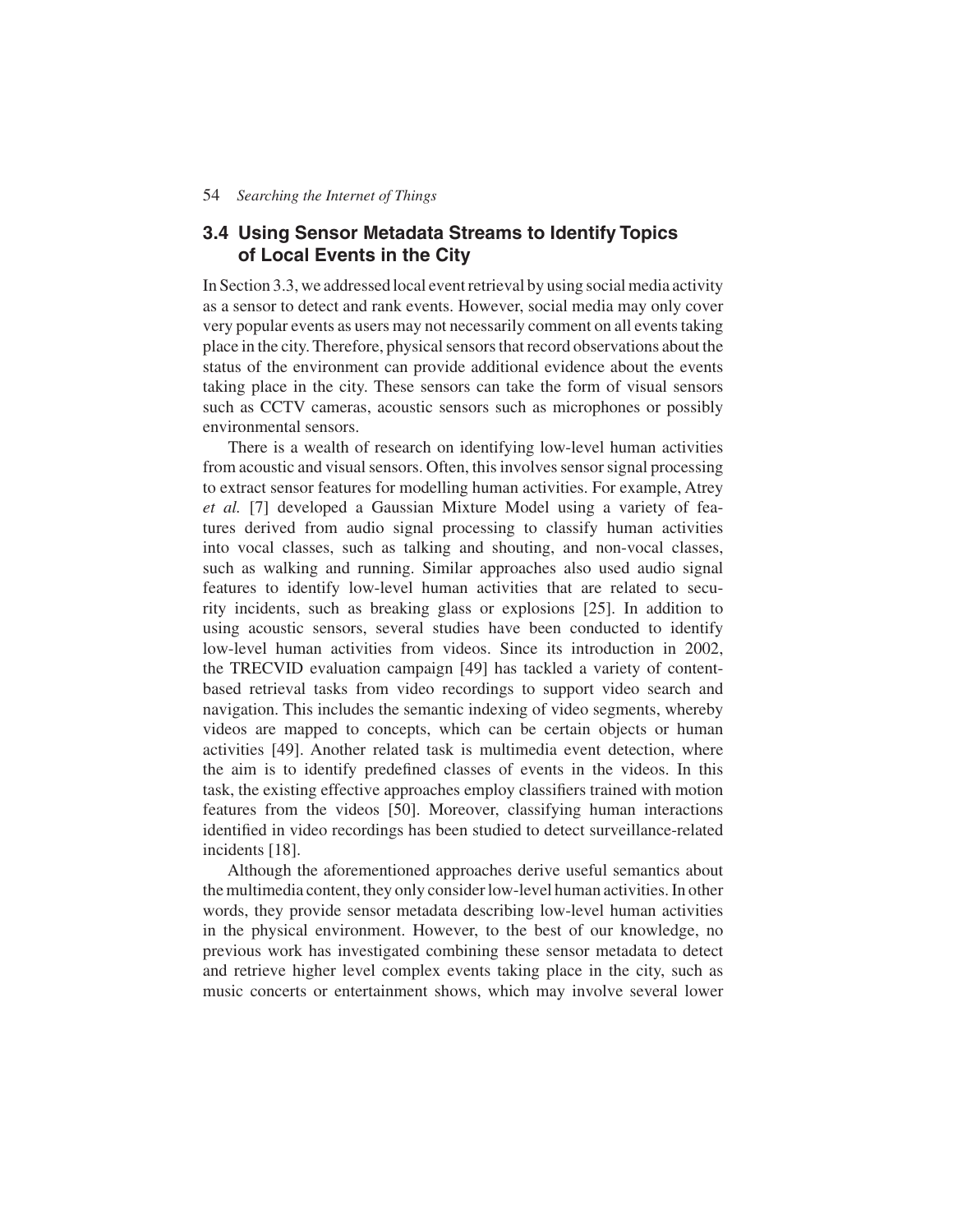level human actions. Here, we propose an approach for combining sensor metadata streams to support local event retrieval. We devise a supervised machine learning approach that combines sensor metadata to identify the topic of a potential event happening at a particular time in a certain location of the city. The topic corresponds to a set of terms representing a type of events, such as a concert or a protest. Our approach uses features from acoustic, visual and social sensor metadata. We also incorporate background features from past observations to model events that exhibit cyclic patterns such as traffic jams at peak times.

In Section 3.4.1, we define the problem of event topic identification that we tackle. This work makes use of sensor observations that are described in Section 3.4.2 – i.e. analysed video and audio recordings from two vibrant locations in the centre of a major Spanish city over a period of two weeks. Then to address the event topic identification problem, we discuss a supervised approach with two steps. In the first step, as described in Section 3.4.3, we obtain event annotations on the video and audio recordings dataset. In the second step (Section 3.4.4), we use the obtained annotations to map typical events taking place in those locations into coherent topics using a topic modelling technique.

## **3.4.1 Definition of Event Topic Identification Problem**

The aim here is to combine the sensor metadata observations captured at different locations in a city to identify topics of potential high-level events taking place within certain locations. Formally, for a location  $l_i$  in a city, we denote the sensor metadata observations captured at time  $t_j$  in that location  $l_i$  by the vector  $\overrightarrow{N}_{\langle l_i,t_j\rangle}$ . The sensor metadata observations may include the crowd density identified from captured videos in the location, low-level audio events identified from the acoustic sensors installed in the location or social media activities, such as tweets posted by people at the location. The problem of event topic identification is to use the vector  $\overrightarrow{N}_{(l_i,t_j)}$  to map the tuple of time and location  $\langle l_i, t_j \rangle$  to a certain topic  $p_x \in \mathcal{P}$  described by a set of terms  $T_x$ ; where  $P$  is a set of predefined topics.

In the previous section, the textual content of public tweets has been used as the only source of sensor metadata observation to identify topics of local events. Although this has worked well on popular events that attract social media activities, it does not work as well on more localised events that may not attract coverage on social media [5]. To alleviate this shortcoming, we introduce *physical* sensor metadata streams that can provide an additional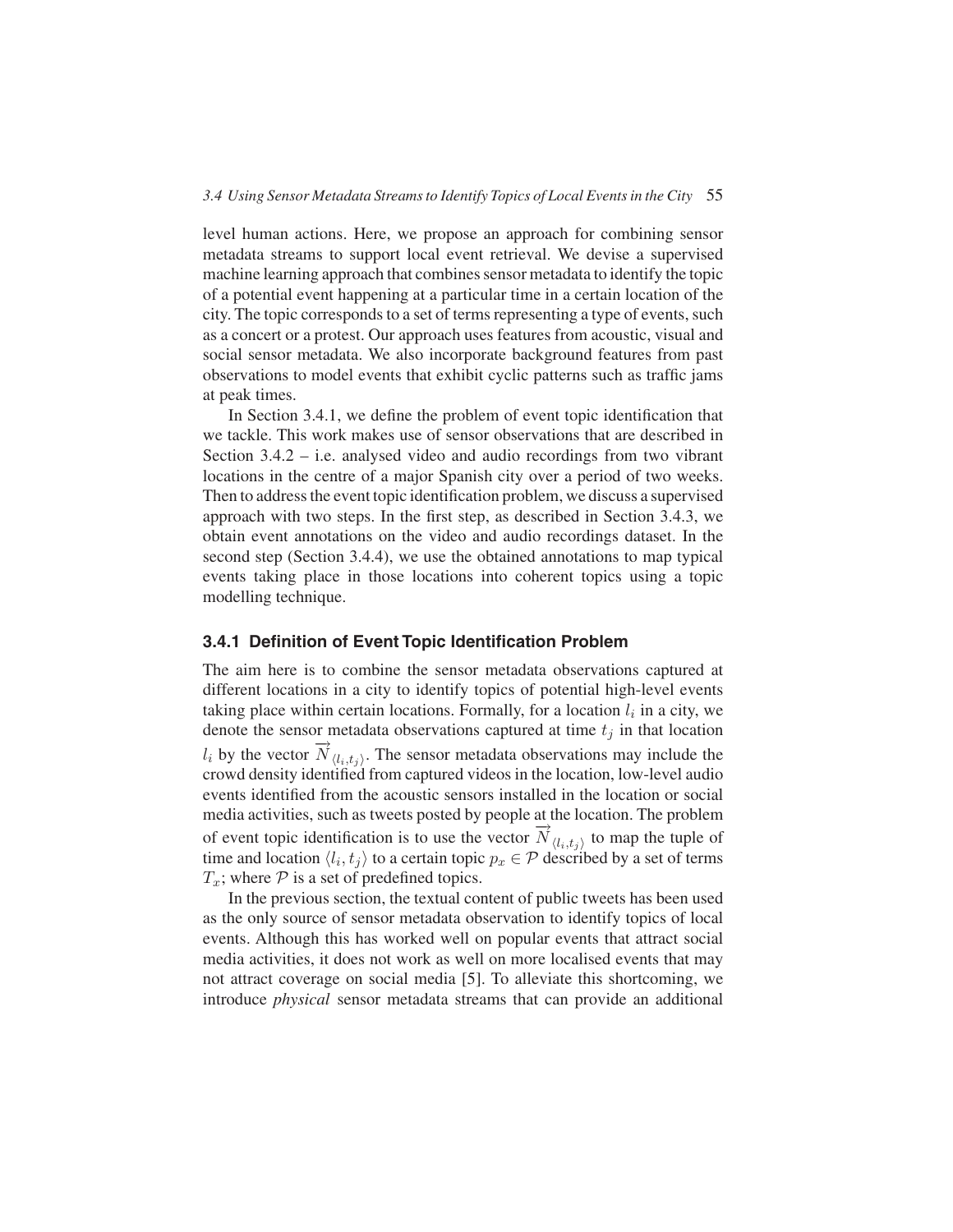evidence for the topic of an event, namely video and audio metadata observations. However, this requires understanding the semantics of visual scenes or audio recordings, which remains an open challenge. Indeed, there is no known taxonomy that maps sensor metadata to topics of high level events. To address this challenge, we propose to learn the topic associated with a tuple  $\langle l_i, t_j \rangle$  from *labelled* training data using features extracted from the sensor observations  $\overline{N}_{\langle l_i,t_i \rangle}$ .

For this purpose, and to collect labelled training data, we obtain event annotations on a pool of videos that are identified as potential candidates to contain events. Furthermore, to extract a predefined set of coherent event topics, we apply topic modelling on the descriptions of the annotated events. We detail the event annotation and the topic extraction in Section 3.4.3. Next, we describe the sensor data collection.

## **3.4.2 Sensor Data Collection**

Our study considers two locations in the city centre of Santander in Spain. The first location is the geographical and business heart of the city; it is a major square opposite to the municipality building. The second location is a popular open market in the city, where hundreds of people go every day for shopping, located behind the municipality building. Both locations represent vibrant and busy areas, where we expect to observe high-level events of interest such as music concerts, entertainment shows or even protests. The data collection occurred during October 2013 in both locations using an edge node deployed in Santander (see Section 3.2.1).

Table 3.1 provides a summary of the sensor data collection and the metadata produced by processing the output from the microphones and the camera in each location. For producing the audio metadata, a supervised classifier using feed forward multilayer perceptron network and low-level audio features, such as those described in [20], was developed for each of the following 6 audio classes described in Table 3.1: "crowd", "traffic, "music", "applause", "speaker", and "siren". For video metadata, the video was processed for crowd analysis where we calculate the crowd density, in desired areas, by estimating the foreground components of the video. In addition to the acoustic and visual sensors, we collected parallel social media activity in the city. In particular, using the Twitter Public Streaming API<sup>7</sup>, we obtained tweets related to each location (as identified by their geo-locations).

<sup>7</sup> https://dev.twitter.com/streaming/public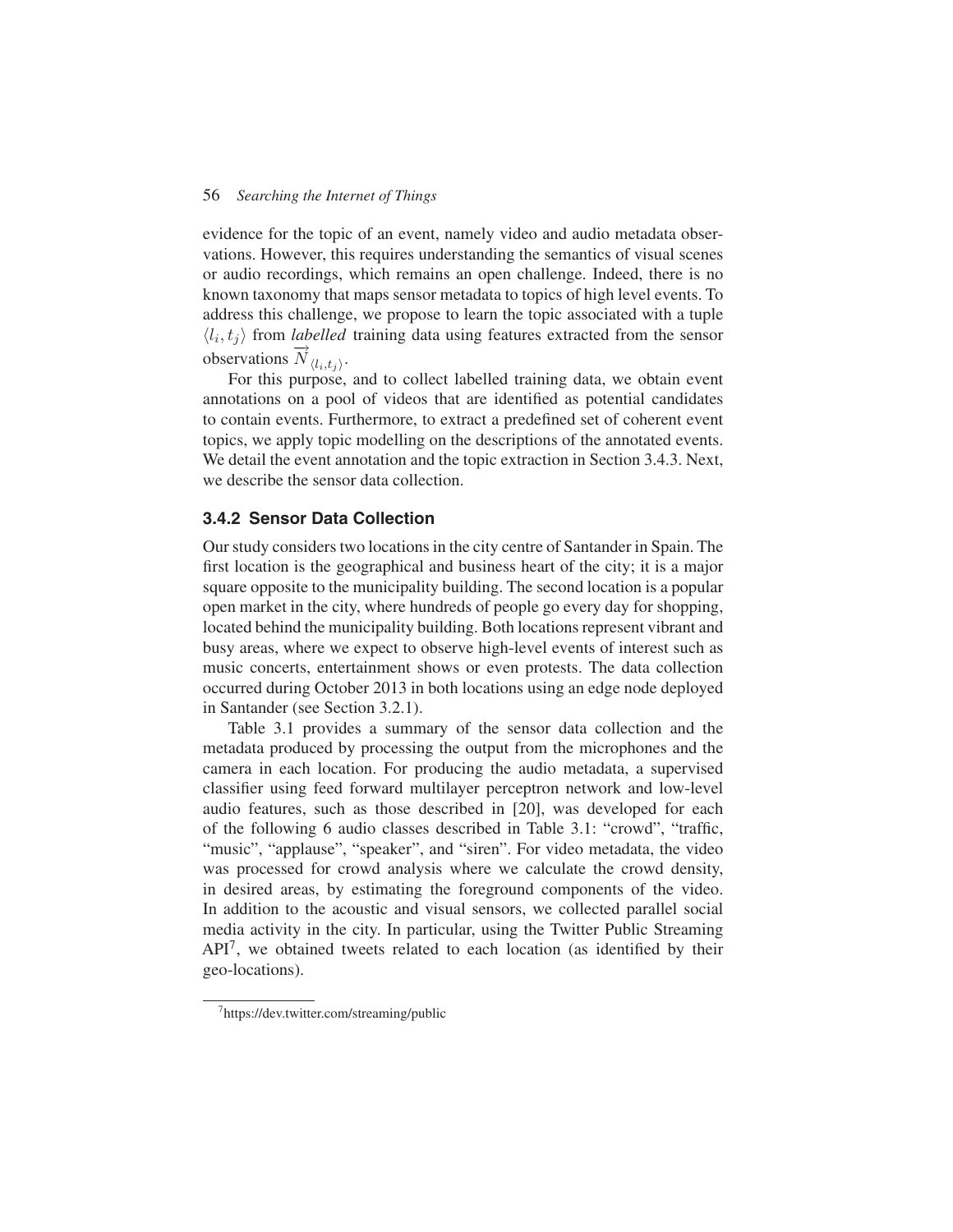| <b>Table 3.1</b> | Summary of sensor data collection                    |
|------------------|------------------------------------------------------|
| Locations        | 2 (square & market)                                  |
| Physical sensors | A camera and microphones                             |
|                  | (in each location)                                   |
| Raw output       | $1600 \times 1200$ video @ 20 fps                    |
|                  | 16 Khz audio @ 64 kbits/s                            |
|                  | (audio is multiplexed with the video)                |
| Audio metadata   | classification scores for 6 audio classes            |
|                  | (i) "crowd": noise from a crowd of people            |
|                  | (ii) "traffic": car and road noises                  |
|                  | (iii) "music": music played outdoors                 |
|                  | (iv) "applause": applause, yelling or cheering       |
|                  | (v) "speaker": speech over loud speakers             |
|                  | $(vi)$ "siren": noise of police cars $\&$ ambulances |
| Video metadata   | crowd density in the scene                           |
| Twitter          | geo-tagged tweets within each location               |

## **3.4.3 Event Pooling and Annotation**

In this section, we describe our approach for obtaining event annotations on the recordings collected from the two used locations. Recall that our ranking units (the documents) are tuples of time and location. Each tuple represents a segment of recordings at a location. The length of the segment, the sampling rate to obtain the tuples, can be predfined and we follow [5] in setting the sampling rate to 15 minutes. Coarser- or finer-grained sampling rate can be investigated in future work for different types of events e.g. emergency events may require a finer-grained sampling.

For annotation, we consider a period of 2 weeks starting from 19 October 2013, around a week after the start of the data collection (11 October 2013) to allow the estimation of background features. Since it is expensive to examine all recordings and annotate them with events, we employ a pooling approach [16], as commonly used in IR (Information Retrieval) evaluation forums, such as TREC. For pooling, we identify candidate segments of videos where high-level events may have occurred by applying the change component of the event retrieval framework described previously (c.f. Section 3.3). In particular, the change component of this framework identifies segments where sensor metadata observations change unusually in a location, e.g. unusual change in crowd density. We use 4 different types of sensor metadata observations to generate the pool (a subset of those listed in Table 3.1): (i) the median values of the video crowd density, (ii) the median values of the crowd audio classification score, (iii) the median values of the music audio classification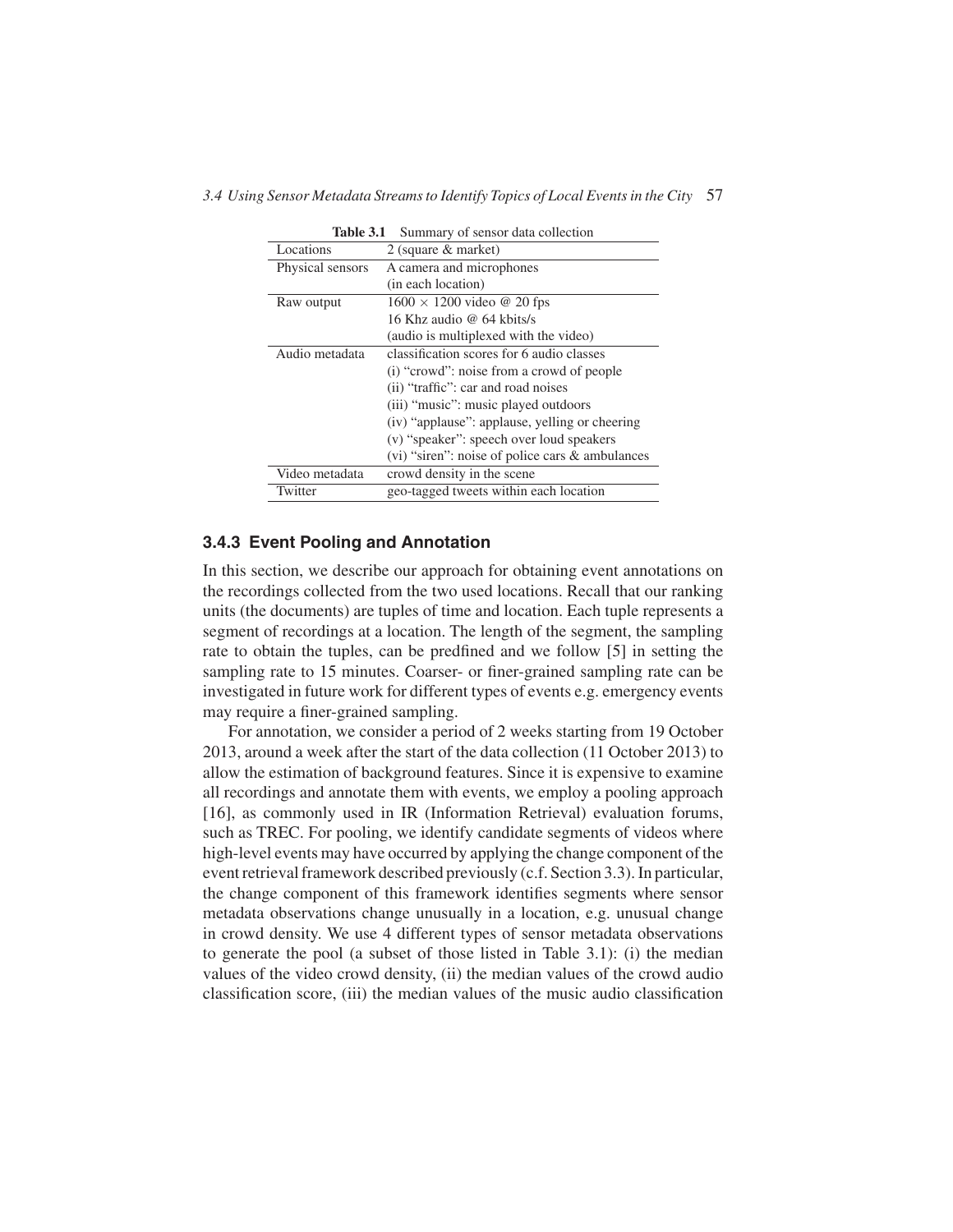score, and (iv) the total number of tweets posted. As a result, we obtain a total of 155 candidate segments. The video recording software produced videos with lengths of either 30 minutes or 1 hour, and the total number of video recordings that correspond to the 155 segments are 69 videos.

The generated candidate segments of videos were then annotated by two groups of human annotators, English and Spanish annotators, who were asked to examine the videos, describe events that they observe by typing in terms, and rate their intensity on a 3-point scale (Low, Medium, and High) according to how likely they are to generate public interest. The intensity is akin to graded relevance used in traditional IR evaluation approaches [59]. We provided the annotators with a web-based interface, of which we show a snapshot in Figure 3.6.

Statistics of the obtained annotations are summarised in Table 3.2. From the last row it can be observed that we obtain a total of 55 annotated videos, of which 21 were annotated by more than one annotator. The agreement between annotators is estimated by converting the intensity levels to binary decisions,



Figure 3.6 Components a snapshot from the annotation interface.

|             |    |                          | <b>Table 3.2</b> Statistics from annotated videos |           |
|-------------|----|--------------------------|---------------------------------------------------|-----------|
| Annotators  |    |                          | Unique Videos Annot. Ratio Mutliple Annotations   | Agreement |
| 4 English   | 29 | $29/69 = 42\%$ 1 video   |                                                   | $100\%$   |
| 5 Spanish   | 47 | $47/69 = 68\%$ 13 videos |                                                   | $77\%$    |
| <b>Both</b> | 55 | $55/69 = 79\%$ 21 videos |                                                   | 71%       |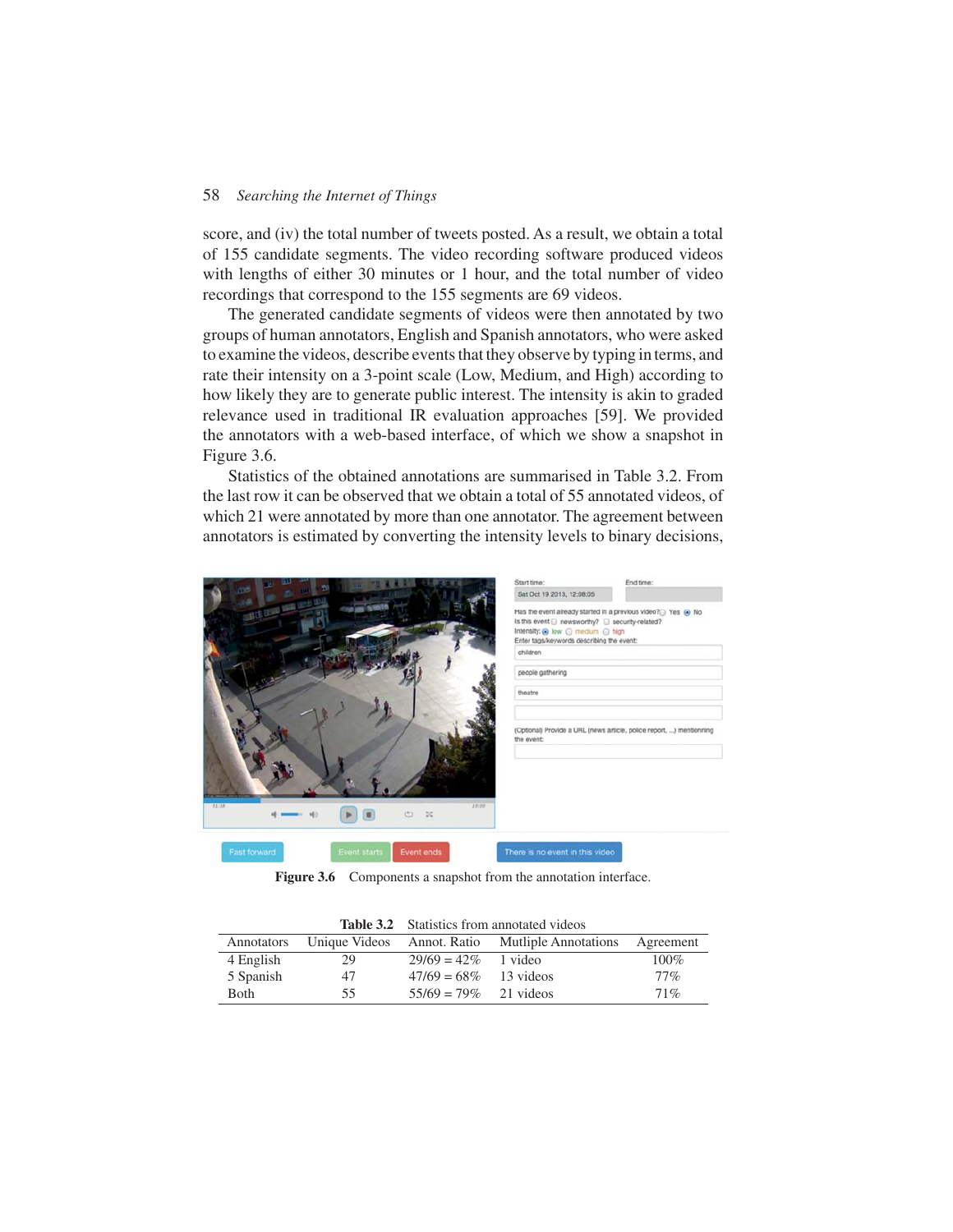using "Medium" as a threshold. We observe that a reasonable agreement is achieved in all cases (lowest is 71%), which gives us confidence in the annotations obtained.

For the set of annotated pooled segments, we obtain terms describing events that were identified in these segments. For each annotated segment, we construct a virtual document that consists of all of the terms provided by the annotators. Since the pooled videos were annotated by both Spanish and English annotators, these virtual documents are bilingual and contain English and/or Spanish terms. Figure 3.7 presents word clouds for frequent terms occurring in the English (a) and Spanish (b) annotations, respectively, where word size is indicative of frequency in the annotations.

To cluster events into various topics, we propose to use topic modelling on the document collection of all constructed virtual documents of terms. We use the Latent Dirichlet Allocation (LDA) topic modelling implemented in the Mallet toolkit [43]. In Table 3.3, we list the top terms of 7 identified topics from the English annotations only. From the table, we can observe that the identified topics are reasonable where we see some interesting associations of terms that describe typical high-level events taking place in the square and the market, e.g. 'demonstration' and 'show' in topic 4, and 'children' and 'entertainment' in topic 6.

## **3.4.4 Learning Event Topics**

In this section, we discuss our supervised approach for event topic identification, where the aim is to identify the topic of a segment  $\langle l_i, t_j \rangle$  using the sensor metadata observations  $\overrightarrow{N}_{(l_i,t_j)}$ . To train our supervised approach, we construct a *labelled* dataset of event topics from the annotated video pool collected. The labelled data consists of segments (tuples of time and location) labelled with



Figure 3.7 Word clouds for frequent terms occurring in the English (a) and Spanish (b) annotations, respectively, where word size is indicative of frequency in the annotations.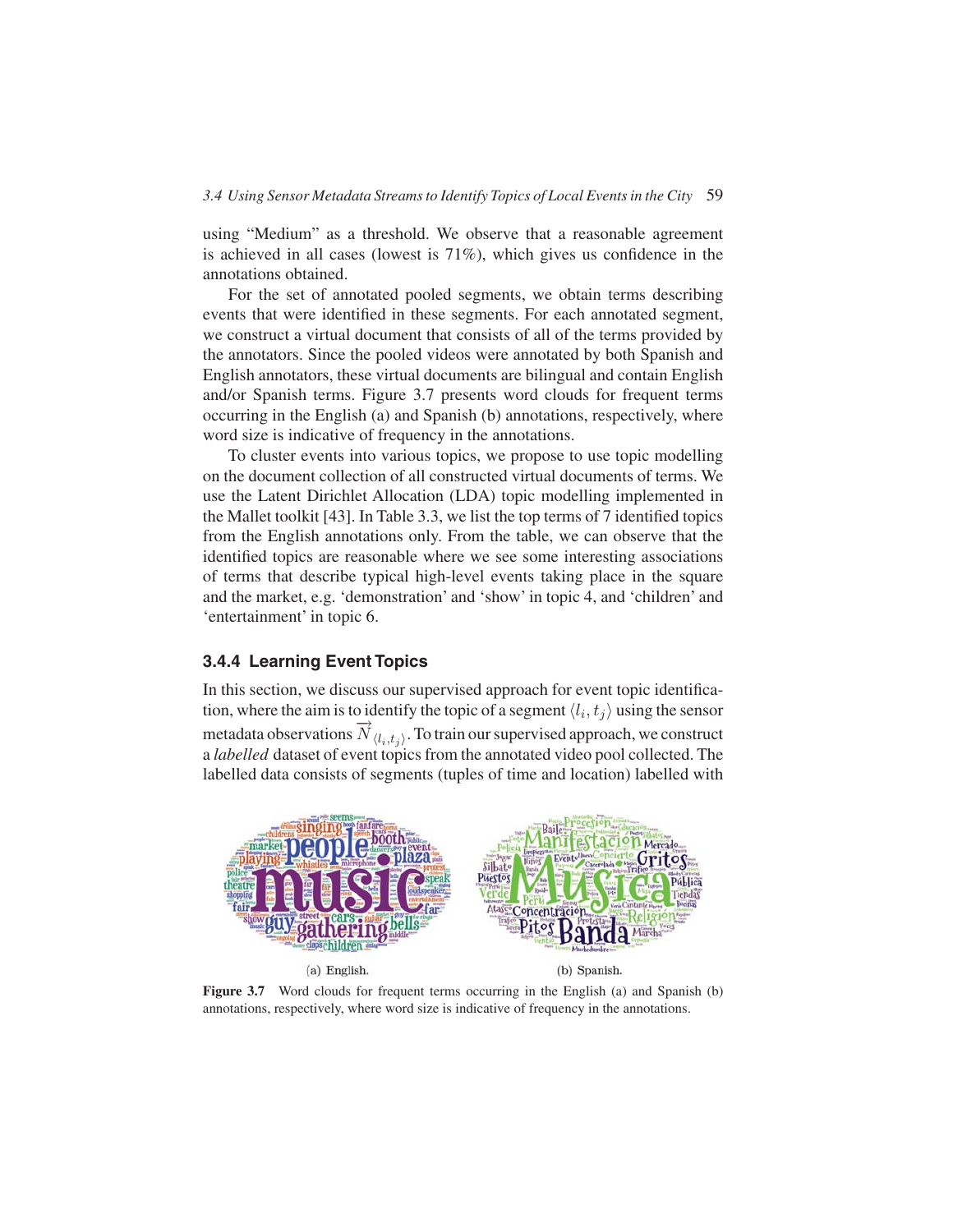|  |         |  |  | Table 3.3 Topics identifed with topic modelling using the english annotations |  |  |  |
|--|---------|--|--|-------------------------------------------------------------------------------|--|--|--|
|  | _______ |  |  |                                                                               |  |  |  |

| Topic   | Top Terms of the Topic                             |
|---------|----------------------------------------------------|
| Topic 1 | loudspeaker people fanfare police drums procession |
| Topic 2 | microphone rings speech public claps               |
| Topic 3 | gathering plaza people booth theatre music         |
| Topic 4 | demonstration sitting event sound speak show       |
| Topic 5 | market protest cars ongoing children fair          |
| Topic 6 | children people shopping middle entertainment      |
| Topic 7 | music singing playing guy bells whistles           |
|         |                                                    |

either an event topic or with the label 'no event' indicating that no event of interest has occurred in the corresponding time and location. We labelled each annotated segment in the pool to the most probable topic according to the LDA topic modelling configured by setting the number of topics to  $7<sup>8</sup>$  Unlabelled segments or where the annotators did not identify any event are associated to the 'no event' label. To illustrate the volume of the data and the distribution of labels, we detail in Table 3.4 the number of segments for each label when using topic modelling on all Spanish and English annotations and setting the number of topics to 7.

We consider the problem of identifying the topic of a pooled segment as a classification task. Using the constructed labelled data, we train a binary classifier for each of the labels with features derived from various sensor metadata streams. Our intuition is that such labelled data would allow us to learn the semantics of a combination of sensor metadata. In other words we aim to match sensor metadata to topics defined using the annotations. For training the classifier, we investigate two main sets of features for the segment, *observation features* and *background features*. Table 3.5 summarises those features. The *observation features* are extracted from the sensor metadata observed in the location and time corresponding to the segment. The *background features* aim to model past observations and cyclic patterns of activities that take place over time in the same location. The intuition is that some events

|            |   | <b>Table 3.4</b> Distribution of labels |   |      |   |                              |    |
|------------|---|-----------------------------------------|---|------|---|------------------------------|----|
| Lab.       | # | Lab.                                    | # | Lab. | # | Lab.                         |    |
| $top.1$ 12 |   | top.3 2 top.5 0                         |   |      |   | top.7                        |    |
| top.2      |   |                                         |   |      |   | 8 top.4 32 top.6 24 no event | 66 |

<sup>&</sup>lt;sup>8</sup>We use 7 topics since we have observed that with this setting we obtain the most coherent topics after experimenting with other alternatives (varying the number of topics between 5 and 10).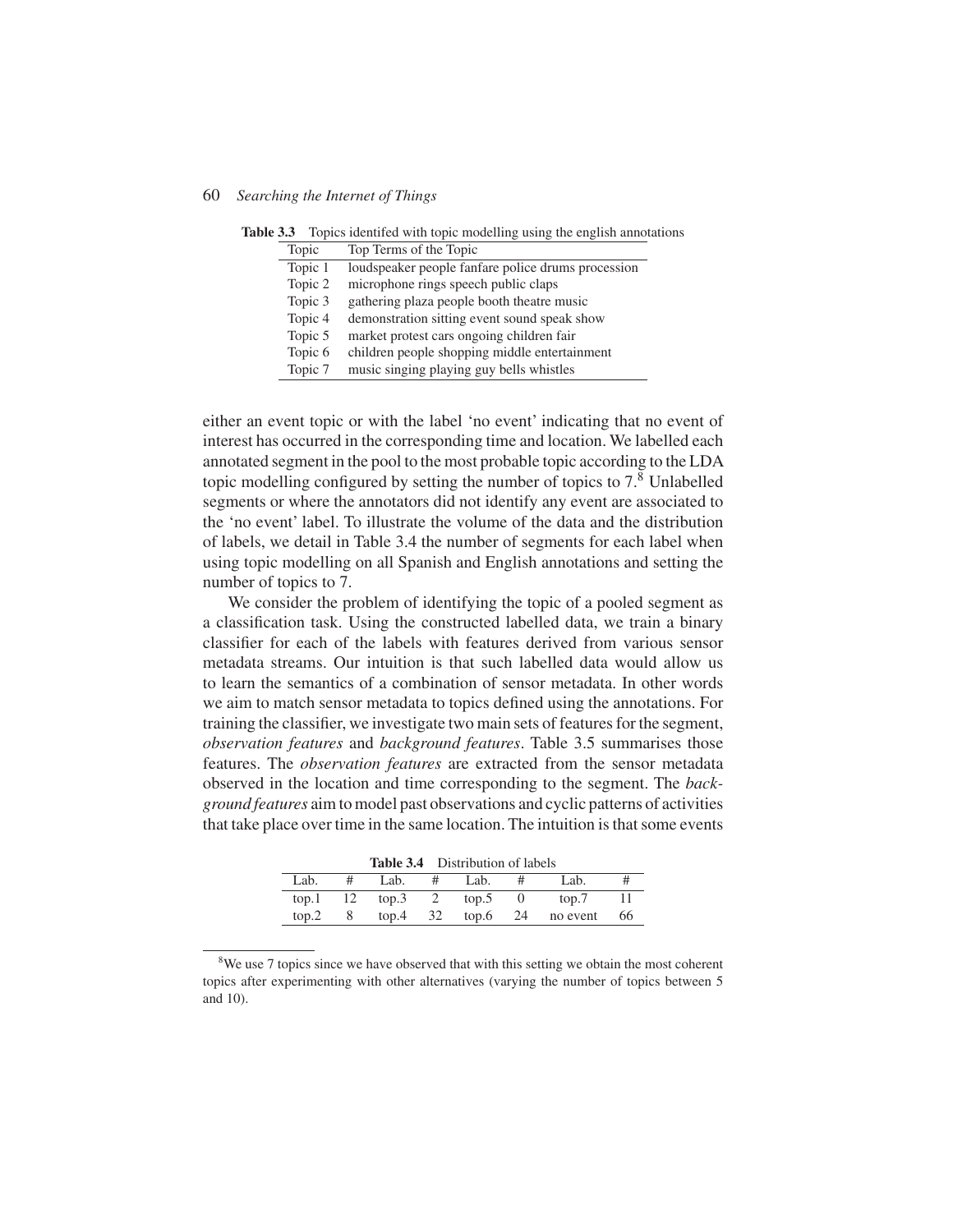|                         |    | <b>Lable 3.3</b> • Features devised for topics identification |
|-------------------------|----|---------------------------------------------------------------|
| 8 Observation Features  |    |                                                               |
| Audio features          | 6  | median of the classification score for each audio class       |
|                         |    | (crowd, traffic, music, applause, speaker, siren)             |
| Video features          | 1  | median of the crowd density score                             |
| <b>Twitter features</b> | 1  | number of tweets geotagged within the location in the         |
|                         |    | past one hour                                                 |
| 16 Background Features  |    |                                                               |
| Daily aggregates        | 8  | for each of our 8 observation features its daily median       |
|                         |    | from all available past observations at the same time         |
|                         |    | from previous days                                            |
| Weekly aggregates       | 8  | for each of our 8 observation features its median from        |
|                         |    | all available past observations at the same time on the       |
|                         |    | same day of previous weeks                                    |
| Total                   | 24 |                                                               |
|                         |    |                                                               |

**Table 3.5** Features devised for topics identification

are periodic and exhibit a long-term pattern, e.g. traffic jams at peak times resulting in a high traffic audio classification score, or entertainment shows taking place in the square at the same time on the weekends. Modelling cyclic patterns, i.e. daily and weekly cycles, from the sensor metadata observations would enable the supervised classifier to identify recurring background events or noise which are not of interest such as traffic jams. Similarly, it would help to identify recurring events of interest such as entertainment shows.

Using the labelled dataset of segments along with the features described in Table 3.5, we apply supervised machine learning to learn a binary classifier for each label. In particular, we experiment with Random Forests [15] as a learning algorithm.<sup>9</sup> Next we conduct a number of experiments to evaluate the accuracy of our classifier and the effectiveness of the various devised features.

## **3.4.5 Experiments**

To evaluate our approach for identifying the topic of a candidate segment, we use the dataset of labelled segments described in Section 3.4.4. We perform a 10-fold cross validation and report the average accuracy across all labels (a label for each topic and the label 'no event'). In addition to using different instantiations of our classifier, we also compare our classifier to an alternative baseline. The "majority" baseline assigns the most common label in the

<sup>&</sup>lt;sup>9</sup>We also experimented with other supervised machine learning algorithms, such as naive Bayes and SVM, however we only report results with Random Forests since they achieve the best performances and the conclusions with other algorithms are similar.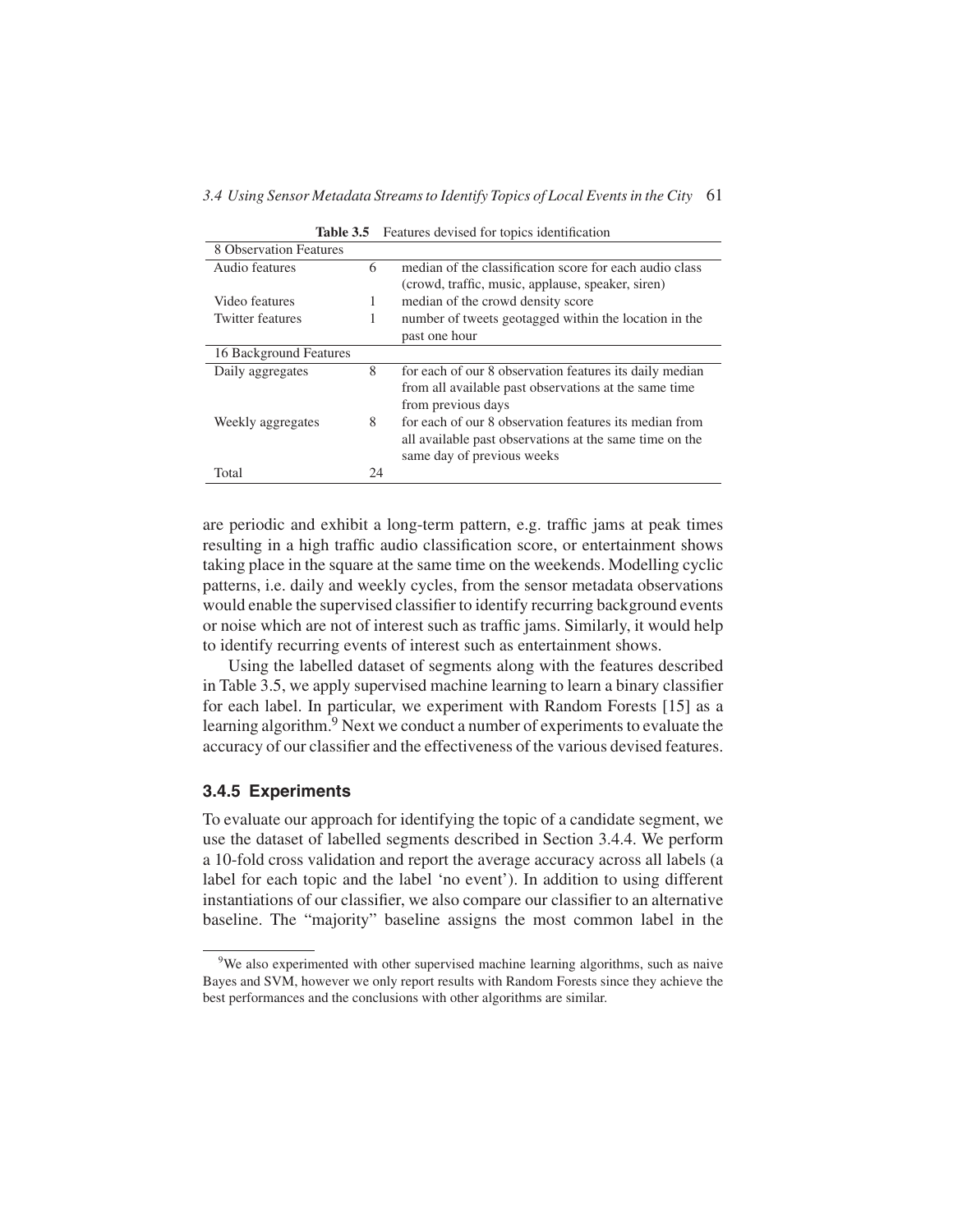training data to the segments in the testing data. Table 3.6 summarises the results.

We observe from the table that all instantiations of our approach are markedly better than the majority baseline. In particular, when using only the observation features our approach achieves an  $F_1$  accuracy of 0.686. We also observe that this performance further increases when using the background features. Indeed the best performance is achieved when using all background features along with the observation features ( $F_1 = 0.766$ ). This illustrates that modelling cyclic patterns by aggregating sensor metadata from previous observations helps in better identifying whether a candidate segment represents an event and in identifying the topic of an event.

Furthermore, we conduct an ablation study to identify which features are more effective for topic identification. We remove one of our 8 observation features when learning the classifier. We report the results in Table 3.7. For example, the row headed "– (Audio crowd)" means that we use all the observation features apart from the audio crowd score. We observe that removing any of the features results in a degradation of performance for accuracy and precision. This is an interesting observation and highlights the importance of having rich metadata describing the environment for identifying the topics of high-level events. However, we also observe that the performance

**Table 3.6** Performance of topic identification

|                       | <b>TWOTE CIONAL TELECOMMUNICAL COMPTETE INSTITUTIONS</b> |           |        |
|-----------------------|----------------------------------------------------------|-----------|--------|
| Approach              | $F_1$ Accuracy                                           | Precision | Recall |
| Majority baseline     | 0.254                                                    | 0.181     | 0.426  |
| Obs. Feat.            | 0.686                                                    | 0.705     | 0.697  |
| Obs. & Daily          | 0.740                                                    | 0.759     | 0.761  |
| Obs. & Weekly         | 0.715                                                    | 0.715     | 0.729  |
| Obs. & All background | 0.766                                                    | 0.781     | 0.762  |

**Table 3.7** Results of the ablation study

| Model                    | $F_1$ Accuracy | Precision | Recall |
|--------------------------|----------------|-----------|--------|
| All observation features | 0.686          | 0.705     | 0.697  |
| $-$ (Audio crowd)        | 0.635          | 0.624     | 0.635  |
| $-$ (Audio traffic)      | 0.681          | 0.678     | 0.691  |
| $-$ (Audio applause)     | 0.680          | 0.678     | 0.697  |
| $-$ (Audio music)        | 0.685          | 0.682     | 0.697  |
| $-$ (Audio speaker)      | 0.657          | 0.656     | 0.665  |
| $-$ (Audio siren)        | 0.656          | 0.655     | 0.665  |
| $-$ (Video crowd)        | 0.652          | 0.651     | 0.665  |
| – Twitter                | 0.682          | 0.677     | 0.697  |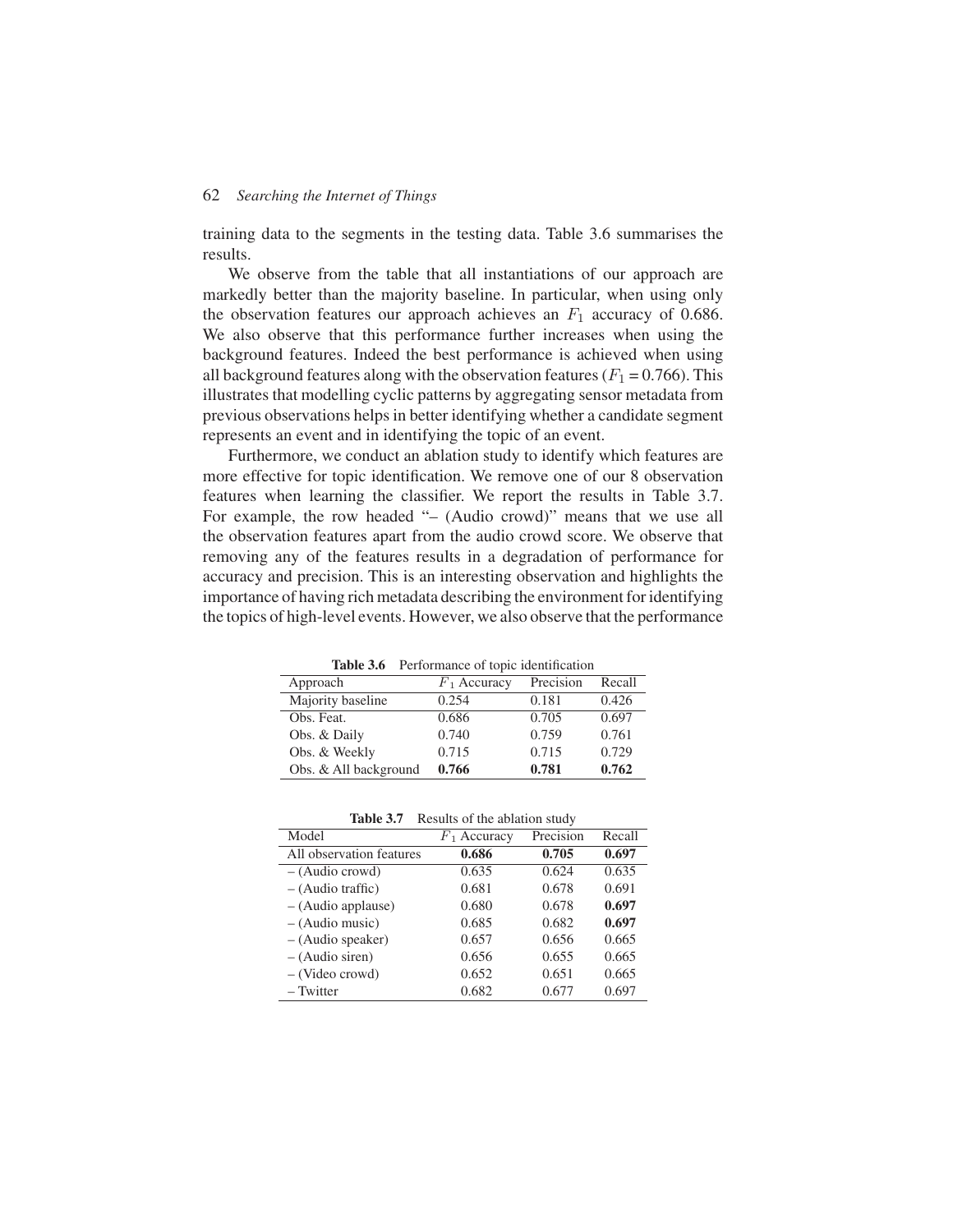degrades most when removing the audio crowd score and the crowd density features. This suggests that the crowd level, as detected by the acoustic or visual sensors, is important to identify events and to distinguish their topic.

## **3.4.6 Summary**

In summary, we described an approach for fusing sensor metadata streams to identify the topics of events, happening within a city, building on the SMART framework (described previously in Section 3.2). In particular, this approach trains a classifier to identify event topics from candidate segments of audio and video recordings. Experimental results demonstrate that the best accuracy for event topic identification can be achieved by combining features from a variety of diverse sensors (acoustic, visual and social). This shows the advantages "that the social and other IoT stream fusion brings to event topic identification. Moreover, it paves the way towards more effective local event retrieval that harness both physical and social sensor streams in cities with significant IoTconnected sensing infrastructures, by combining the visions from Section 3.2 (an infrastructure for searching IoT), Section 3.3 (location event retrieval from social streams) and event topic identification from physical and social sensor streams.

## **3.5 Venue Recommendation**

The advances of smartphone devices and wireless communication technologies have enabled people to search for information in almost every situation, and no longer simply when at a desk. However, as the information on the internet has dramatically grown every day, searching for relevant information seems to be a difficult and time-consuming task for instance, due to the cognitive complexities of expressing information needs by typing on a smartphone screen. For this reason, recommendation systems have become ubiquitous tools to obtain information, by predicting what the user wants without the need for an explicit query.

In recent years, Location-based Social Networks (LBSNs) have emerged, such as Foursquare<sup>10</sup> and Yelp<sup>11</sup>, which enable users to search for Points-of-Interest (POI) or venues<sup>12</sup>, share their physical location (check-ins<sup>13</sup>) as well

<sup>10</sup>https://foursquare.com/

<sup>11</sup>http://www.yelp.co.uk

<sup>&</sup>lt;sup>12</sup>We use the term venue or POI interchangably.

<sup>&</sup>lt;sup>13</sup>A term used by Foursquare to denote users sharing their current location with the LBSN.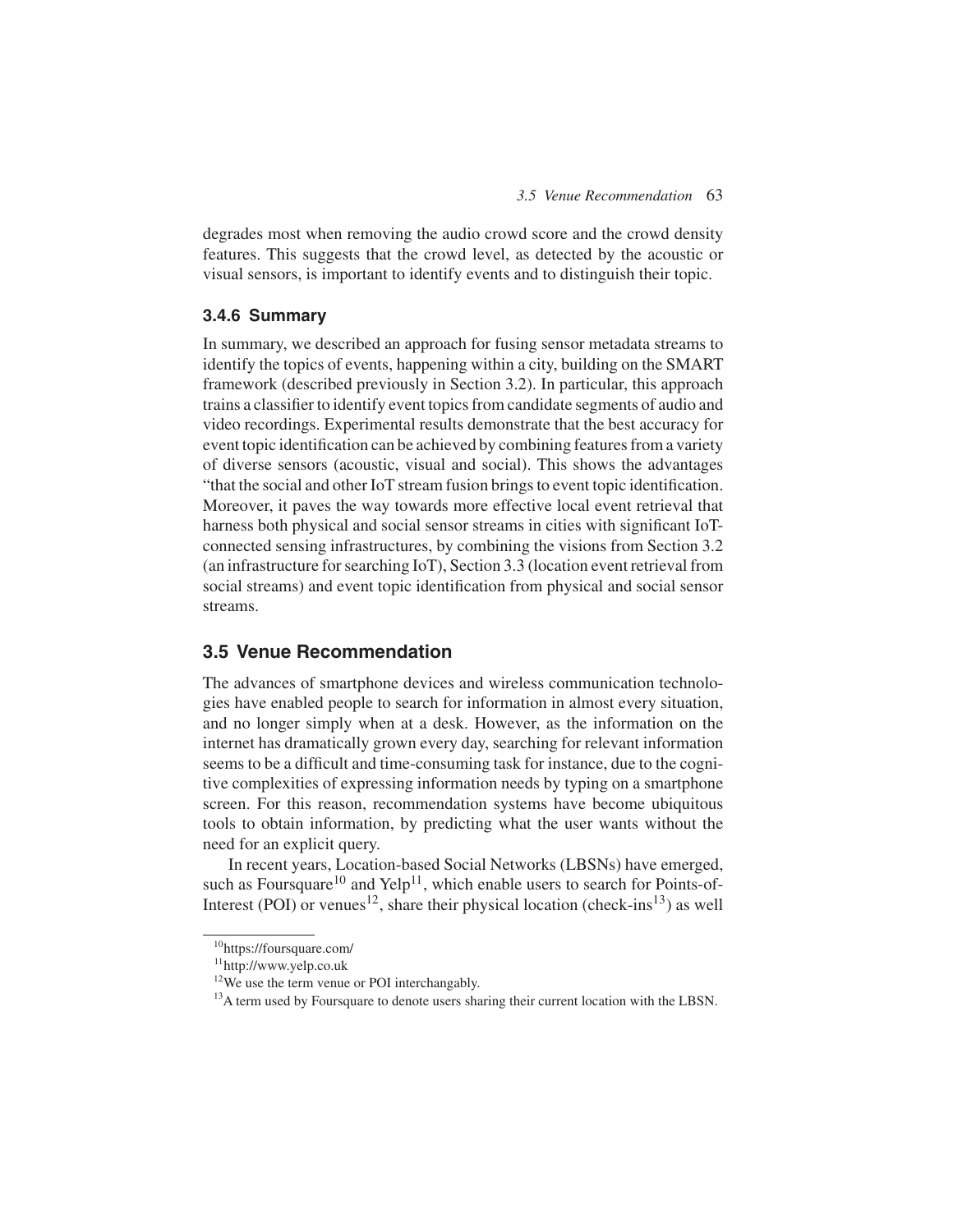as rate and comment after visiting a POI. Moreover, other users may consider those ratings and comments to select the POIs to visit at a later time. The recommendation of appropriate POIs to users, e.g. a restaurant they are likely to visit, has become an important feature for LBSNs, which assists people to explore new places and helps business owners to be discovered by potential customers.

Venue recommendation is an example of a recommendation task: given no explicit 'query' by the user, but knowledge about the user's preferences and about the venues, can a system predict which venues the user may wish to visit? The types of information that are available for this task are summarised in Table 3.8. For instance, if the user has checked-in or rated other venues before, then this provides user preference information, which can be used by collaborative filtering approaches to suggest venues of interest (discussed in details in Section 3.5.1 below).

Nevertheless, information about each venue itself can help to predict its likely suitability. For instance, the Foursquare website lists a city park as a top nearby venue, regardless of the time of day, when (say) late in the evening that park may be both closed and unsuitable to visit. Therefore IoT and social sensing technology have a role to play in predicting the occupancy of venues. Predicted occupancy and similar measures of popularity are examples of venue-dependent features (i.e. which are the same for all users) – and are discussed further in Section 3.5.2.

Finally, the *contextual* situation of the users when requesting venue recommendations can also have an impact on the appropriate choice of venues: clearly, context can encapsulate the location of the user – as nearby venues are more likely to be useful to the user; however, the people they are with (alone, with colleagues, family or friends) may also significantly impact upon the most appropriate choice of venues. In Section 3.5.3 we highlight recent work in context-aware venue recommendation.

In the remainder of this section, we discuss recent research in venue recommendation, particularly highlighting our own work, which builds upon

| <b>Example Sensors</b> |                              |                                   |  |  |  |
|------------------------|------------------------------|-----------------------------------|--|--|--|
| Information Type       | Physical                     | Social                            |  |  |  |
| Venue                  | # cell phones nearby         | $#$ recent check-ins              |  |  |  |
|                        | # subway exists nearby       | # comments                        |  |  |  |
| User Preference        | User's distance to the venue | The user likes similar venues     |  |  |  |
|                        |                              | The user has commented positively |  |  |  |
|                        |                              | about a similar venue             |  |  |  |

**Table 3.8** Sources of data for venue recommendation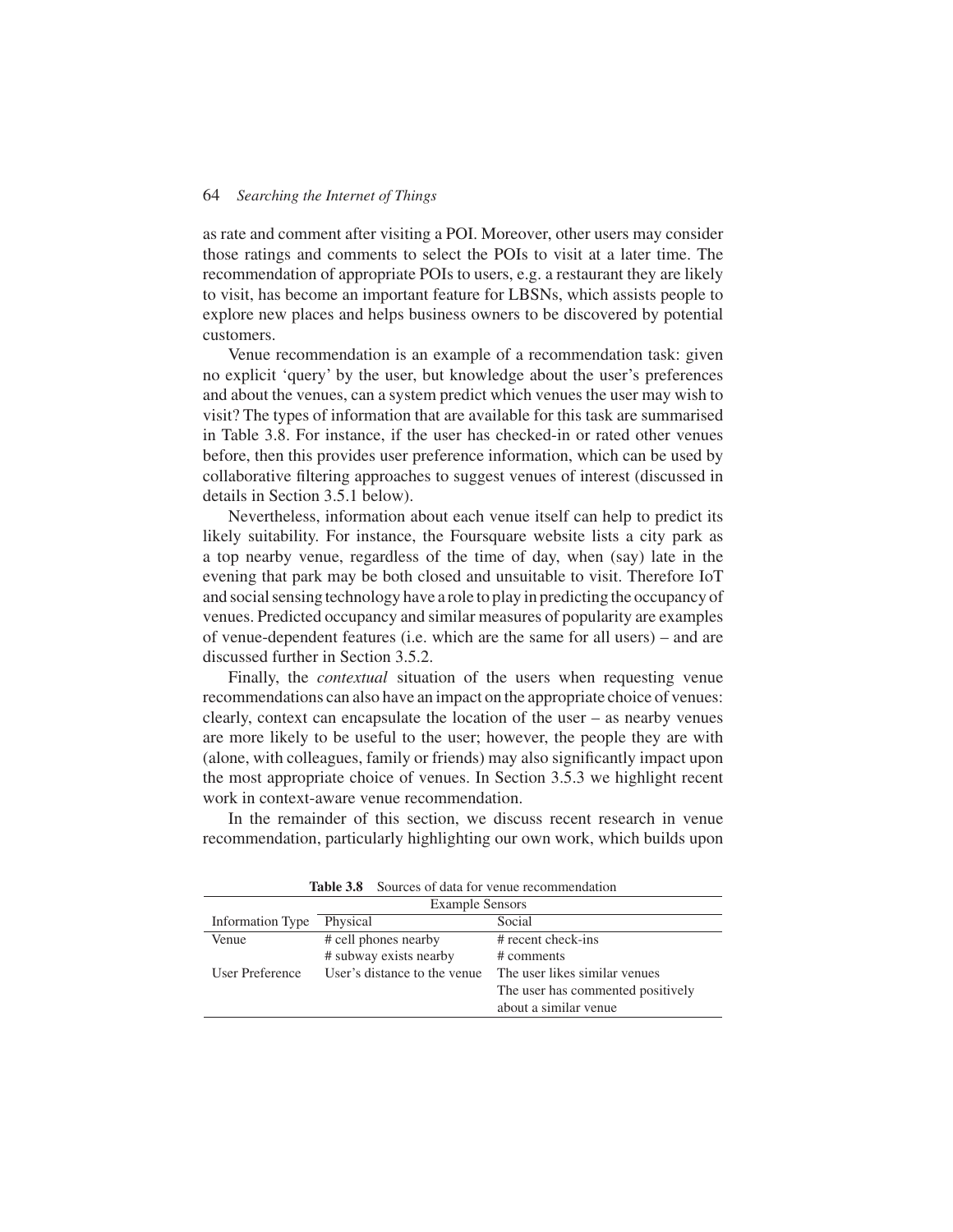the SMART architecture (described in Section 3.2). The three different sources of evidence, and how they are modelled, are described in turn: user preferences (e.g. through collaborative filtering approaches) (Section 3.5.1), venue dependent evidence (Section 3.5.2), and contextual preferences (Section 3.5.3).

### **3.5.1 Modelling User Preferences**

In terms of modelling the preferences of users, collaborative filtering (CF) is a widely used technique to generate personalised recommendations. CF typically exploits a matrix of user-venue preferences in order to generate venue recommendations for individual users. There are two major categories of traditional CF approaches namely memory-based CF and model-based CF [1, 26]. The memory-based CF approaches are categorised as user-based or venue-based. A typical user-based CF approach predicts a user's rating on a target venue by aggregating the ratings of  $K$  similar users who have previously rated the target venue. The similarity between two users is usually identified using the Pearson correlation or the cosine similarity upon their rating vectors [57]. Intuitively, the user-based CF approaches assume that users who share similar preferences will like the same venue e.g. I like what my friends like. The extension of user-based CF approaches has been shown to improve the quality of recommended venues such as through the introduction of fine-grained neighbour-weighting factors [32] or by exploiting a recursive neighbourseeking scheme [65]. In contrast, venue-based CF approaches suggest venues on the basis of information about other venues that a user has previously rated [21]. The suggestion of venues for a given user are ranked by aggregating the similarities between each candidate venue and the venues that the user has rated. Although typical memory-based CF approaches have been shown to be effective in suggesting venues to users, the main drawback of such approaches is that the computation of similarities between all pairs of users or venues is expensive due to its quadratic time complexity. Moreover, as memory-based CF approaches are dependent on the availability of human ratings, the effectiveness of these approaches significantly decreases when they are faced with sparse ratings.

On the other hand, model-based CF approaches were introduced to address the shortcomings of memory-based CF approaches [14, 9]. Such approaches are based on supervised models which are trained on the user-venue matrix [1, 26]. The trained prediction models can then be used to generate suggestions for individual users. Recently, the most well-known technique of modelbased CF approaches is matrix factorization (MF) [36]. The advantages of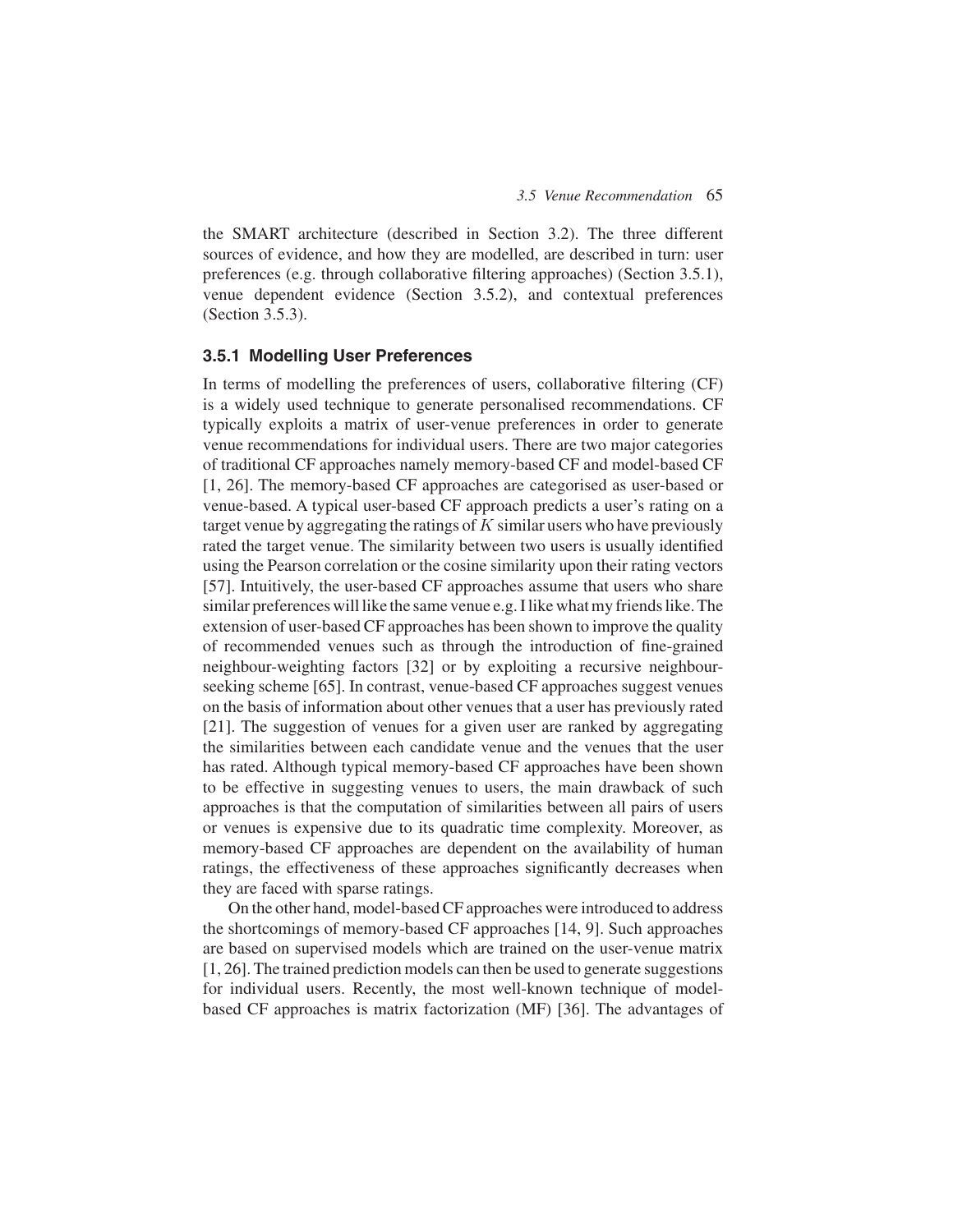MF techniques are their scalability and accuracy. Generally, MF models learn latent features of users and venues from the information in the user-venue matrix, which are further used to predict new ratings between users and venues.

Various recent works on venue recommendation have exploited usergenerated information (e.g. check-in and venue information) from LBSNs. Such approaches typically apply widely-used CF techniques to suggest personalised venues to users. For example, friend-based CF approaches can recommends POIs to visit based on collaborative ratings of venues made by the user's friends [40, 62]. Yang *et al.* [61] proposed a model that estimates a venue's quality based on a sentiment score calculated based on the tips (comments) made by users in the LBSN, and then recommended venues based on this sentiment score.

Even if there is no information available about which venues a user has previously visited, other proxy information can still be obtained with which to personalise the suggestion of venues. For instance, one venue recommendation approach that we have proposed in [23] used the users' Facebook profiles to permit personalisation, even when the venues being suggested were from the separate Foursquare LBSN. In general, we use a probabilistic model to describe the preferences of a user determined from Facebook – as well as the likely interests of users – in terms of a coarse-grained ontology from the Open Directory Project (DMOZ.org): e.g. Arts, Games, Health, Technology etc. In particular, we examine the entities liked by users on Facebook to build up a preference distribution over the DMOZ categories. However, as the Foursquare entities may only have a single name to describe them, this may be insufficient information to accurately predict which DMOZ categor(ies) these entities should belong to. To alleviate this problem, we issue each Facebook entity's name as a query to a web search engine, and analyse the contents of the returned pages to determine which categories they belong to. This allows a model of the users' preferences to be determined based on their Facebook' Likes.

Similarly, when considering a venue, we determine which categories that it should belong to by also issuing the name of the venue to a web search engine. Figures 3.8 (a) and (b) pictorially depict the aforementioned processes for the Facebook' Likes and the venues, respectively. Then, the personalisation of venues suggested to a user can be achieved by suggesting venues with more similar category distributions to that of the users. Through a user study involving 100 users and three different cities (Amsterdam, London, San Francisco), we evaluated our complete probabilistic model [23]. Our findings suggested that while our personalised model was effective, it was residents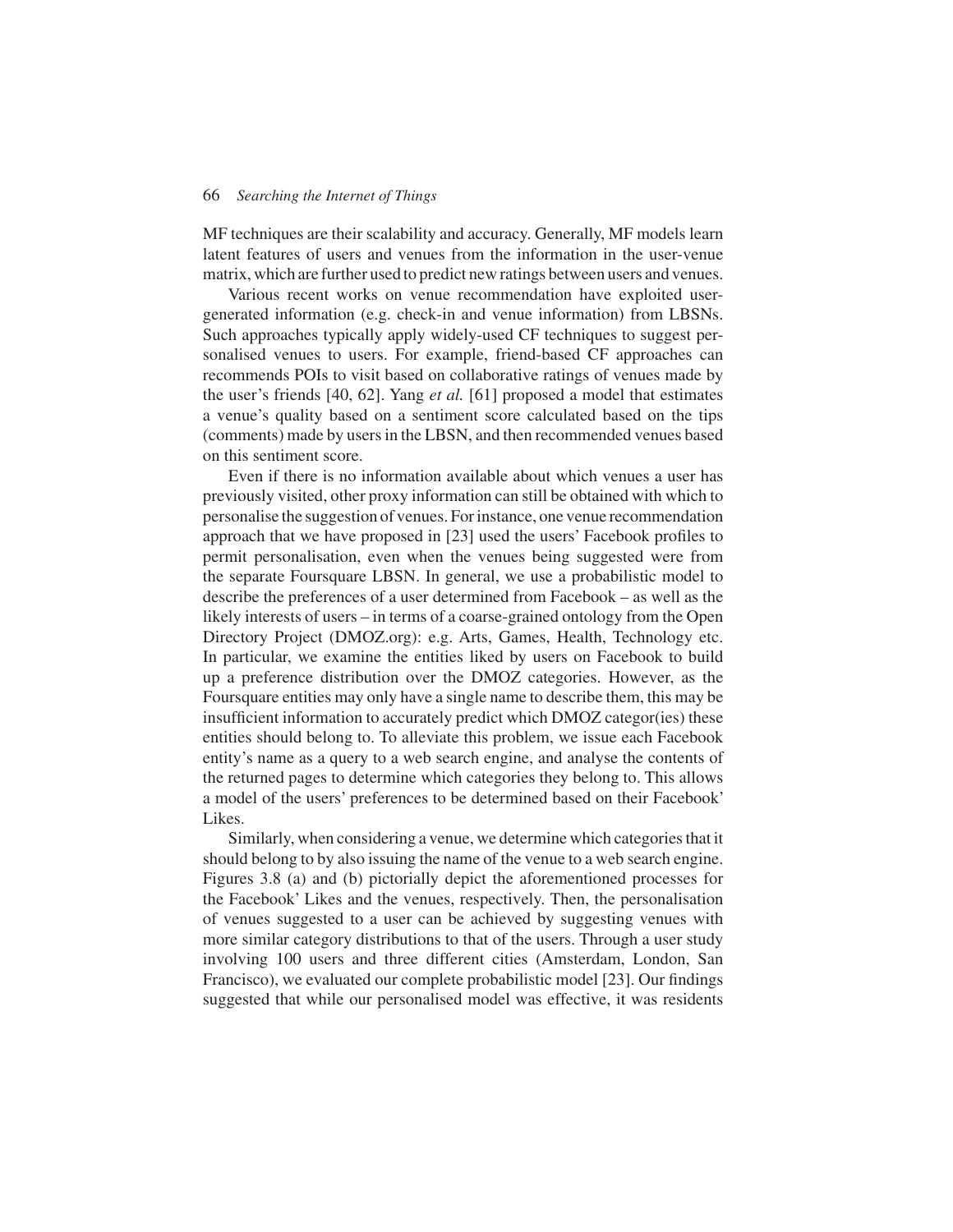

Figure 3.8 Obtaining DMOZ category distributions from Facebook' likes and venues.

rather than visitors to a city who were found to most prefer personalised venue suggestions.

Overall, we have shown how personalised venue suggestions can be achieved, but there are other factors that may cause a venue to be selected by a user or not – indeed, our own user study in [23] found that tourists were more attracted by popular venues, particularly during the evening. In the next section, we describe how measures of the venue's popularity can be sensed, both physically or socially.

#### **3.5.2 Venue-dependent Evidence**

The act of checking-in on a LBSN such as Foursquare provides a number of signals about a venue – the short-term popularity of a venue, as well as an aggregate signal about its popularity at this time, as well as at the current day of the week and season of the year. IoT-connected sensors that can detect a busy venue, such as through CCTV analysis and/or audio analysis (see Table 3.8) can also similarly be used.

To predict the attendance of a venue, we constructed a time series of attendance for each individual venue [23]. Time series are numerical information that are observed sequentially over time. By obtaining the number of people currently visiting the venue from Foursquare every hour for each venue, we are able to build a comprehensive time series of venue attendance. Figure 3.9 shows how a state-of-the-art neural network-based approach can predict the attendance of the famous Harrods department store in Knightsbridge, London. Using such predicted occupancy figures for venues improves the effectiveness of a venue suggestion approach [23] – as illustrated in Table 3.9.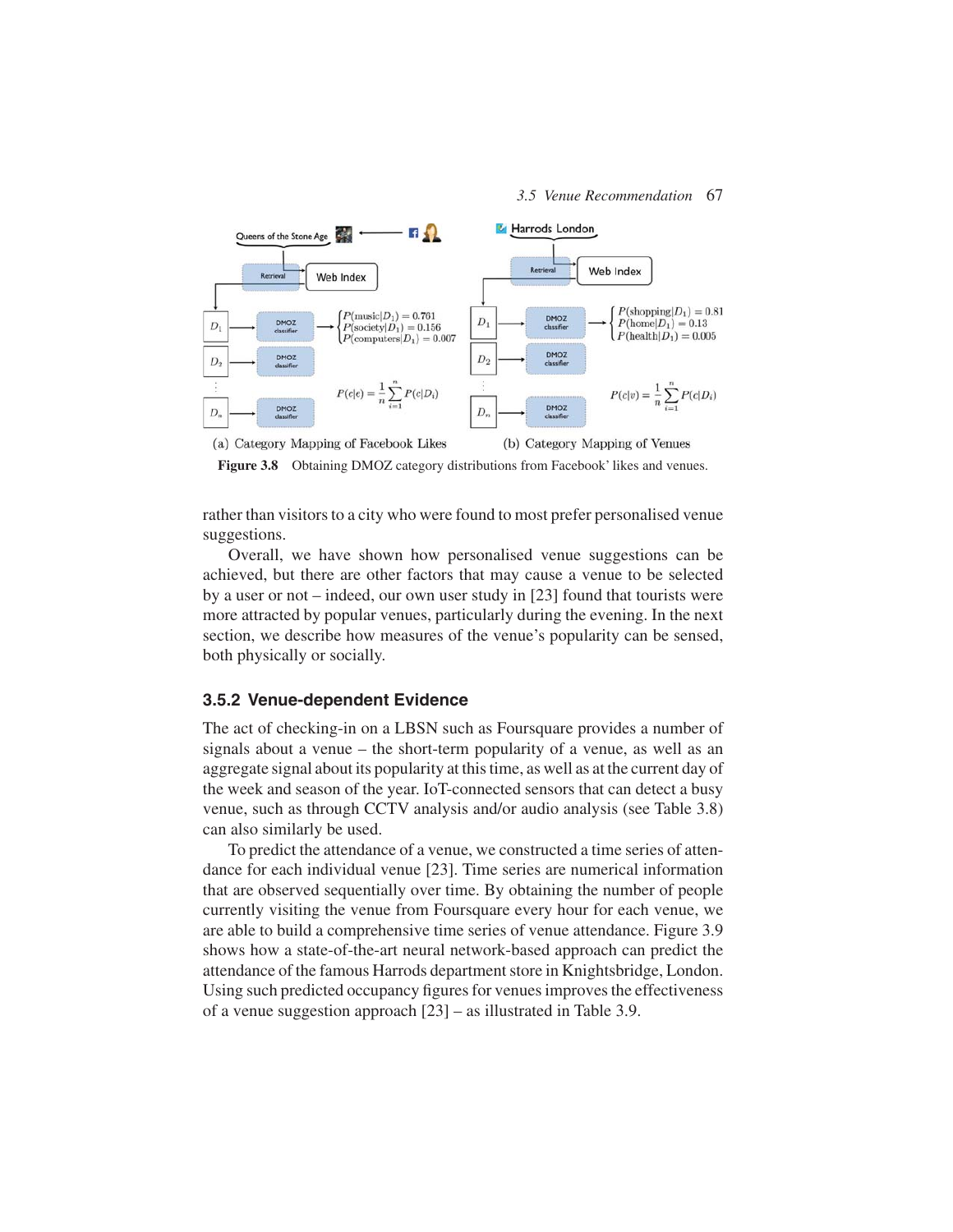

Figure 3.9 Predicting occupancy from Foursquare check-in time-series.

**Table 3.9** Examples of venue recommendations produced by our model for user in a central location in London at two different times

| Friday 03 April 14:00            | Sunday 5 April 00:00     |
|----------------------------------|--------------------------|
| Debenhams                        | Novikov Restaurant & Bar |
| Natural History Museum           | Boujis (nightclub)       |
| Selfridges & Co                  |                          |
| <b>National Gallery</b>          |                          |
| Apple Store                      |                          |
| London Victoria Railway Station  |                          |
| Victoria and Albert Museum (V&A) |                          |
| Millbank Tower                   |                          |
| Science Museum                   |                          |
| <b>Piccadilly Circus</b>         |                          |

Of course, there are other sources of evidence in a LBSN that are indicative of a venue's popularity and hence a priori its suitability for recommendation to any user. In a separate work, we examined a number of venue-dependent features for making effective venue suggestions, such as the number of checkins, number of photos, average ratings etc. [22] (summarised in Table 3.10).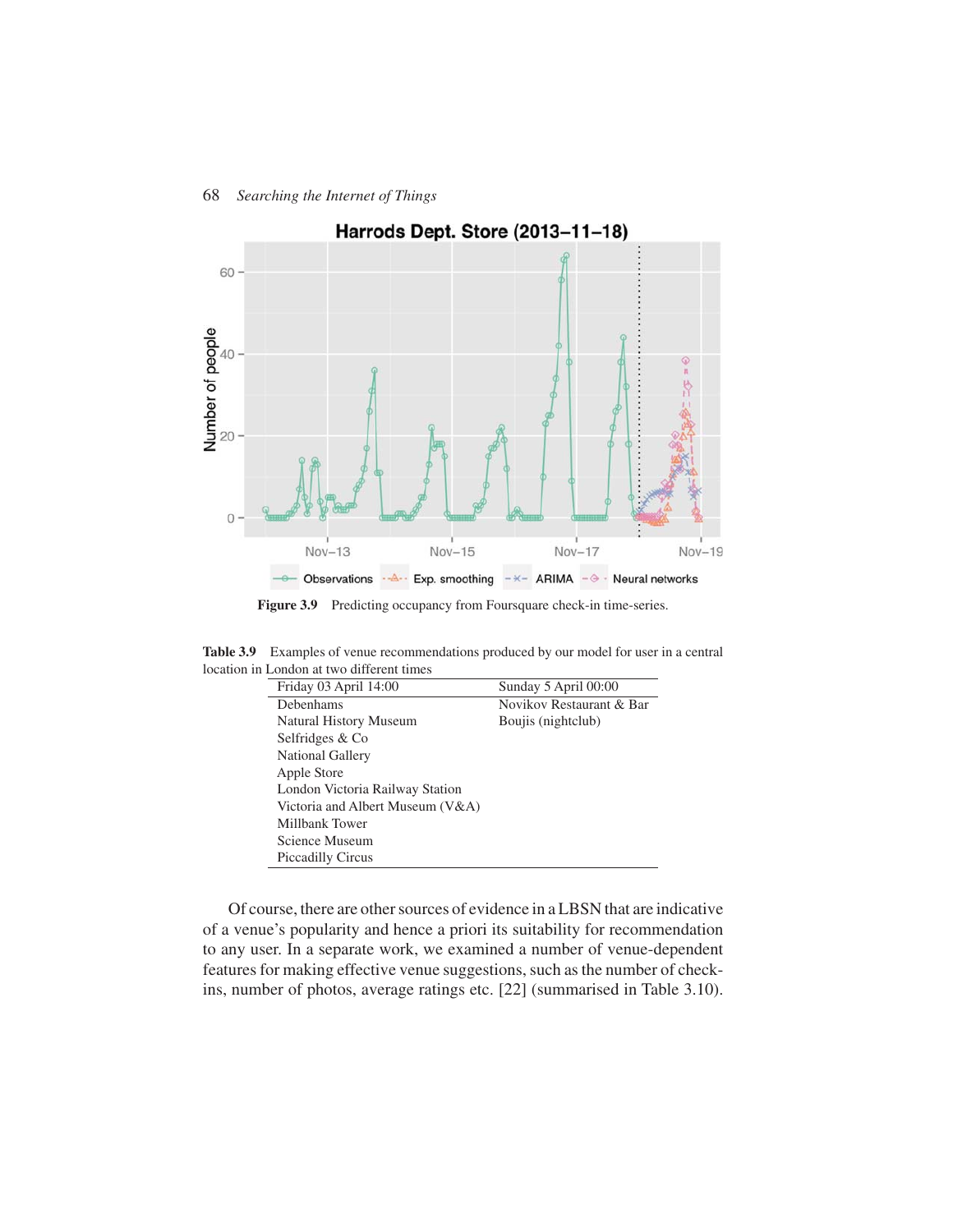To create an effective venue suggestion model, these features were combined with user-venue features (which model the user's venue preferences, in order to make personalised suggestions) within a learning-to-rank approach. In doing so, the application of the learning-to-rank approach [22] aims to find a combination of the features that can best satisfy users, determined by a set of training observations (users with known venue preferences). The experiment made use of the state-of-the-art LambdaMART learning-to-rank approach [60], which is an adaptation of gradient boosted regression trees to make effective rankings.

Figure 3.10 shows how performance can increase or decrease when venuedependent features are removed from the model. This takes the form of an *ablation* experiment to explore the individual effectiveness of these venuedependent features, in order to determine which single features are the most effective when suggesting venues to users. In this experiment, we consider the LambdaMART ranking model – learned using all features – as a baseline, and we compare its performances to other LambdaMART models that have been learned after removing each of the venue-dependent features individually – a decrease in performance implies that the feature is deemed useful.



Figure 3.10 Percentage of improvement obtained when independently removing single venue-dependent features, with respect to a LambdaMART baseline that uses a total of 64 features. Improvements are expressed in terms of P@5, P@10, and MRR. Statistical significance is stated according to a paired t-test (\*:  $p < 0.05$ , \*\*:  $p < 0.01$ , \*\*\*:  $p < 0.001$ ). *Source*: [22].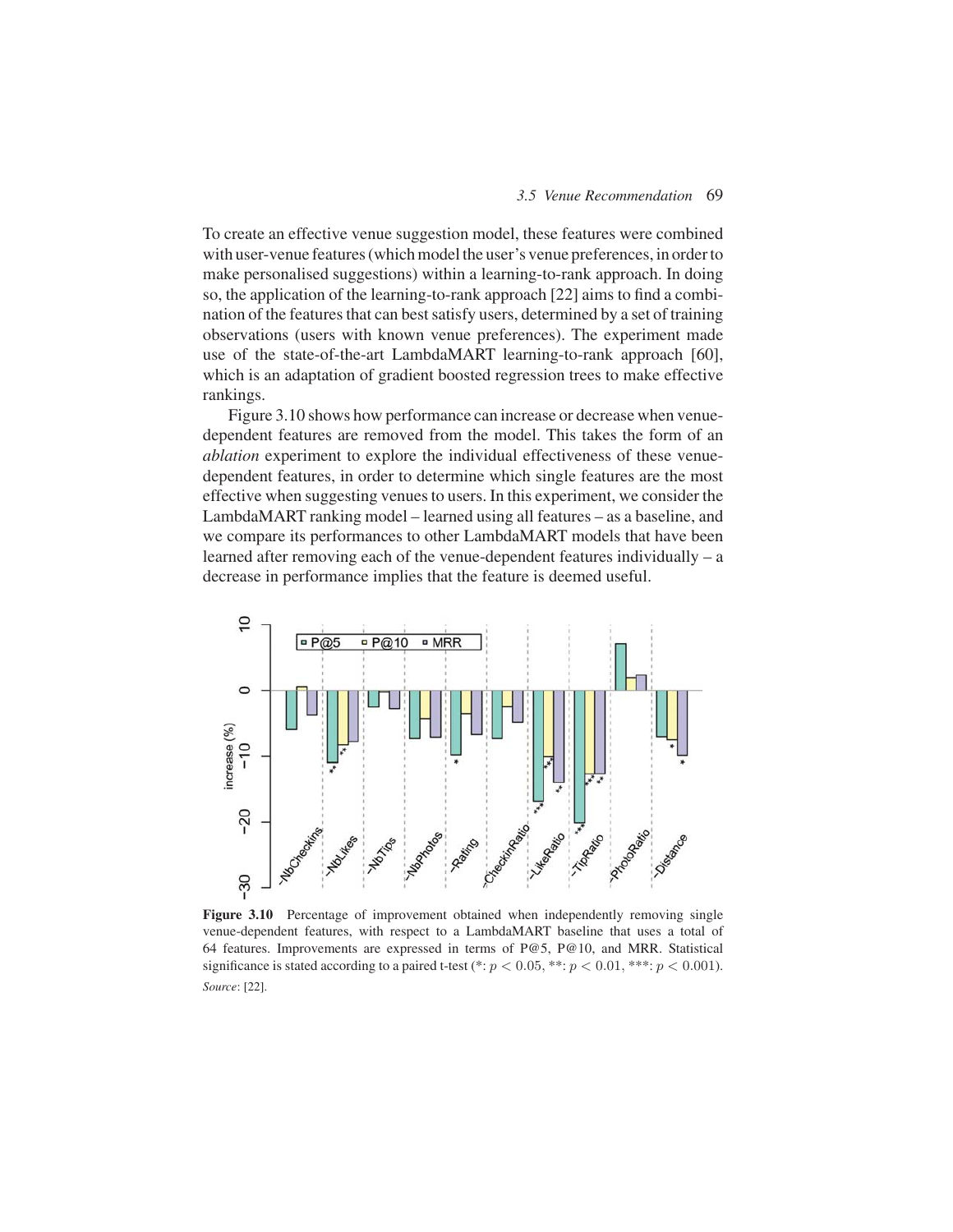| <b>Feature Name</b> | Description                                                  |
|---------------------|--------------------------------------------------------------|
| <b>NbCheckins</b>   | Total number of check-ins in the venue.                      |
| <b>NbLikes</b>      | Total number of "likes" for the venue.                       |
| <b>NbTips</b>       | Total number of "tips" (comments) for the venue.             |
| <b>NbPhotos</b>     | Total number of photos for the venue.                        |
| Rating              | Average of all the ratings given by the users for the venue. |
| CheckinRatio        | NbCheckins<br>NbCheckinsInCity                               |
| LikeRatio           | <b>NbLikes</b><br>NbLikesInCity                              |
| TipRatio            | <b>NbTips</b><br>NbTipsInCity                                |
| PhotoRatio          | NbPhotos <sup>®</sup><br>NbPhotosInCity                      |
| Distance            | Distance of the venue from the center of the city.           |

**Table 3.10** Venue-dependent Foursquare features used by Deveaud et al. [22]

On analysis of Figure 3.10, the first observation we make is that PhotoRatio appears to be harmful. When Foursquare venues do not have any photo, the value of this feature is equal to zero, which seems to confuse the learner.

Likes and tips, which are more abundant and hence do not suffer from this problem, appear to be very strong indicators of relevance. It is important to note that the raw numbers (i.e. NbLikes and NbTips) are not enough, and that using the city context greatly improves the importance of these features (see LikeRatio and TipRatio). The rating of the venue (which is an average of all the ratings provided by Foursquare users) is also a good indicator of relevance, but to a lesser extent than LikeRatio and TipRatio. Finally, the distance between the venue and the center of the city also seem to play an important role. Since city centres usually are the most vibrant parts, using this distance as a feature allows the learned model to implicitly separate potentially relevant and attractive venues from unpopular ones.

Overall, our experiment in  $[22]$  – and highlighted above – shows the importance of venue-dependent features for effective venue suggestions.

### **3.5.3 Context-Aware Venue Recommendations**

In addition to making recommendations based on user preferences and the popularity of the venue, another area that has emerged recently is contextaware venue recommendation (CAVR, also known as contextual suggestions). CAVR acknowledges that the appropriate venues to be recommended to a user may depend on the contextual environment of the user. Context as a notion is wide-reaching, but for venue recommendation, it can encompass factors detectable about the user, such as the location of the user, the time of day, the weather, as well as human factors, such as who the user is with (colleagues,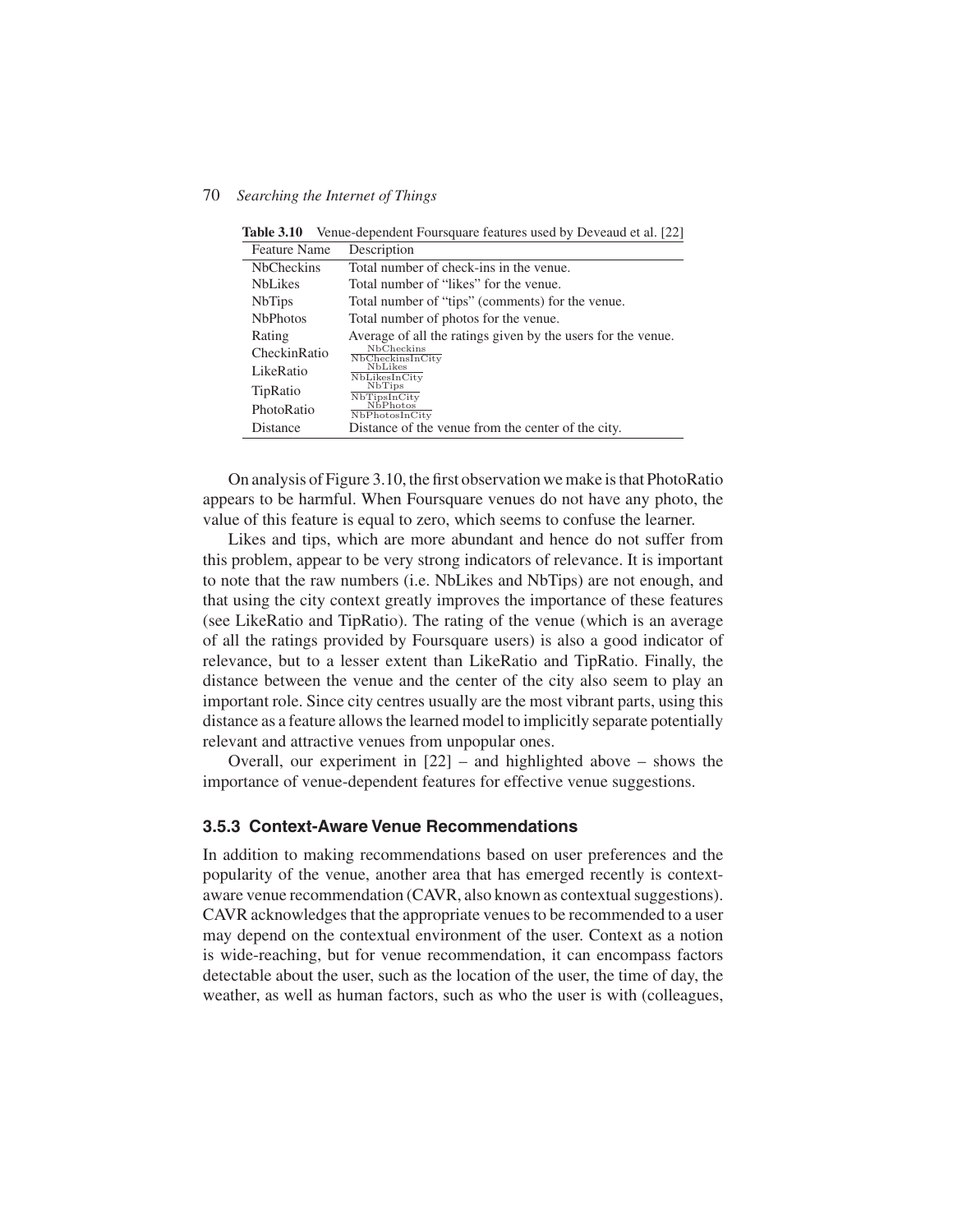friends, partner family, etc), that they may explicitly provide to the venue recommendation system.

Various existing works have shown that considering such context and leveraging the use of user-generated data in LBSNs can significantly enhance the effectiveness of CAVR applications [37, 38, 63]. Yuan *et al.*[63] developed a collaborative *time-aware venue recommendation* approach that suggests venues to users at a specific time of the day. In particular, they leveraged the use of historical check-ins of users in LBSNs to model the temporal behaviour of the users and extend the user-based CF technique to incorporate both temporal and geographical effects using linear combination. Recently, Li *et al.* [37], proposed factorization methods for making venue recommendations, which can exploit different types of context information (e.g. the user's location and the time of the day). Previous works on CAVR (e.g. [37, 63]) used checkin data from LBSNs to evaluate the accuracy of their recommendations, by assuming that users implicitly like the venues they visited.

Since 2012, the US National Institute of Standards and Technology (NIST) have been developing reliable and reusable test collections and evaluation methodologies to measure the effectiveness of CAVR systems through the Contextual Suggestion track [19] of the Text REtrieval Conference (TREC) evaluation campaign. In particular, the task addressed by the TREC Contextual Suggestion track is as follows: given the user's preferences (ratings of venues) and context (e.g. user's location, city), produce a ranked list of venue suggestions for each user-context pair. A description of the contexts addressed in the 2015 TREC Contextual Suggestions track are presented in Table 3.11.

|          | ت               |                                                                            |
|----------|-----------------|----------------------------------------------------------------------------|
| Aspect   | Dimension       | Description                                                                |
|          | Day Time        | Is a venue suitable to visit between $6:00 AM - 6:00 PM$ ?                 |
| Duration | Night Time      | Is a venue suitable to visit between $6:00 \text{ PM} - 6:00 \text{ AM}$ ? |
|          | Weekend         | Is a venue suitable to visit on weekend?                                   |
|          | Spring          | Is a venue suitable to visit between March and May?                        |
| Season   | Summer          | Is a venue suitable to visit between June and August?                      |
|          | Autumn          | Is a venue suitable to visit between September and November?               |
|          | Winter          | Is a venue suitable to visit between December and February?                |
|          | Alone           | Is a venue suitable to visit alone?                                        |
| Group    | Friends         | Is a venue suitable to visit with friends?                                 |
|          | Family          | Is a venue suitable to visit with family?                                  |
| Type     | <b>Business</b> | Is a venue suitable to visit for a business trip?                          |
|          | Holiday         | Is a venue suitable to visit for a holiday trip?                           |

**Table 3.11** The 12 dimensions of the contextual aspects proposed by the TREC 2015 contextual suggestion track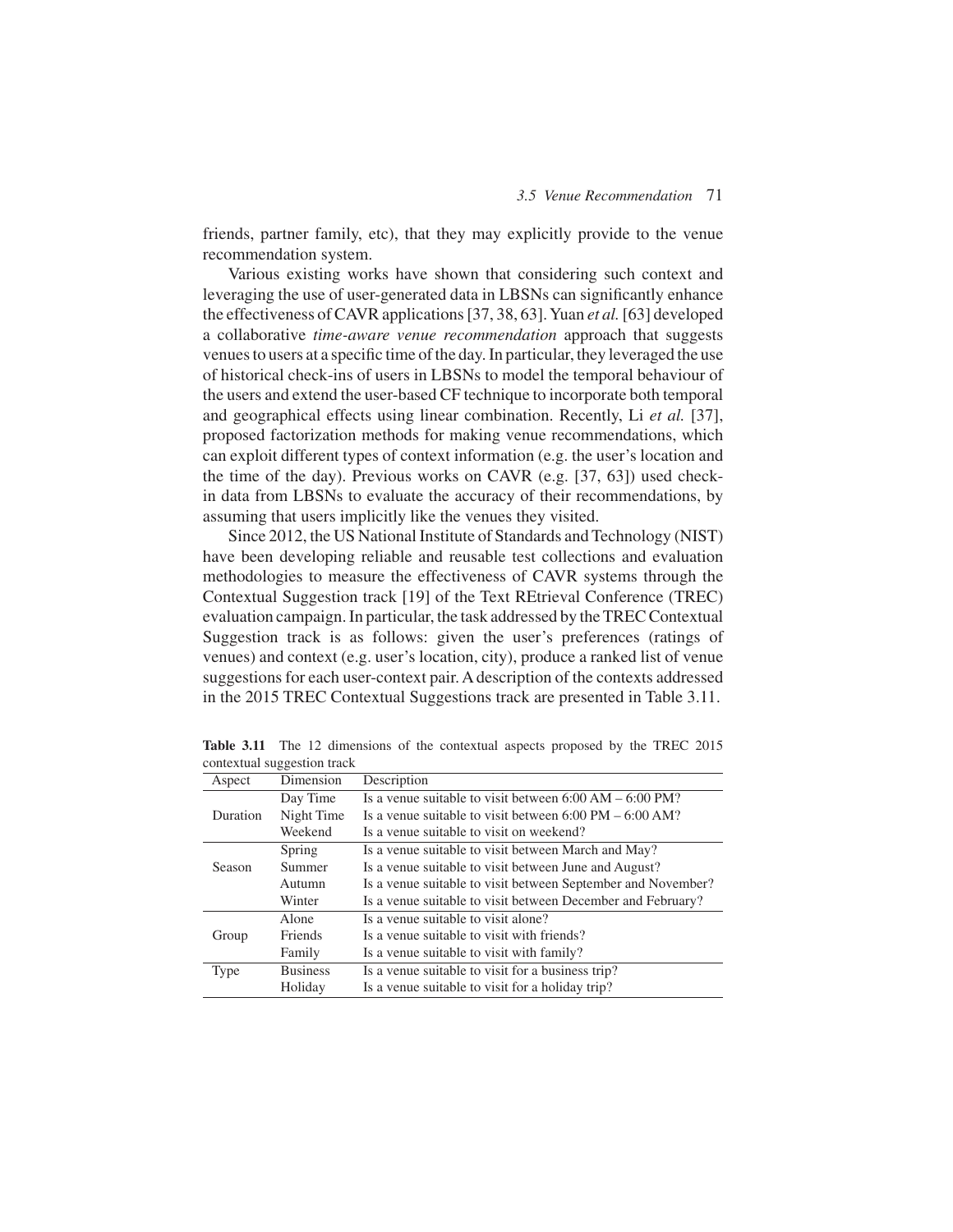The availability and popularity of the TREC Contextual Suggestion track test collections has accelerated research into this challenging task. A few research groups participating in the TREC Contextual Suggestion track have attempted to explicitly model the contextual appropriateness of the venues. Hashemi *et al.* [31] applied parsimonious language models [33] to rank suggestion candidates based on the given contextual information such as trip duration and type, and information from the user's profile, such as their age and gender. Textual language models of each contextual aspect were built offline, and then the relevance of a given venue to the various contextual aspects of the user were estimated by calculating the KL-divergence of the standard language models of suggestion candidates and the language model of different contexts that was built in advance. The contextual relevance of different contextual aspects to the given suggestion candidate is trained using a pairwise SVM rank learning-to-rank model. In [44], we proposed two approaches for CAVR. First, a Factorization Machines-based approach proposed by [52] to rank the candidate venue suggestions. The factorisation machines receive as input instances that enclose the information related to a user, a venue he/she visited and the context of the visit in the form of numerical vectors. In particular, we trained the factorisation machines to reduce the error in the ranking of the user profiles by adapting the list-wise error function of ListRank [56] for their factorisation machine model. The second approach is a learning-to-rank based approach where contextual features are extracted from the user-generated data from LBSN (e.g. timestamp of comments and photo).

Recently, we proposed a supervised approach that predicts the appropriateness of venues to particular contextual aspects, by leveraging user-generated data in LBSNs such as Foursquare [42]. This approach learns a binary classifier for each dimension of three considered contextual aspects proposed by the TREC Contextual Suggestion track (see Table 3.11). A set of discriminative features are extracted from the comments, photos and website of venues. For instance, when travelling with children, the website of an appropriate restaurant may mention a children's menu; similarly, users may reminisce about pleasant times they had with their family using the LBSN comment functionality. By analysing these sources of evidence, we showed in Section 4.2 that both the websites of venues and comments left by users on the LBSN could accurately predict if a venue was suitable for the various contextual aspects.

#### **3.5.4 Summary**

Venue recommendation is an important task, for instance exploring a new city, as evidenced by the popularity of LBSNs and other websites such as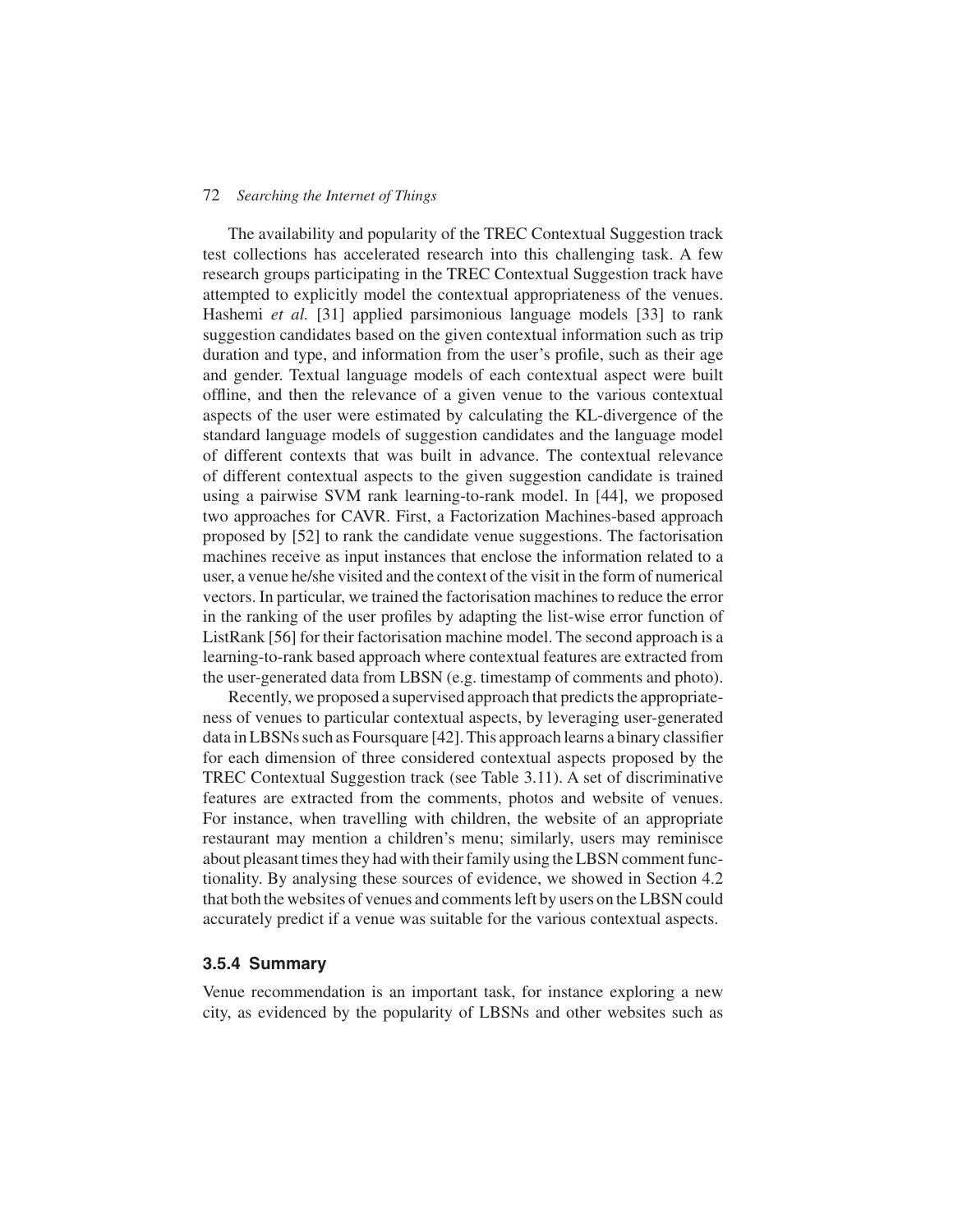#### *3.6 Conclusions* 73



Figure 3.11 Screenshots of the EntertainMe! mobile venue recommendation application.

TripAdvisor. There is a significant body of research on venue recommendation, with new models making increasing use of social sensing. As highlighted in Table 3.8, physical sensors may assist in making recommendations, for instance, by recognising that some venues are not appropriate for poor weather conditions.

In [24], we developed a mobile application called EntertainMe!, based on the SMART architecture and employing some of the techniques described in Sections 3.5.1, 3.5.2 and 3.5.3. A screenshot of the mobile application is shown in Figure 3.11.

## **3.6 Conclusions**

In this chapter, we described the SMART architecture, allowing to develop real-time search applications on the so-called Internet of Things (IoT) infrastructure. We illustrated the use of the SMART architecture through three applications, addressing local search, event topic identification and venue recommendation, respectively. In general, these applications show how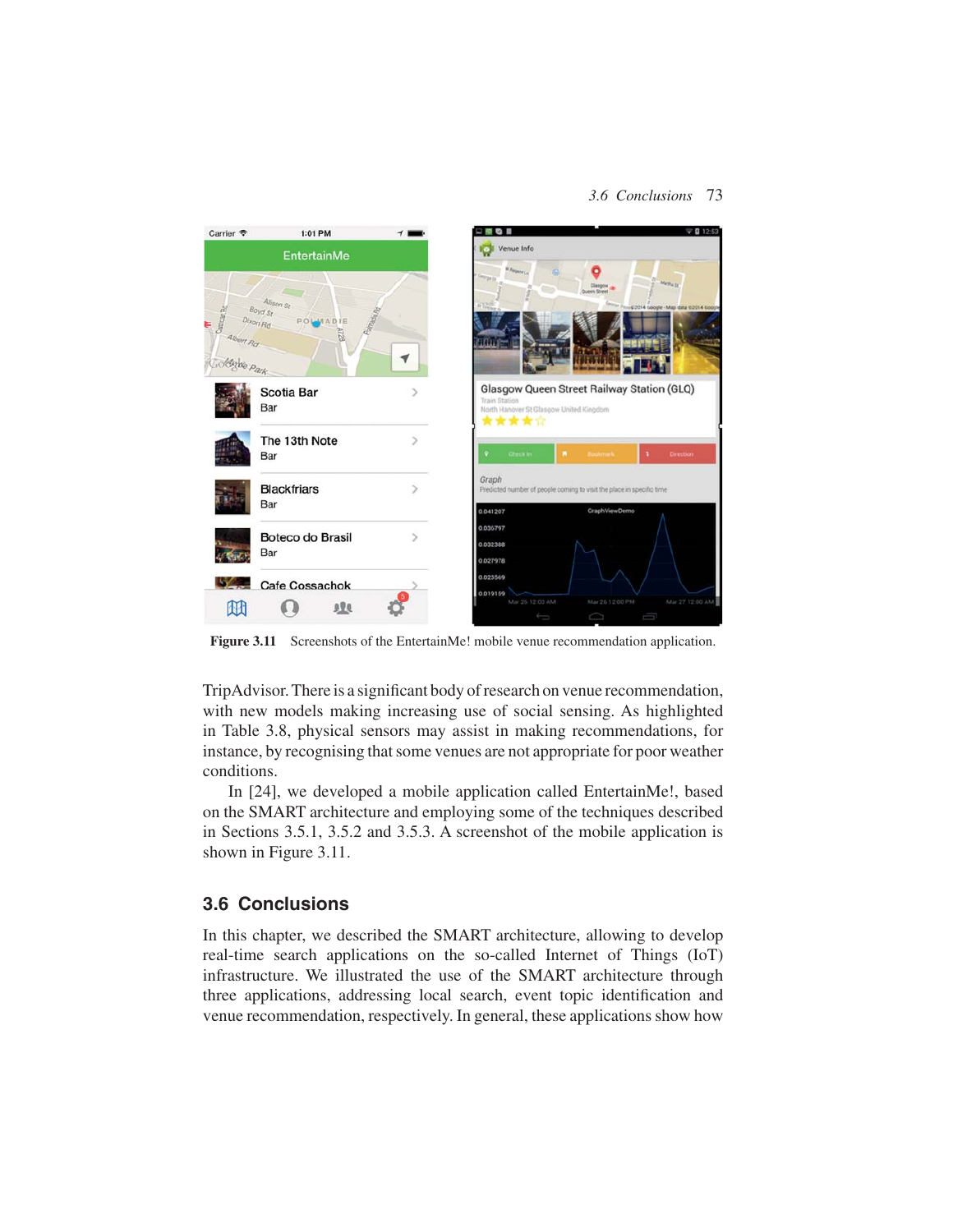real-time information needs by users can be better served through the integration and fusion of IoT sensing streams with social content within a unified platform.

Over the next few years, as small IoT-enabled devices become ever more ubiquitous, search platforms like SMART will become increasingly more important as a means to convert the data collected by these sensors into useful actionable information. Indeed, we expect that the continuing adoption of IoT sensors will enable a wide variety of new user information needs to be satisfied, both in the short and long term. For instance, large shopping malls are installing IoT sensing infrastructures, creating 'SMART buildings', with the aim of enhancing the user's shopping experience [51]. This allows users' positions to be tracked as they move around the mall, which could enable better personalised search results, e.g. if a user enters a query such as 'sports shirts'into their mobile then the shopping results could be augmented with the location of those products nearby in the mall. Furthermore, in the smart utility space, devices such as smart fridges can make use of platforms like SMART to suggest contextual queries/reminders to the user. For example, if the fridge detects that the user is about to run out of milk, the fridge could push search results for milk to the user on their smart phone.

The SMART (http://www.smartfp7.eu/) platform is an open source project, intended to facilitate harnessing the power of the Internet of Things infrastructure in search applications. Source code and example applications can be downloaded from https://github.com/SmartSearch.

## **Acknowledgements**

The authors acknowledge the support of the EC co-funded project SMART (FP7-287583).

## **References**

- [1] G. Adomavicius and A. Tuzhilin. Toward the next generation of recommender systems: A survey of the state-of-the-art and possible extensions. *Knowledge and Data Engineering, IEEE Transactions on*, 17(6): 734–749, 2005.
- [2] A.Agarwal, B. Xie, I. Vovsha, O. Rambow, and R. Passonneau. Sentiment analysis of twitter data. In *Proceedings of LSM* '*11*, pages 30–38, Portland, Oregon, USA, 2011.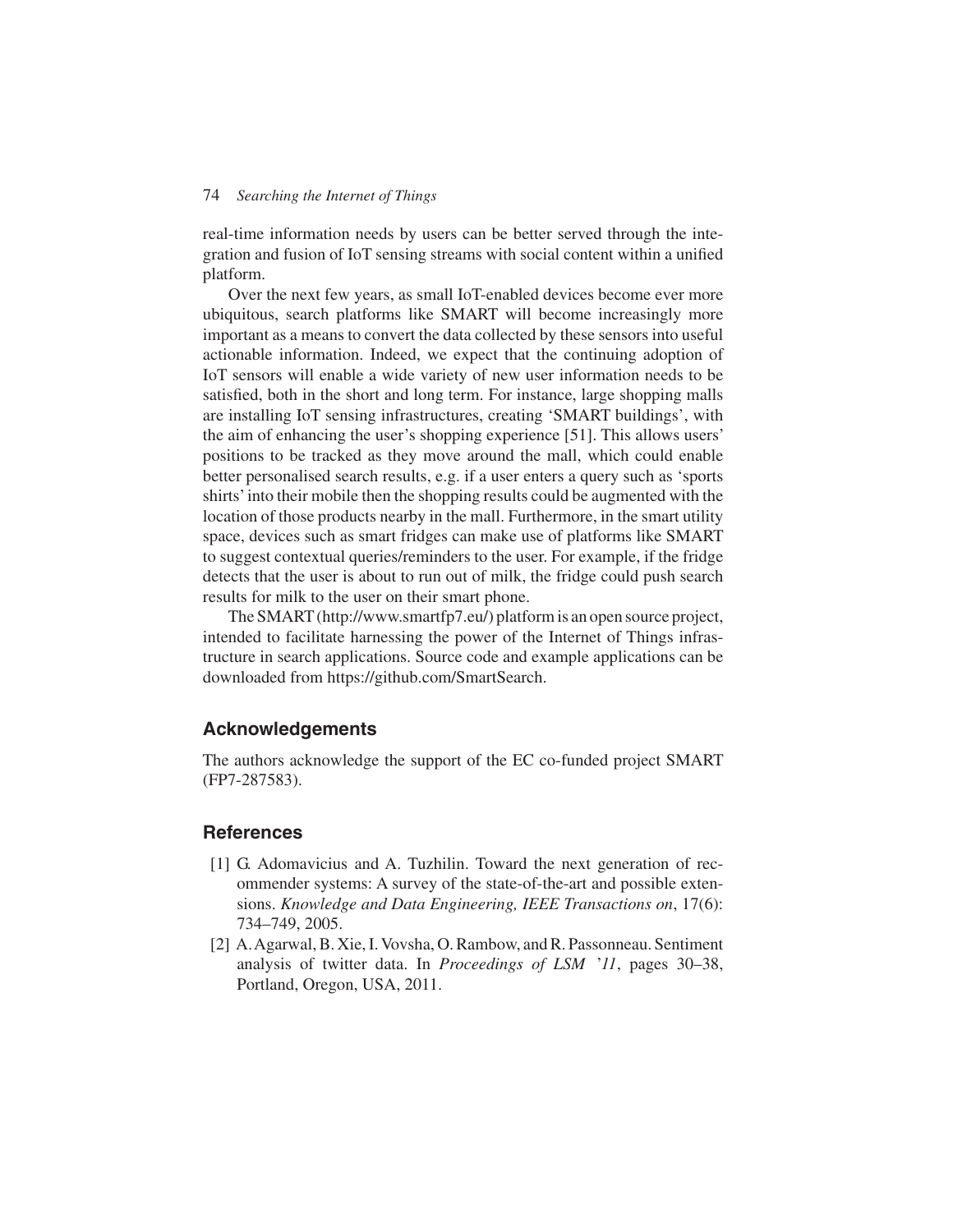- [3] D. Albakour, C. Macdonald, and I. Ounis. Query scoring and anticipation subsystem. Technical Report D5.3b, SMART-FP7.eu, 2015.
- [4] M. Albakour, C. Macdonald, I. Ounis, A. Pnevmatikakis, and J. Soldatos. Smart: An open source framework for searching the physical world. In *Proceedings of the SIGIR'12 workshop on Open Source Information Retrieval*, pages 48–51, 2012.
- [5] M.-D. Albakour, C. Macdonald, and I. Ounis. Identifying local events by using microblogs as social sensors. In *Proc. of OAIR'13*.
- [6] J. Allan, J. Carbonell, G. Doddington, J. Yamron, and Y. Yang. Topic detection and tracking. pilot study final report. In Proceedings of the DARPA Broadcast News Transcription and Understanding Workshop, 1998, pp. 194–218.
- [7] P. K. Atrey, M. Maddage, and M. S. Kankanhalli. Audio based event detection for multimedia surveillance. In *Proc. of ICASSP'06*.
- [8] K. Balog, L. Azzopardi, and M. de Rijke. A language modelling framework for expert *Information Processing & Management*, 45(1):1–19, 2009.
- [9] C. Basu, H. Hirsh, W. Cohen, et al. Recommendation as classification: Using social and content-based information in recommendation. In *AAAI/IAAI*, pages 714–720, 1998.
- [10] H. Becker, D. Iter, M. Naaman, and L. Gravano. Identifying content for planned events across social media sites. In *Proceedings of WSDM '12*, pages 533–542, New York, NY, USA, 2012. ACM.
- [11] H. Becker, M. Naaman, and L. Gravano. Learning similarity metrics for event identification in social media. In *Proceedings of WSDM'10*, pages 291–300, 2010.
- [12] E. Borden. Pachube internet of things "bill of rights". http://blog.cosm. com/2011/03/pachube-internet-of-things-bill-of.html, 2011.
- [13] M. Botts, G. Percivall, C. Reed, and J. Davidson. Ogc sensor web enablement: Overview and high level architecture. In *GeoSensor Networks*, pages 175–190, 2008.
- [14] J. S. Breese, D. Heckerman, and C. Kadie. Empirical analysis of predictive algorithms for collaborative filtering. In *Proceedings of the Fourteenth conference on Uncertainty in artificial intelligence*, pages 43–52. Morgan Kaufmann Publishers Inc., 1998.
- [15] L. Breiman. Random forests. *Machine learning*, 45(1):5–32, 2001.
- [16] C. Buckley and E. M. Voorhees. Retrieval evaluation with incomplete information. In *Proc. of SIGIR'04*.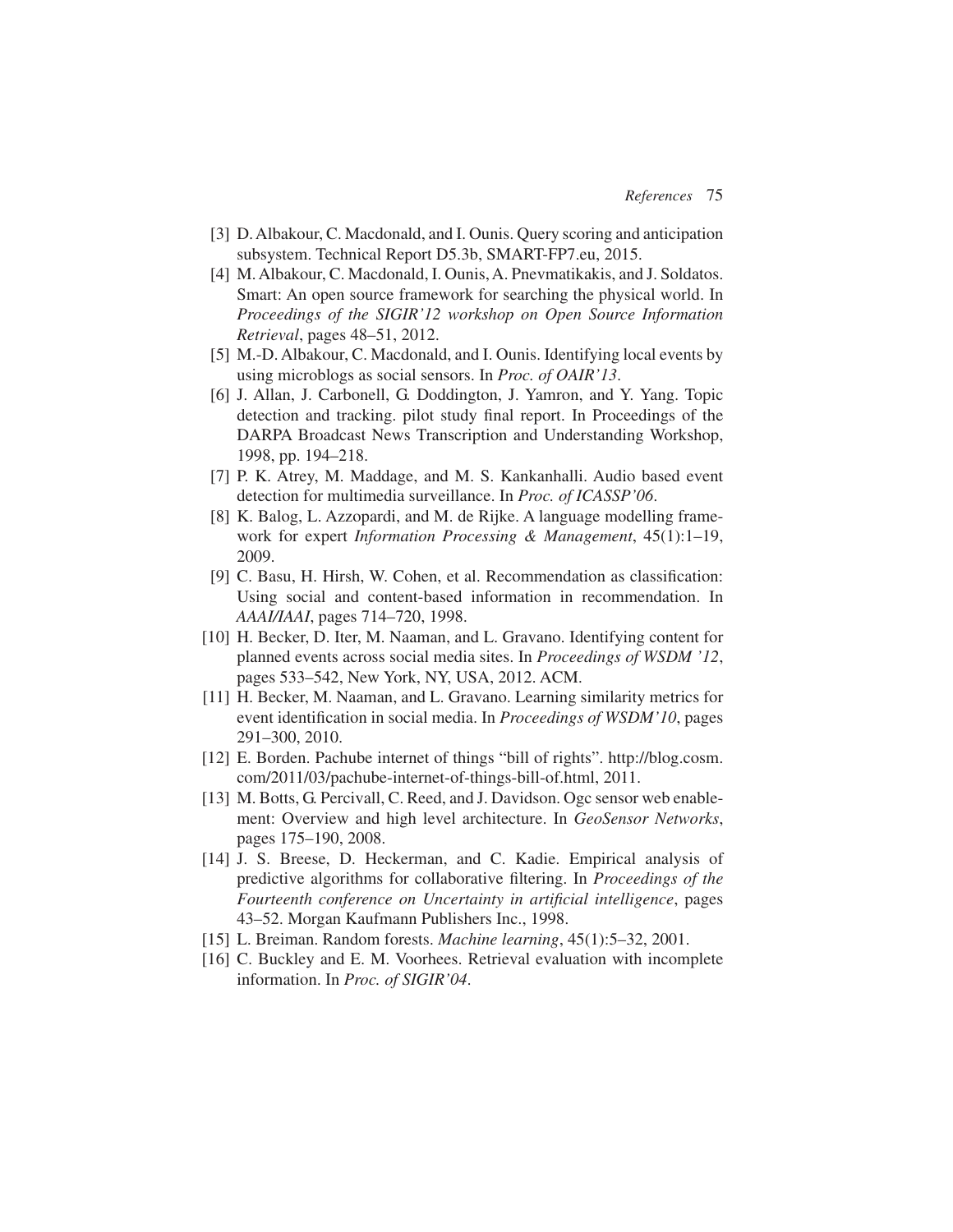- [17] J. Camp, J. Robinson, C. Steger, and E. Knightly. Measurement driven deployment of a two-tier urban mesh access network. In *Proceedings of MobiSys '06*, pages 96–109, 2006.
- [18] F. Chen and W. Wang. Activity recognition through multi-scale dynamic bayesian network. In *Proc. of VSMM'10*.
- [19] A. Dean-Hall, C. L. Clarke, J. Kamps, P. Thomas, N. Simone, and E. Voorhees. Overview of the trec 2013 contextual suggestion track. Technical report, DTIC Document, 2013.
- [20] J. Dennis, Q. Yu, H. Tang, H. D. Tran, and H. Li. Temporal coding of local spectrogram features for robust sound recognition. In *Proc. of ICASSP'13*.
- [21] M. Deshpande and G. Karypis. Item-based top-n recommendation algorithms. *ACM Transactions on Information Systems (TOIS)*, 22(1): 143–177, 2004.
- [22] R. Deveaud, M. Albakour, C. Macdonald, I. Ounis, et al. On the importance of venue-dependent features for learning to rank contextual suggestions. In *Proceedings of the 23rd ACM International Conference on Conference on Information and Knowledge Management*, pages 1827–1830. ACM, 2014.
- [23] R. Deveaud, M.-D. Albakour, C. Macdonald, and I. Ounis. Experiments with a venue-centric model for personalised and time-aware venue suggestion. In *CIKM 2015: 24th ACM International Conference on Information and Knowledge Management*, 2015.
- [24] R. Deveaud, M.-D. Albakour, J. Manotumruksa, C. Macdonald, I. Ounis, et al. Smartvenues: Recommending popular and personalised venues in a city. In *Proceedings of the 23rd ACM International Conference on Conference on Information and Knowledge Management*, pages 2078–2080. ACM, 2014.
- [25] A. Dufaux, L. Besacier, M. Ansorge, and F. Pellandini. Automatic sound detection and recognition for noisy environment. In *Proc. of EUSIPCO'00*.
- [26] M. D. Ekstrand, J. T. Riedl, and J. A. Konstan. Collaborative filtering recommender systems. *Foundations and Trends in Human-Computer Interaction*, 4(2):81–173, 2011.
- [27] F. Grubb. Procedures for detecting outlying observations in samples. technometrics. 11, 1969.
- [28] D. Guinard and V. Trifa. Towards the web of things: Web mashups for embedded devices. In *Proceedings of WWW '09*, 2009.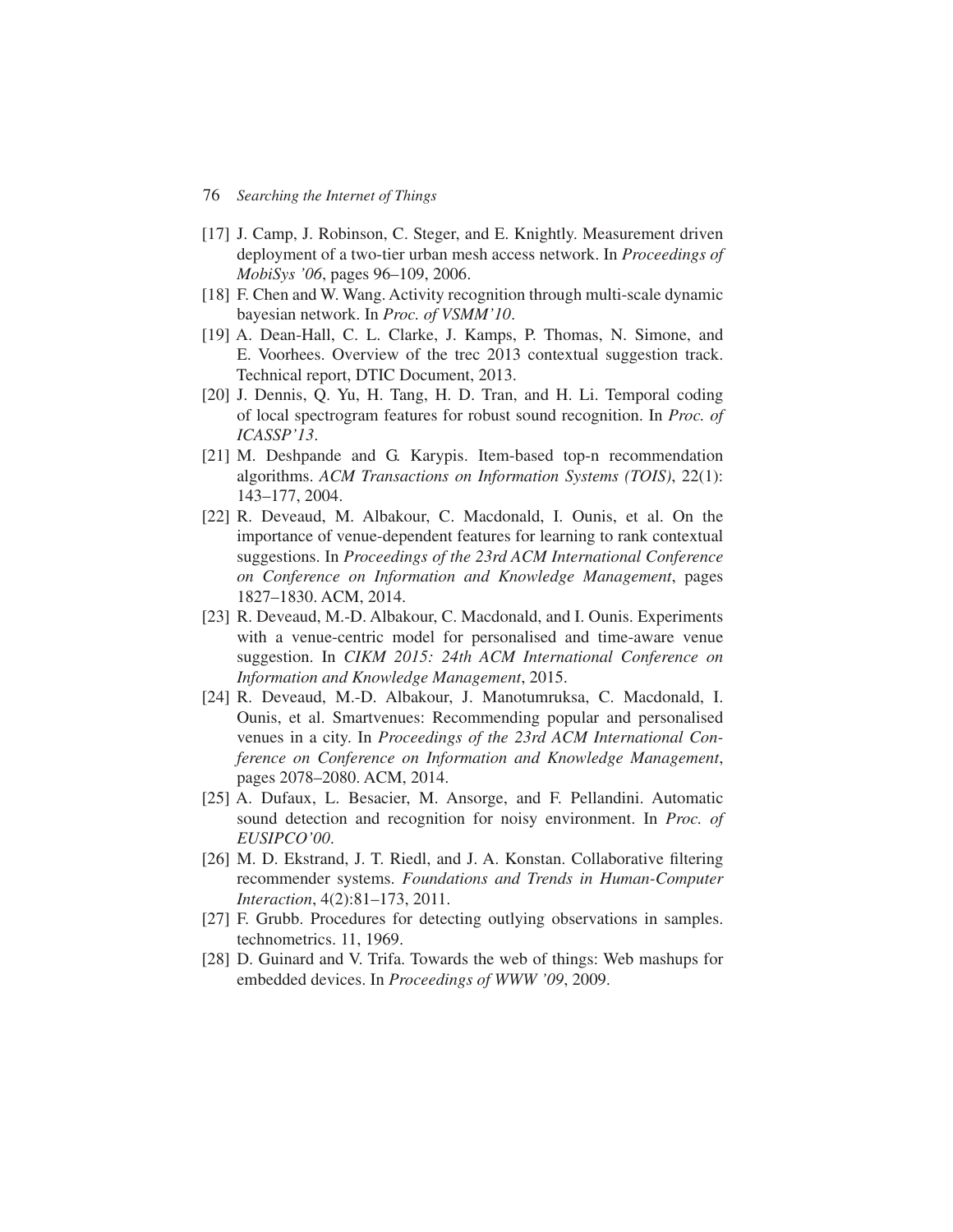- [29] V. Guralnik and J. Srivastava. Event detection from time series data. In *Proceedings of SIGKDD'99*, pages 33–42, 1999.
- [30] S. Hansell. Google keeps tweaking its search engine. *New York Times*, June 2007. http://www.nytimes.com/2007/06/03/business/yourmoney/03 google.html
- [31] S. H. Hashemi, M. Dehghani, and J. Kamps. Univ of Amsterdam at TREC 2015: Contextual suggestion track. In *Proceedings of TREC*, 2015.
- [32] J. L. Herlocker, J. A. Konstan, A. Borchers, and J. Riedl. An algorithmic framework for performing collaborative filtering. In *Proceedings of the 22nd annual international ACM SIGIR conference on Research and development in information retrieval*, pages 230–237. ACM, 1999.
- [33] D. Hiemstra, S. Robertson, and H. Zaragoza. Parsimonious language models for information retrieval. In *Proc. of SIGIR*, pages 178–185. ACM, 2004.
- [34] L. Horváth. The maximum likelihood method for testing changes in the parameters of normal observations. *The Annals of statistics*, 21(2):671–680, 1993.
- [35] R. Killick, P. Fearnhead, and I. Eckley. Optimal detection of changepoints with a linear computational cost. *arXiv*, 2011.
- [36] Y. Koren, R. Bell, and C. Volinsky. Matrix factorization techniques for recommender systems. *Computer*, (8):30–37, 2009.
- [37] X. Li, G. Cong, X.-L. Li, T.-A. N. Pham, and S. Krishnaswamy. Rankgeofm: A ranking based geographical factorization method for point of interest recommendation. In *Proceedings of the 38th International ACM SIGIR Conference on Research and Development in Information Retrieval*, pages 433–442. ACM, 2015.
- [38] K. H. Lim. Recommending tours and places-of-interest based on user interests from geo-tagged photos. In *Proceedings of the 2015 ACM SIGMOD on PhD Symposium*, pages 33–38. ACM, 2015.
- [39] T.-Y. Liu. Learning to rank for information retrieval. *Foundations and Trends in Information Retrieval*, 3(3):225–331, Mar. 2009.
- [40] H. Ma, I. King, and M. R. Lyu. Learning to recommend with social trust ensemble. In *Proceedings of the 32nd international ACM SIGIR conference on Research and development in information retrieval*, pages 203–210. ACM, 2009.
- [41] C. Macdonald and I. Ounis. Voting for candidates: adapting data fusion techniques for an expert search task. In *Proceedings of the 15th ACM international conference on Information and knowledge*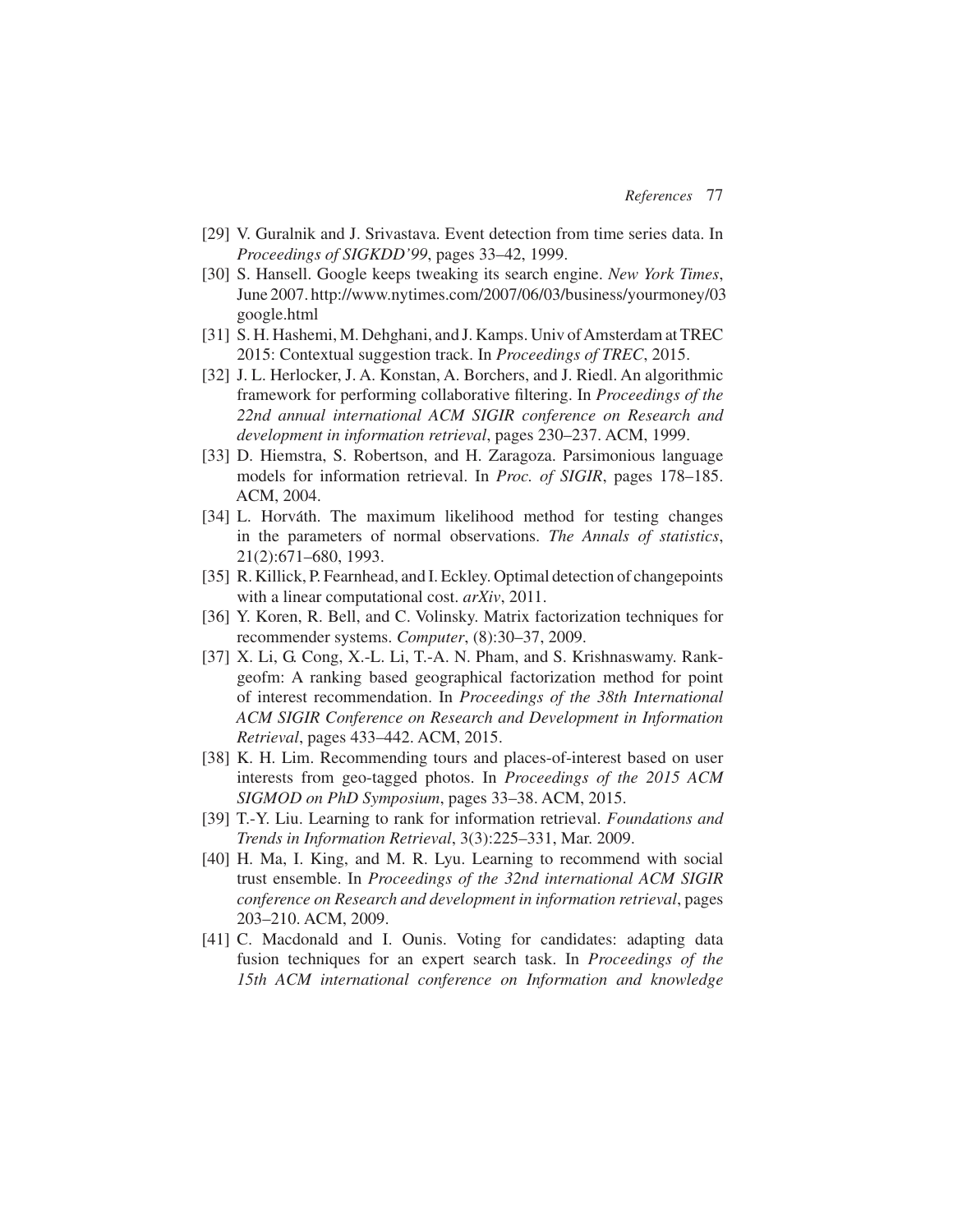*management,* CIKM '06, pages 387–396, New York, NY, USA, 2006. ACM.

- [42] J. Manotumruksa, C. Macdonald, and I. Ounis. Predicting contextually appropriate venues in location-based social networks. In Proceedings of CLEF 2016.
- [43] A. K. McCallum. Mallet: A machine learning for language toolkit. http://mallet.cs.umass.edu, 2002.
- [44] R. McCreadie, S. Vargas, C. Macdonald, I. Ounis, S. Mackie, J. Manotumruksa, and G. McDonald. Univ of Glasgow at TREC 2015: Experiments with Terrier in contextual suggestion, temporal summarisation and dynamic domain tracks. In *Proc. of TREC*, 2015.
- [45] D. Metzler, C. Cai, and E. H. Hovy. Structured event retrieval over microblog archives. In *Human Language Technologies: Conference of the North American Chapter of the Association of Computational Linguistics, Proceedings*, June 3–8, 2012, Montreal, ´ *Canada*, pages 646–655, 2012.
- [46] D. O'Byrne, R. Brennan, and D. O'Sullivan. Implementing the draft w3c semantic sensor network ontology. In *Proceedings of PERCOM Workshops*, pages 196–201, 2010.
- [47] M. Osborne, S. Petrovic, R. McCreadie, C. Macdonald, and I. Ounis. Bieber no more: First story detection using twitter and wikipedia. In *Proceedings of the SIGIR'12 Workshop on Time-aware Information Access. (TAIA)*., 2012.
- [48] I. Ounis, G. Amati, V. Plachouras, B. He, C. Macdonald, and C. Lioma. Terrier: A High Performance and Scalable Information Retrieval Platform. In *Proceedings of ACM SIGIR-OSIR 2006*, Seattle, Washington, USA, 2006.
- [49] P. Over, G. Awad, M. Michel, J. Fiscus, G. Sanders, W. Kraaij, A. F. Smeaton, and G. Quénot. TRECVID 2014 – An overview of the goals, tasks, data, evaluation mechanisms and metrics. In*Proc. of TRECVID'14*.
- [50] S. Phan, T. D. Ngo, V. Lam, S. Tran, D.-D. Le, D. A. Duong, and S. Satoh. Multimedia event detection using segment-based approach for motion feature. *Journal of Signal Processing Systems*, 74(1):19–31, 2014.
- [51] Y. Ren, M. Tomko, F. D. Salim, K. Ong, and M. Sanderson. Analyzing web behavior in indoor retail spaces. *Journal of the Association for Information Science and Technology*, 2015.
- [52] S. Rendle. Factorization machines with libfm. *ACM Transactions on Intelligent Systems and Technology (TIST)*, 3(3):57, 2012.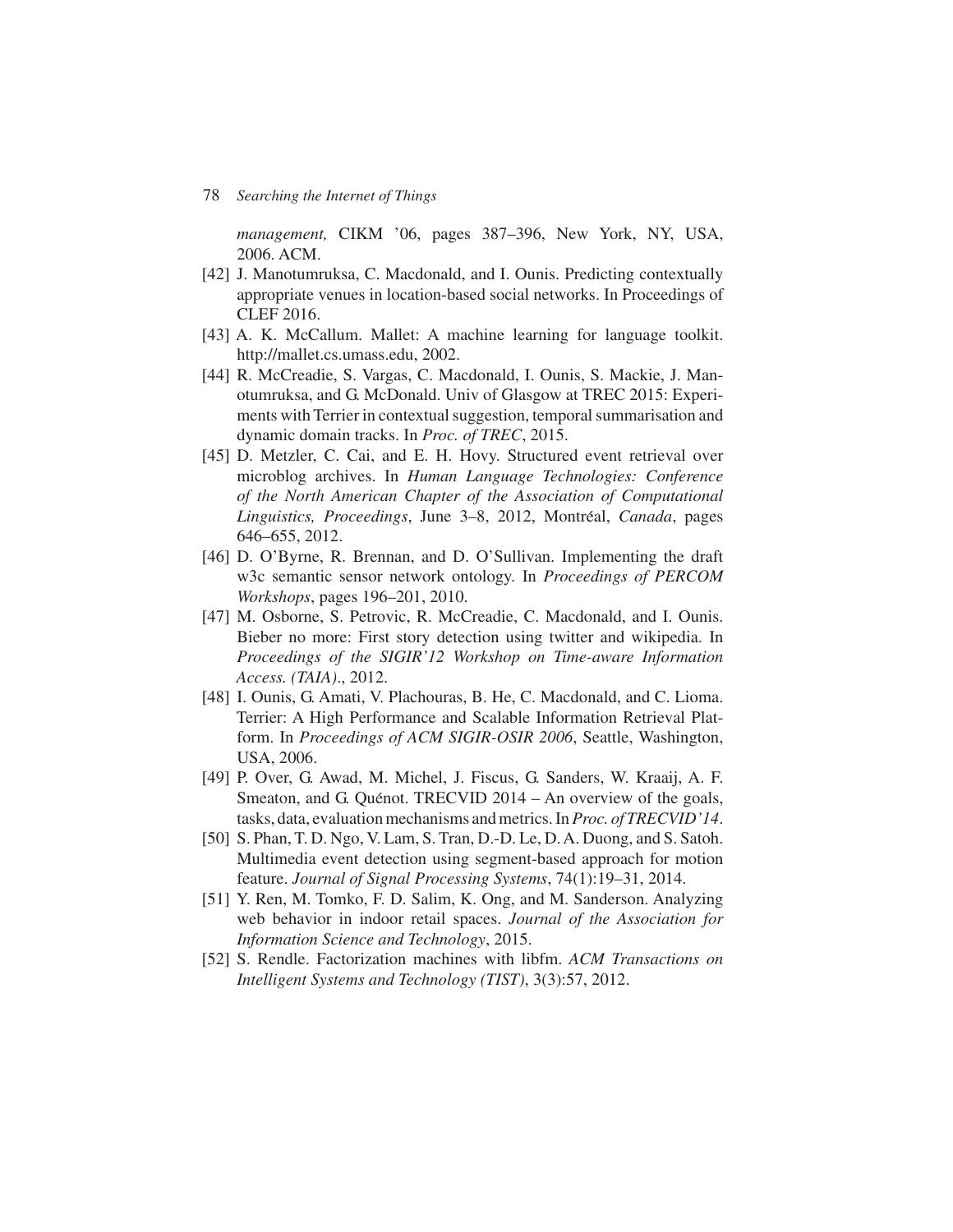- [53] S. Robertson and H. Zaragoza. The probabilistic relevance framework: Bm25 and beyond. *Information Retrieval*, 3(4):333–389, 2009.
- [54] T. Sakaki, M. Okazaki, and Y. Matsuo. Earthquake shakes twitter users: real-time event detection by social sensors. In *Proceedings of the 19th international conference on World wide web*, pages 851–860. ACM, 2010.
- [55] J. Sankaranarayanan, H. Samet, B. E. Teitler, M. D. Lieberman, and J. Sperling. Twitterstand: news in tweets. In*Proceedings of GIS'09*, pages 42–51, New York, NY, USA, 2009. ACM.
- [56] Y. Shi, M. Larson, and A. Hanjalic. List-wise learning to rank with matrix factorization for collaborative filtering. In *Proc. of RecSys*, pages 269–272. ACM, 2010.
- [57] A. Singhal. Modern information retrieval: A brief overview. *IEEE Data Eng. Bull*., 24(4):35–43, 2001.
- [58] G. Sterling. Study: 43 percent of total google search queries sre local. http://searchengineland.com/study-43-percent-of-total-google-searchqueries-have-local-intent-135428. Accessed: 5 October 2012.
- [59] E. M. Voorhees. Evaluation by highly relevant documents. In *Proc. of SIGIR'01*, pages 74–82, 2001.
- [60] O. Wu, C. J. C. Burges, K. M. Svore, and J. Gao. Ranking, Boosting, and Model Adaptation. Technical Report MSR-TR-2008-109, Microsoft, 2008.
- [61] D. Yang, D. Zhang, Z. Yu, and Z. Wang. A sentiment-enhanced personalized location recommendation system. In Proceedings of the 24th ACM *Conference on Hypertext and Social Media*, pages 119–128. ACM, 2013.
- [62] M. Ye, P. Yin, and W.-C. Lee. Location recommendation for locationbased social networks. In *Proceedings of the 18th SIGSPATIAL International Conference on Advances in Geographic Information Systems*, pages 458–461. ACM, 2010.
- [63] Q. Yuan, G. Cong, Z. Ma, A. Sun, and N. M. Thalmann. Time-aware pointof-interest recommendation. In *Proceedings of the 36th international ACM SIGIR conference on Research and development in information retrieval*, pages 363–372. ACM, 2013.
- [64] H. Zaragoza, B. B. Cambazoglu, and R. Baeza-Yates. Web search solved?: All result rankings the same? In *Proceedings of the 19th ACM International Conference on Information and Knowledge Management,* CIKM '10, pages 529–538, New York, NY, USA, 2010. ACM.